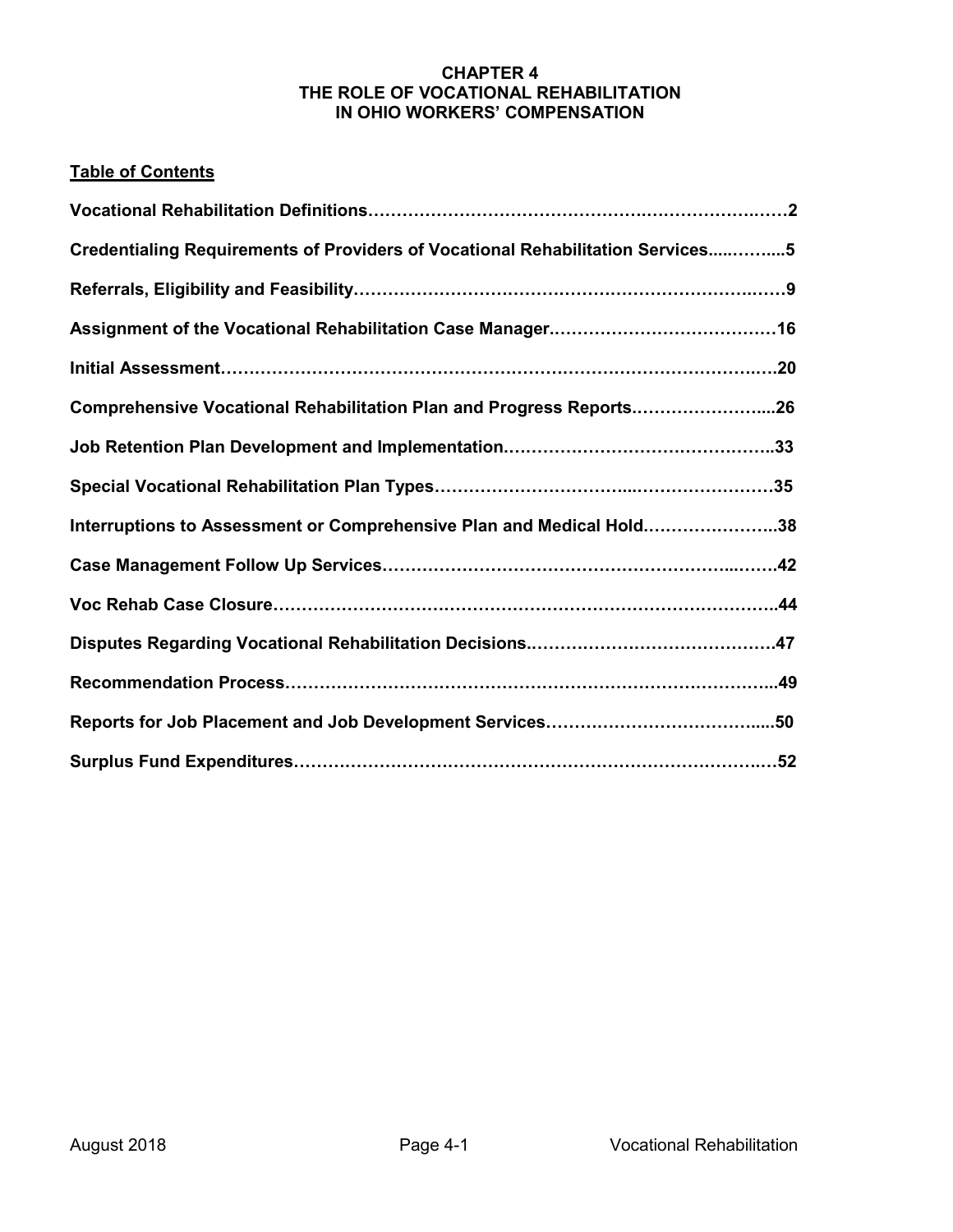## **Vocational Rehabilitation Definitions**

**Assessment Plan:** An individualized, written plan designed to evaluate the specific barriers to reemployment for an injured worker and to aid in establishing a return to work goal.

**Attorney of Record (AOR):** The legal representative authorized by the injured worker or other claimant, as evidenced by the most recently filed *Injured Worker Authorized Representative* (R-2).

**Comprehensive Vocational Rehabilitation Plan ("Comprehensive Plan")**: An individualized, written plan outlining all the vocational rehabilitation services and activities authorized for the injured worker in order to obtain employment.

**Disability Management Coordinator (DMC):** A rehabilitation professional employed by BWC, responsible for determining an injured worker's eligibility for vocational rehabilitation services, overseeing the provision of such services, authorizing all living maintenance and living maintenance wage loss and acting as a liaison for BWC to the managed care organization and vocational rehabilitation service providers.

**Eligibility:** An initial step in evaluating a referral for vocational rehabilitation that determines if the injured worker meets the requirements of O.R.C. 4123-18-03

**Employer of Record (EOR):** The employer of the injured worker at the time of injury.

**Employment Specialist:** A provider that supplies one or more of the following services:

- Job Placement
- Job Development
- Job Seeking Skills Training
- Job Club
- Job Coaching

**Feasibility:** After determining an injured worker is eligible for vocational rehabilitation services, an initial and ongoing determination that there is a reasonable probability the injured worker will benefit from, and return to work because of, the services.

**Follow-up services:** Vocational rehabilitation services provided after the injured worker returns to work and prior to case closure, designed to ensure the stability of the return to work.

**Initial Assessment:** The phase at the beginning of the vocational rehabilitation process when the vocational rehabilitation case manager is reviewing and gathering additional vocational information, including contacting the injured worker, the employer of record, the physician of record and other individuals relevant to the injured worker's vocational status.

**Initial Assessment Report:** The report created by the vocational rehabilitation case manager at the conclusion of the initial assessment that summarizes the current vocational factors and includes a recommendation for next steps.

**Job Development Services:** A vocational service that assists an injured worker in returning to work by uncovering the hidden job market (i.e., unadvertised positions) and/or creating a job that matches the injured worker's vocational skills and abilities.

**Job Placement Services:** A vocational service that assists an injured worker in returning to work by matching the injured worker's vocational skills and abilities with jobs that may be available or modified for the injured worker.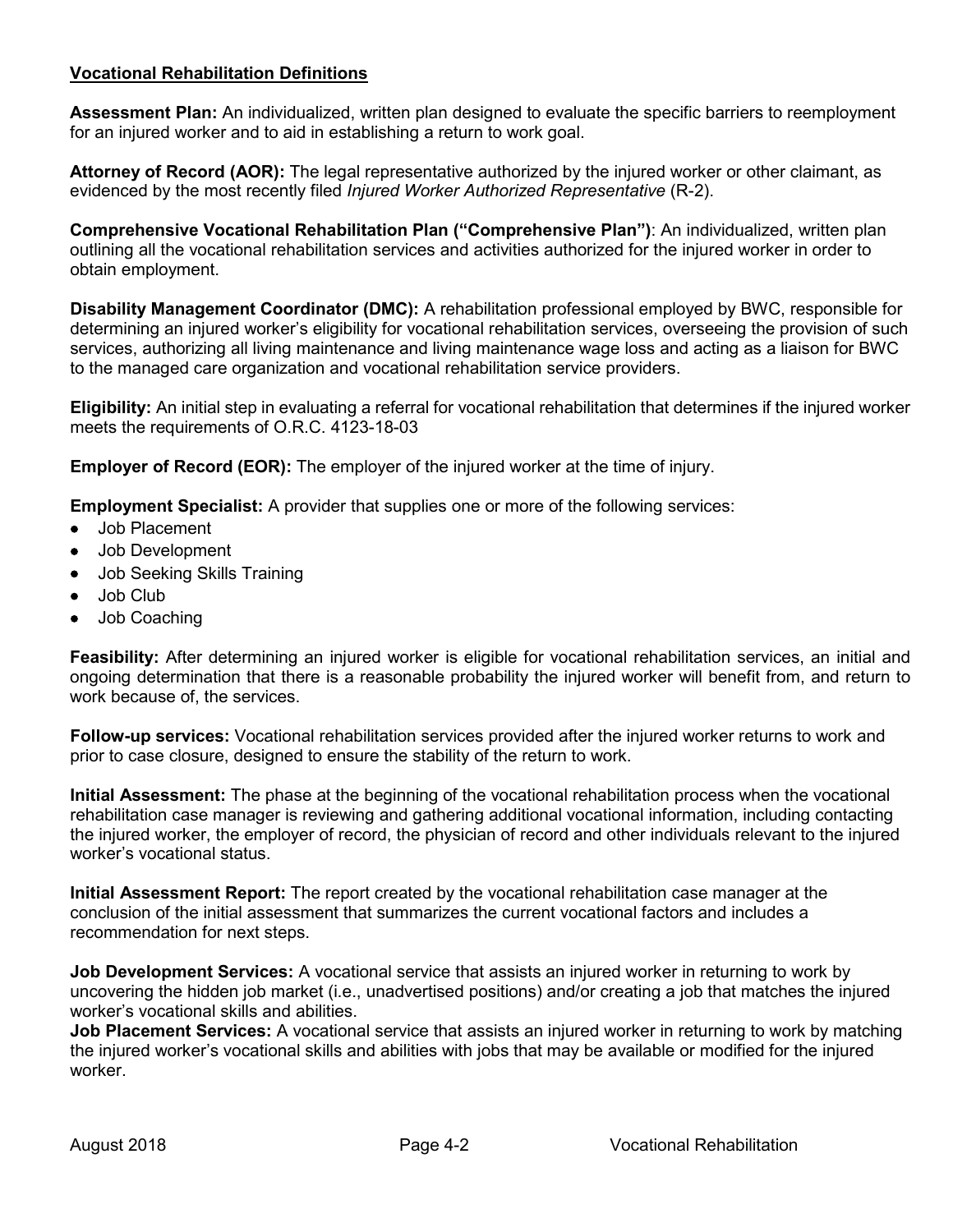**Job Retention Plan:** An individualized, written plan outlining the vocational rehabilitation services and activities authorized for the injured worker in order to retain the current employment.

**Job Retention Services**: Vocational rehabilitation services that a working injured worker may receive when the injured worker is experiencing a significant work-related problem as a direct result of the allowed conditions in the claim.

**Medical Hold:** A type of closure status that keeps an injured worker's vocational rehabilitation eligibility status open in an inactive status when the injured worker's vocational rehabilitation case has been closed due to a medical reason, related or unrelated to the injured worker's allowed conditions.

**Physician of Record (POR):** One of seven provider types holding a current and valid certificate of licensure under the laws of the State of Ohio, or the equivalent under the laws of another state, and chosen by the injured worker to direct treatment. The seven types of qualifying providers are:

- A doctor of chiropractic (D.C.);
- A doctor of dental surgery (D.D.S.);
- A doctor of mechanotherapy (D.M.);
- A doctor of osteopathic medicine (D.O.);
- A doctor of medicine (M.D.);
- A doctor of podiatric medicine (D.P.M.); and
- A psychologist (Ph.D or PsyD).

**Plan identification number:** A sequential means of identifying a plan and plan amendment (e.g., the original plan would be number 1. If there is an amendment to the plan, it would be number 2).

**Referral Date:** The first documented date of receipt of a vocational rehabilitation referral by BWC or the managed care organization.

**Return to Work (RTW) Hierarchy**: The research-supported priority outcomes for RTW that minimizes disruption in the injured worker's life and ensures the most cost-effective, efficient and permanent reemployment for that injured worker. The hierarchy in descending order of benefit is:

- Same job, same employer: The injured worker returning to the original employer in the original job;
- Different job, same employer: The injured worker returning to the original employer in a modified or different job;
- Same job, different employer: The injured worker obtaining employment with a different employer in the same or related industry;
- Different job, different employer: The injured worker obtaining employment with a different employer in another industry.

**Source claim**: The original claim through which an injured worker is participating in a vocational rehabilitation plan.

**Vocational Rehabilitation Case Manager (VRCM):** A BWC-certified rehabilitation professional, selected by the injured worker and assigned to the claim by the managed care organization, who is responsible for developing and coordinating a variety of services with the objective of returning the injured worker to work.

**Vocational Rehabilitation Plan:** A term that references an assessment plan, a comprehensive vocational rehabilitation plan or a job-retention plan.

**Vocational Rehabilitation Program Coordinator:** A rehabilitation professional assigned by the managed care organization to direct the managed care organization's management of vocational rehabilitation services.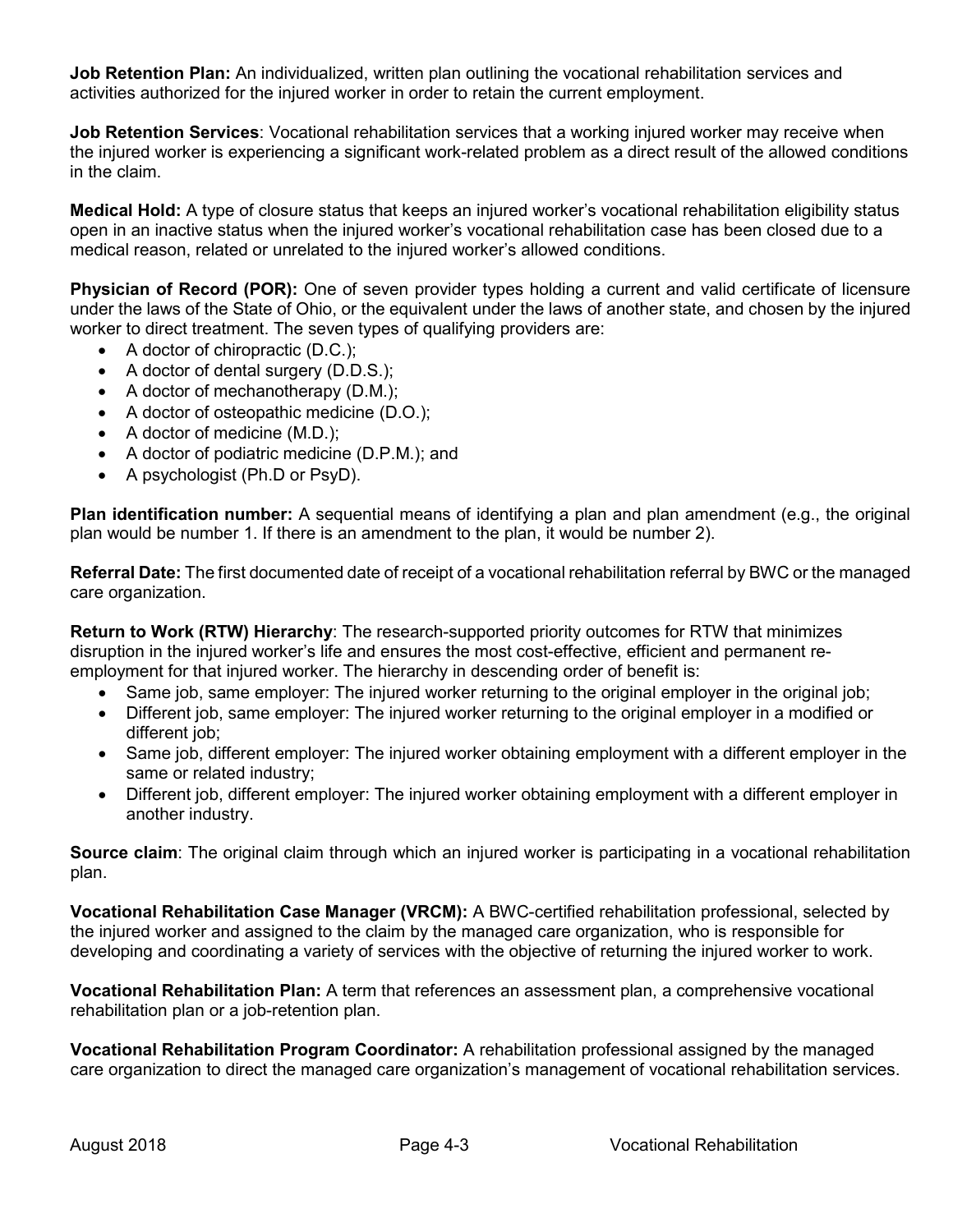**Vocational Rehabilitation Services**: A set of services offered to an eligible injured worker who, due to an industrial injury or occupational disease, needs assistance to return to work, retain employment or obtain new employment.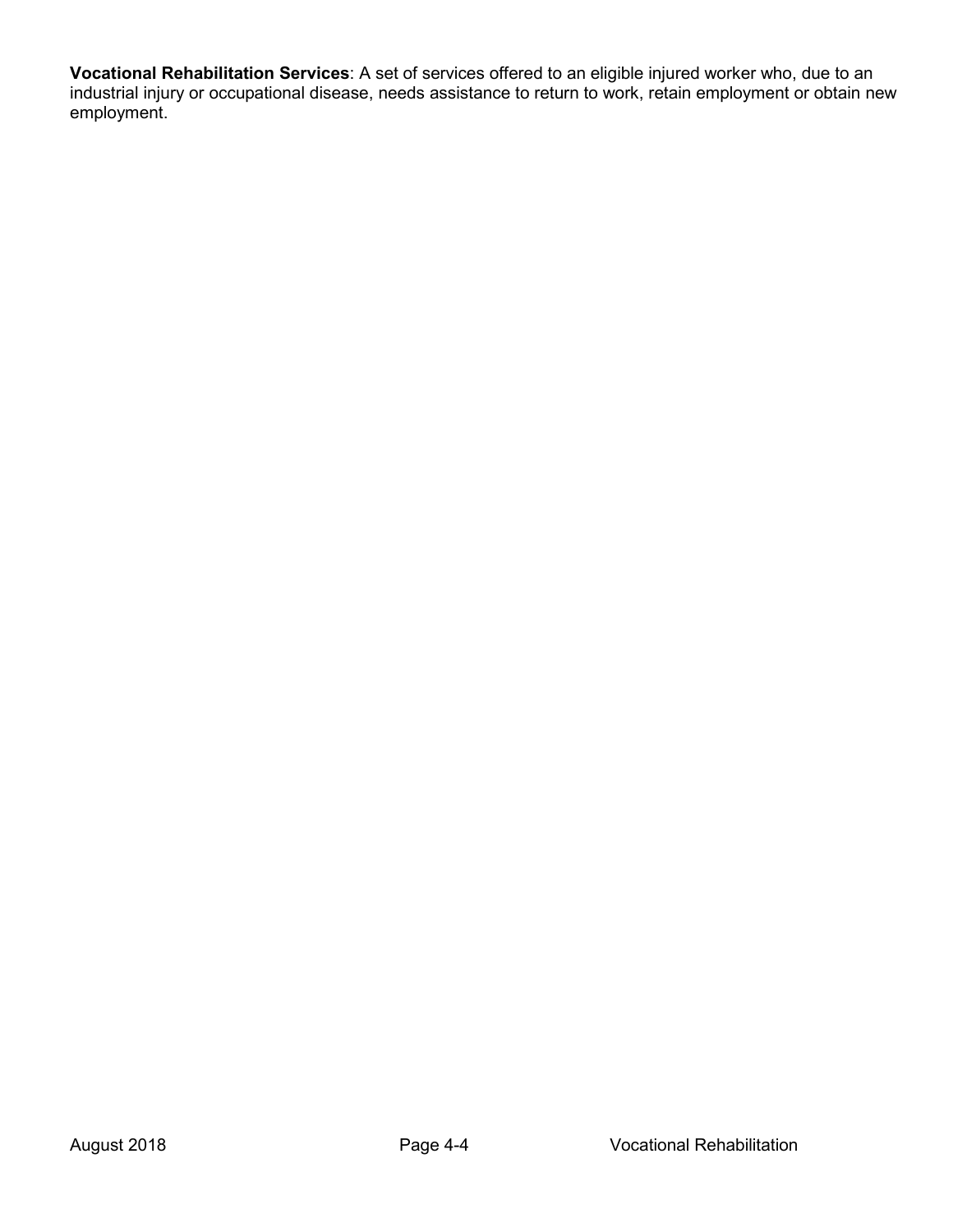| Policy and<br>Procedure<br>Name: | <b>Credentialing Requirements of Providers of Vocational</b><br><b>Rehabilitation Services</b> |
|----------------------------------|------------------------------------------------------------------------------------------------|
| Policy #:                        | VR-03-03                                                                                       |
| Code/Rule<br>Reference:          | O.A.C. 4123-6-02.2                                                                             |
| Effective<br>Date:               | 08/20/18                                                                                       |
| Approved:                        | Deborah Kroninger, Chief of Medical Operations                                                 |
| Origin:                          | <b>Vocational Rehabilitation Policy</b>                                                        |
| Supersedes:                      | Policy #VR-03-03, effective 10/10/16                                                           |
| History:                         | New: 10/10/16                                                                                  |

The purpose of this policy is to define BWC's credentialing requirements for providers of vocational rehabilitation services.

## **II. APPLICABILITY**

This policy applies to the:

- BWC disability management coordinators (DMCs);
- Managed care organization (MCO) staff involved in the coordination and management of the vocational rehabilitation program; and
- Vocational rehabilitation providers.

### **III. DEFINITIONS**

See "Vocational Rehabilitation Definitions" in Chapter 4 of the MCO Policy Reference Guide.

### **IV. POLICY**

- A. Vocational Rehabilitation Case Manager (VRCM)
	- 1. It is the policy of BWC that a VRCM must possess one of the following:
		- a. Certification for American Board of Vocational Experts (ABVE);
		- b. Occupational Health Nursing (COHN);
		- c. Certified Rehabilitation Counselor (CRC);
		- d. Certified Disability Management Specialist (CDMS);
		- e. Certified Vocational Evaluator (CVE);
		- f. Certified Rehabilitation Nurse (CRRN); or
		- g. Certified Case Manager (CCM).
	- 2. Vocational rehabilitation case management services provided to the IW in a vocational rehabilitation plan shall be in accordance with the Ohio Revised Code, the Ohio Administrative Code, and BWC vocational rehabilitation policies and procedures.
- B. Vocational Rehabilitation Case Manager Intern
	- 1. It is the policy of BWC that vocational rehabilitation case management services may be provided by a BWC certified intern under the supervision of a properly credentialed VRCM.
	- 2. To become a BWC certified intern the intern must: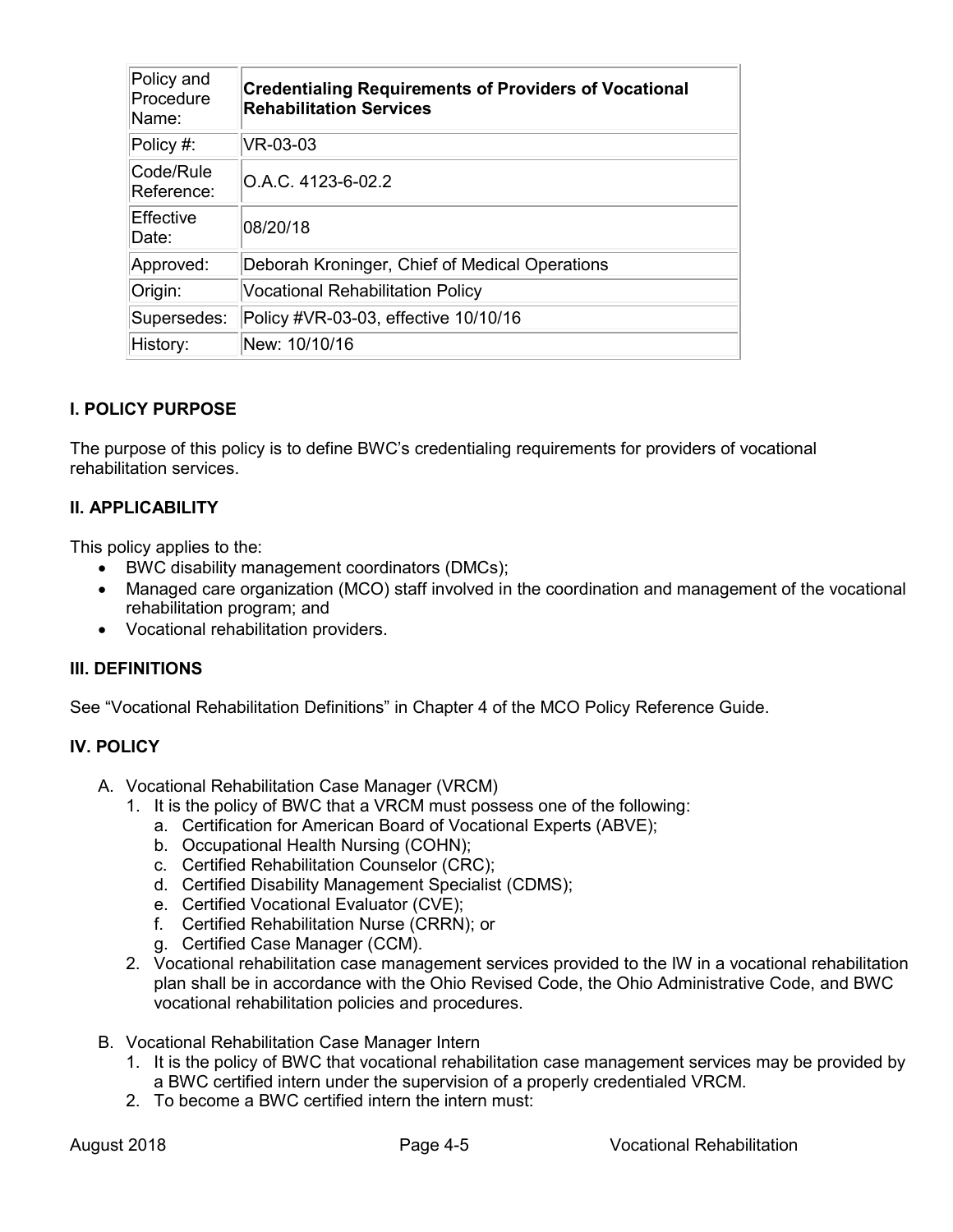- a. Qualify to take one of the examinations required to become credentialed as a VRCM; and
- b. Enroll with BWC as an intern using the *Provider Enrollment and Certification* (MEDCO-13) form.
	- i. Upon submission of the MEDCO-13, the intern will receive communication from the BWC detailing the additional documentation that must be submitted.
	- ii. BWC certification of an intern shall be for a period of four (4) years, at which time BWC will terminate the intern's provider number.
	- iii. BWC will not recertify an intern for any additional time-period beyond the initial four (4) years.
- 3. The intern must receive his or her provider number prior to the provision of any services.
- 4. Fees for interns are reimbursed by BWC at 85% of the rate associated with the applicable service codes, except for mileage, which is paid at the full rate.
- 5. The MCO vocational rehabilitation program coordinator or other MCO staff member with equivalent credentials shall review all plans submitted by a vocational rehabilitation case manager intern.
- 6. Once the intern has acquired the required credentials for certification as a vocational rehabilitation case manager, the intern must re-apply with BWC for certification as a VRCM to receive full fee reimbursement and provide services beyond the four (4) year intern enrollment.
- C. MCO Vocational Rehabilitation Program Coordinator
	- 1. It is the policy of BWC that a vocational rehabilitation program coordinator hired by an MCO on or after January 1, 2007:
		- a. Has one of the following certifications:
			- i. American Board of Vocational Experts (ABVE);
			- ii. Occupational health nursing (COHN);
			- iii. Certified rehabilitation counselor (CRC);
			- iv. Certified disability management specialists (CDMS);
			- v. Certified vocational evaluator (CVE);
			- vi. Certified rehabilitation nurse (CRRN); or
			- vii. Certified case manager (CCM); and
		- b. Meets the standards for a case manager supervisor as required by the American Accreditation HealthCare Commission (also known as "URAC"); and
		- c. Has at least one year of field vocational rehabilitation case management experience.
	- 2. The MCO is responsible for ensuring the vocational rehabilitation program coordinator:
		- a. Is trained and proficient in:
			- i. The BWC vocational rehabilitation program policies as contained in the MCO Policy Reference Guide; and
			- ii. The applicable procedures contained in the Provider Billing and Reimbursement Manual; and
		- b. That the vocational rehabilitation program coordinator attends all BWC training sessions for the program coordinators.
	- 3. The MCOs shall submit to the BWC MCO Business Unit:
		- a. The vocational rehabilitation program coordinator's name, contact information and resume or curriculum vitae documenting compliance with the certification and experience requirements; and
		- b. Any change to this information within two business days of when the change becomes effective.
- D. Employment Specialist It is the policy of BWC that as of October 1, 2015, employment specialists must meet one of the criteria in section D.1 or D.2 below:
	- 1. Possession of one of the following certifications or accreditation:
		- a. Certification for American Board of Vocational Experts (ABVE);
		- b. Certified rehabilitation counselor (CRC);
		- c. Certified case manager (CCM);
		- d. Global career development facilitator (GCDF);
		- e. Associate certified coach (ACC);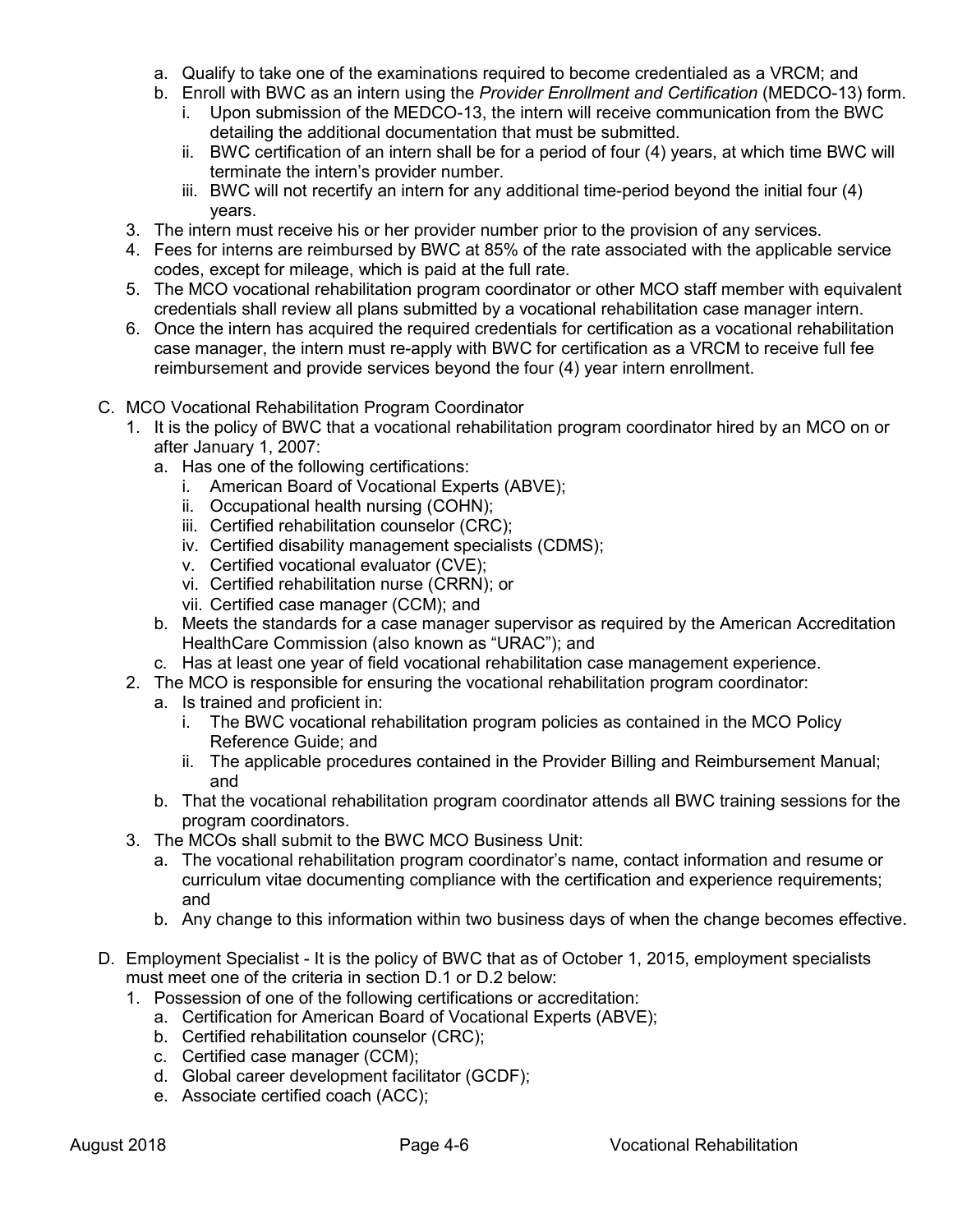- f. Professional certified coach (PCC);
- g. Master certified coach (MCC);
- h. Certified disability management specialist (CDMS); or
- i. Commission on Accreditation of Rehabilitation Facilities (CARF) accreditation for employment and community services in job development or employment supports; or
- 2. Evidence of:
	- a. Completion of three (3) or more courses, seminars or workshops prior to application for BWC certification, totaling a minimum of eighty (80) hours and approved by BWC or an entity offering a certification referenced in paragraph D.1 above, in at least two domain areas:
		- i. Job development, job placement and career and lifestyle development;
		- ii. Vocational consultation and services for employers;
		- iii. Professional roles and practices, ethics, and utilization of community resources; or
	- b. BWC reimbursement to the provider for job placement, job development, job seeking skills training, job club, and/or job coaching services to IWs for dates of service on or before September 30, 2012.
- E. Vocational Evaluator It is the policy of BWC that to conduct a comprehensive vocational evaluation, the provider must possess one of the following:
	- 1. Certified Rehabilitation Counselor (CRC);
	- 2. Certified Vocational Evaluator (CVE);
	- 3. Certification for American Board of Vocational Experts (ABVE); or
	- 4. Licensed psychologist (Ph.D or PsyD).
- F. Remedial, Short and Long Term Training
	- 1. It is the policy of BWC that to conduct short or long term training, the provider must be:
		- a. Designated by the Ohio Board of Regents as a college or university;
		- b. Identified as an Ohio Adult Workforce Education (AWE) provider;
		- c. Granted a certificate of authorization from the Ohio Board of Career Colleges and Schools;
		- d. Approved by the appropriate state licensing board, department or commission for training in a specific field;
		- e. Certified as an eligible training provider by state and local Workforce Investment Boards (WIB) and the Ohio Department of Job and Family Services;
		- f. An apprenticeship provider identified as a Registered Apprenticeship by the U.S. Department of Labor or the Ohio State Apprenticeship Council;
		- g. A person who has achieved mastery of a particular field by certification, licensing or experience;
		- h. Chartered or certified by the Ohio Department of Education; or
		- i. Accredited by an accrediting body recognized by the U.S. Department of Education.
	- 2. Short-term training may also be provided by:
		- a. An academic, business or trade school identified as an Adult Basic Literacy Education (ABLE) provider;
		- b. An instructor certified or licensed by the product's developer, manufacturer or distributor;
		- c. A teacher certified by the State of Ohio;
		- d. A person employed as an instructor by an accredited college or school; or
		- e. A provider accredited by CARF International.
	- 3. Remedial training may be provided by any provider listed in F.1. or F.2 above, other than the following:
		- a. An apprenticeship provider identified as a Registered Apprenticeship by the U.S. Department of Labor or the Ohio State Apprenticeship Council; or
		- b. A person who has achieved mastery of a particular field by certification, licensing or experience.
	- 4. A provider who does not meet the applicable criteria of F.1., 2., or 3. above but was reimbursed by BWC for remedial, short or long-term training for dates of service between September 1, 2009 and August 31, 2012 may continue to provide the same type(s) of training the provider was reimbursed for providing during this period.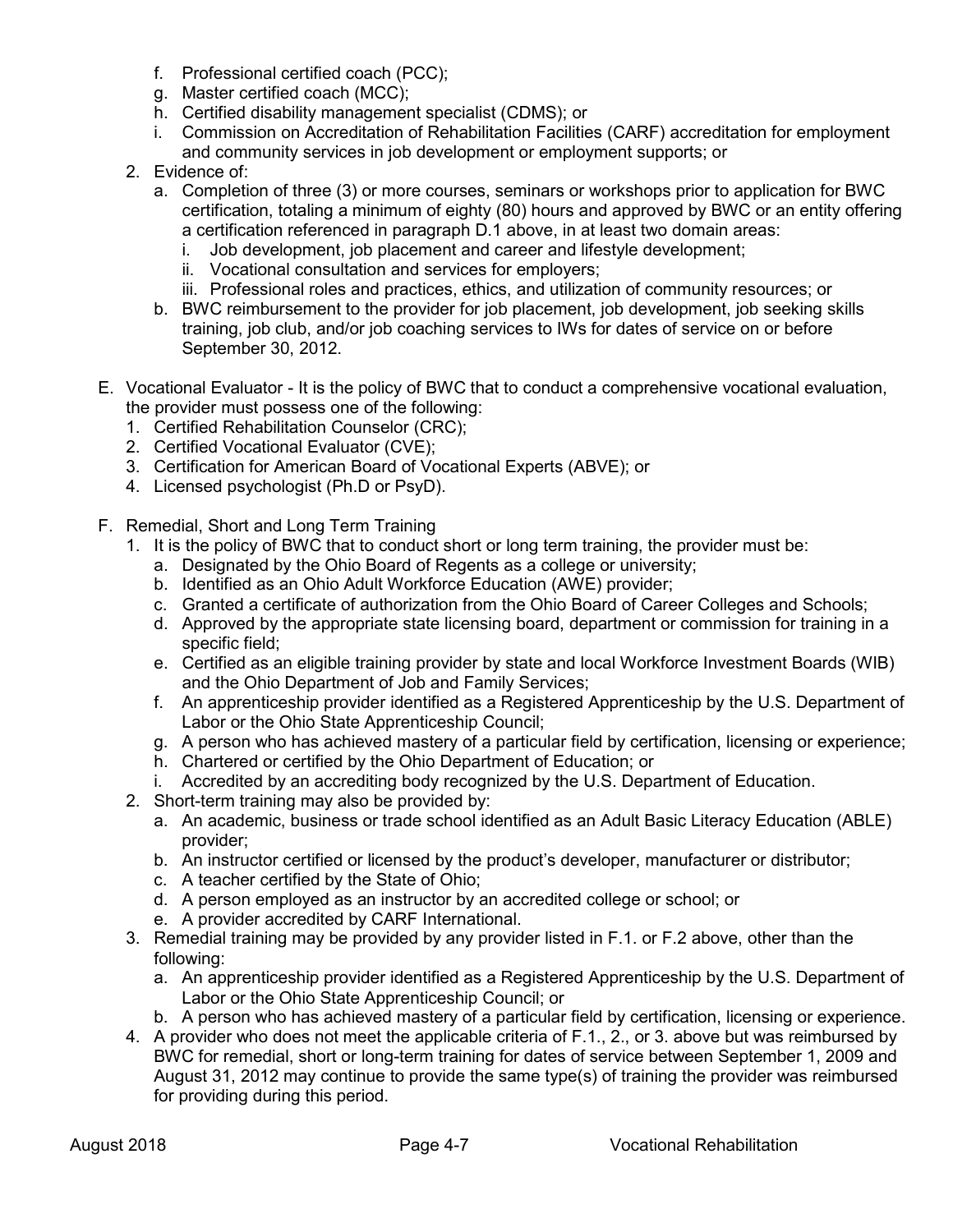- G. Ergonomic Study and Ergonomic Implementation It is the policy of BWC that to conduct an ergonomic study and ergonomic implementation, the provider must possess one of the following:
	- 1. Occupational Therapist (OT);
	- 2. Physical Therapist (PT);
	- 3. Certified Professional Ergonomist (CPE);
	- 4. Certified Human Factors Professional (CHFP);
	- 5. Associate Ergonomics Professional (AEP);
	- 6. Associate Human Factors Professional (AHFP);
	- 7. Certified Ergonomics Associate (CEA);
	- 8. Certified Safety Professional (CSP) with "Ergonomics Specialist" designation;
	- 9. Certified Industrial Ergonomist (CIE);
	- 10. Assistive Technology Practitioner (ATP); or
	- 11. Rehabilitation Engineering Technologist (RET).
- H. Career Counselor It is the policy of BWC that to provide career counseling, the provider must possess one of the following:
	- 1. Licensed Social Worker (LSW);
	- 2. Licensed Independent Social Worker (LISW);
	- 3. Licensed Professional Counselor (LPC);
	- 4. Licensed Professional Clinical Counselor (LPCC);
	- 5. Licensed Psychologist (Ph.D or PsyD);
	- 6. Doctor of Medicine (MD); or
	- 7. Doctor of Osteopathic Medicine (DO).
- I. "Occupational Rehabilitation Comprehensive" (also referred to as Work Hardening) It is the policy of BWC that to provide "Occupational Rehabilitation – Comprehensive" services, the provider must have valid CARF accreditation for Occupational Rehabilitation – Comprehensive services.
- J. Transitional Work It is the policy of BWC that to provide transitional work services, the provider must be a licensed occupational or physical therapist.
- K. Job Analysis It is the policy of BWC that to provide a job analysis, the provider must possess one of the following:
	- 1. Occupational Therapist (OT);
	- 2. Physical Therapist (PT);
	- 3. Certified Professional Ergonomist (CPE);
	- 4. Certified Human Factors Professional (CHFP);
	- 5. Associate Ergonomics Professional (AEP);
	- 6. Associate Human Factors Professional (AHFP);
	- 7. Certified Ergonomics Associate (CEA);
	- 8. Certified Safety Professional (CSP) with "Ergonomics Specialist" designation;
	- 9. Certified Industrial Ergonomist (CIE);
	- 10. Assistive Technology Practitioner (ATP);
	- 11. Rehabilitation Engineering Technologist (RET); or
	- 12. The credentials described in section IV.A.1, above.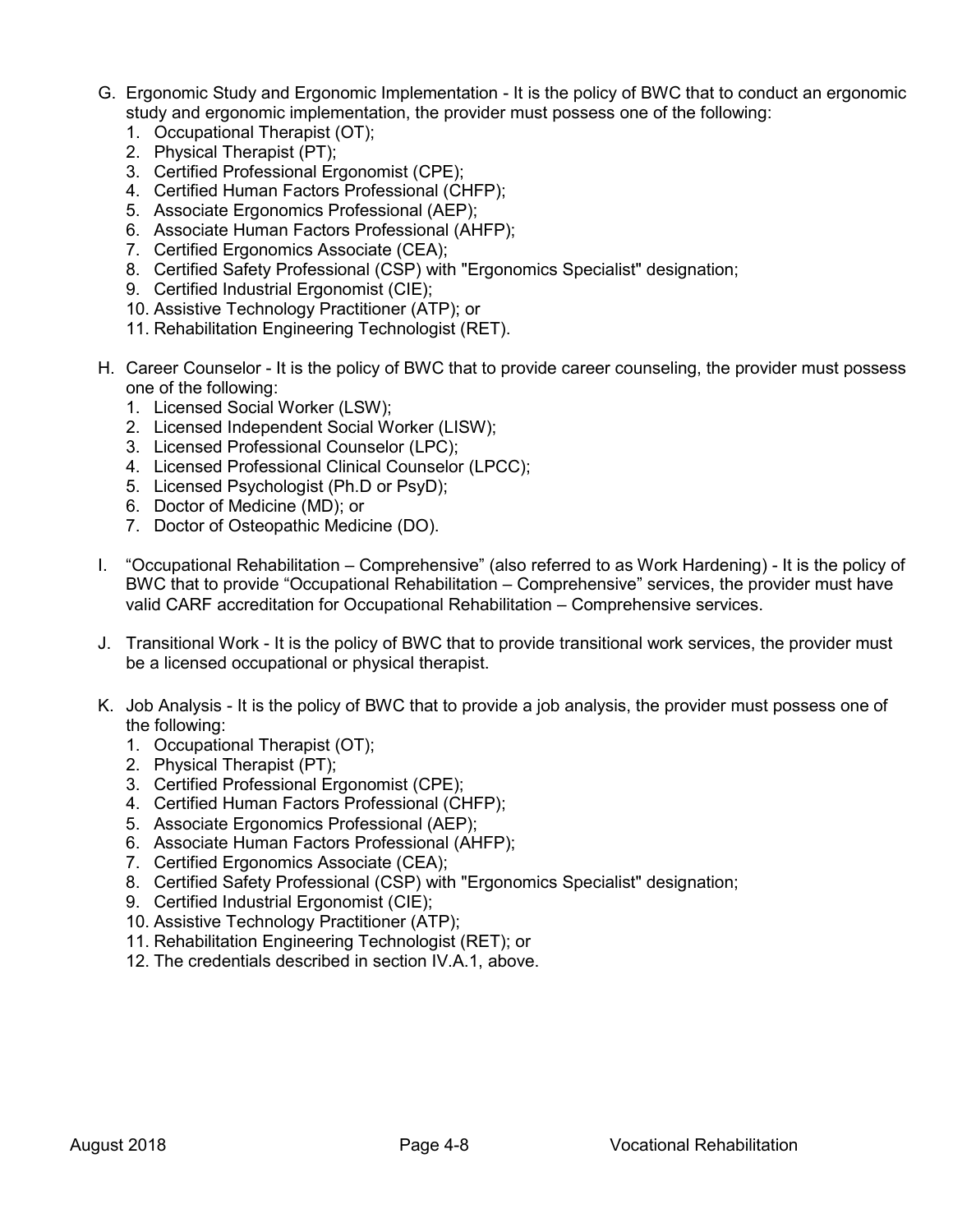| Policy and<br>Procedure<br>Name: | <b>Referrals, Eligibility and Feasibility</b>  |
|----------------------------------|------------------------------------------------|
| Policy #:                        | VR-18-01                                       |
| Code/Rule<br>Reference:          | O.A.C. 4123-18-03                              |
| Effective<br>Date:               | 08/20/18                                       |
| Approved:                        | Deborah Kroninger, Chief of Medical Operations |
| Origin:                          | <b>Vocational Rehabilitation Policy</b>        |
| Supersedes:                      | Policy #VR-18-01, effective 10/10/16           |
| History:                         | <b>New</b>                                     |

The purpose of this policy is to ensure that referrals and determinations for eligibility and feasibility are processed and determined consistently and appropriately.

## **II. APPLICABILITY**

This policy applies to:

- BWC staff;
- Managed care organization (MCO) staff; and
- Vocational rehabilitation case managers (VRCMs) assigned by the MCO.

### **III. DEFINITIONS**

See "Vocational Rehabilitation Definitions" in Chapter 4 of the MCO Policy Reference Guide.

### **IV. POLICY**

- L. MCO and BWC Roles
	- 1. It is the policy of BWC that the MCO shall designate a vocational rehabilitation program coordinator to direct the MCO's management of vocational rehabilitation services. The vocational rehabilitation program coordinator's role is to:
		- a. Increase accountability in the delivery of high quality vocational services; and
		- b. Enhance communication between BWC and the MCO.
	- 2. It is the policy of BWC to assign Disability Management Coordinators (DMC) to serve as resources and points of contact for vocational rehabilitation program coordinators on vocational rehabilitation issues.
- M. Referral
	- 1. It is the policy of BWC to encourage and support a referral to vocational rehabilitation as soon as the need is identified and viable services may be delivered.
	- 2. It is the policy of BWC that anyone may refer an injured worker (IW) for vocational rehabilitation services, including referrals for job retention services.
	- 3. BWC and the MCO shall consider any information or statements received indicating the IW's need for vocational rehabilitation services, other than pre-referral staffing, as a referral for vocational rehabilitation services.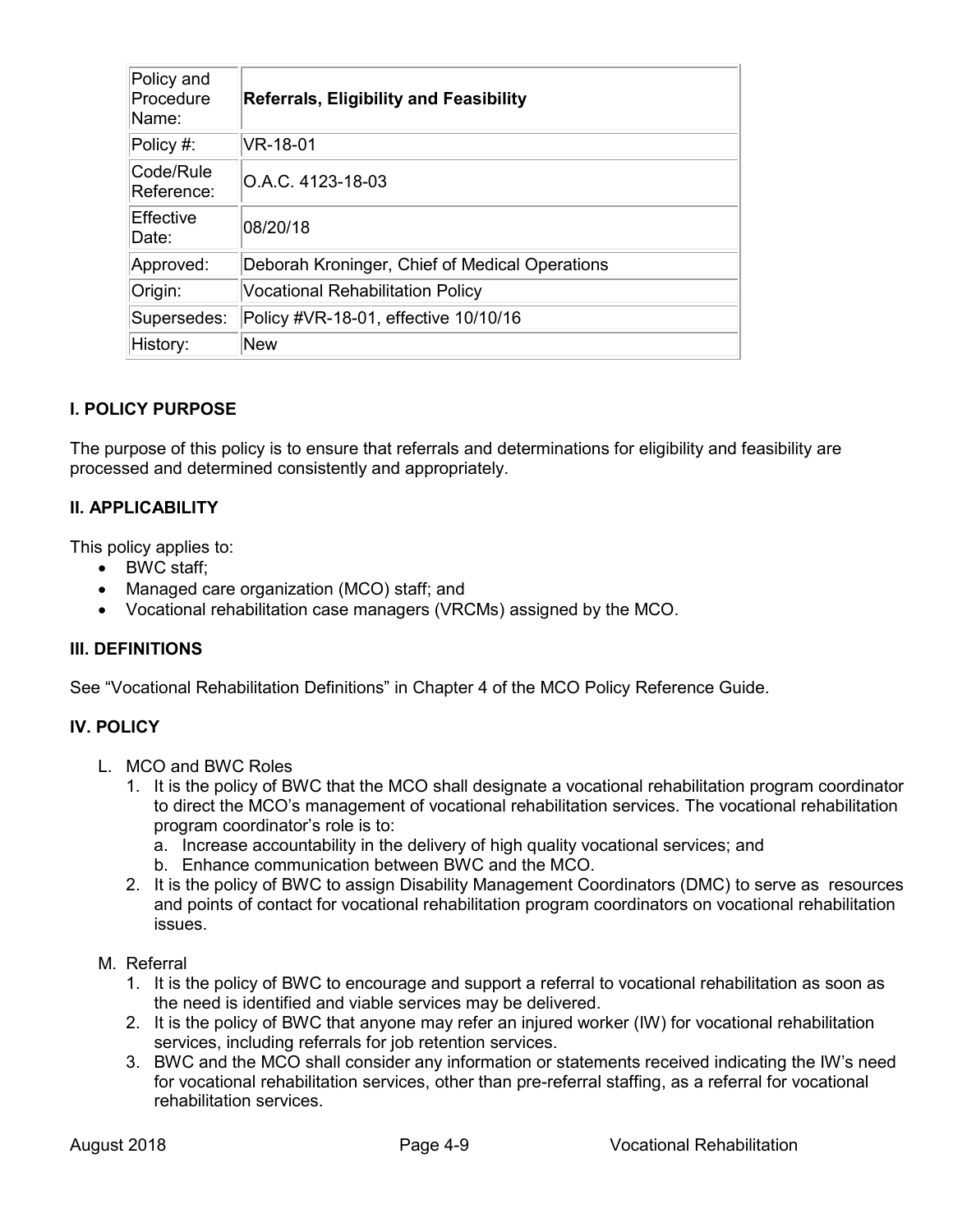- 4. The first documented date of receipt of a vocational rehabilitation referral by BWC or the MCO becomes the official referral date.
- N. Eligibility:
	- 1. It is the policy of BWC that the DMC is responsible for determining the IW's eligibility for vocational rehabilitation services.
	- 2. To be eligible for vocational rehabilitation services (other than as provided in section IV.C.4 and 5), the IW must:
		- a. Have a claim:
			- i. Allowed by BWC or the Industrial Commission (IC), with eight or more days of lost time due to a work-related injury; or
			- ii. Certified by a state university or state agency; or
			- iii. Certified by a self-insuring employer.
		- b. Be experiencing a significant impediment to employment or the maintenance of employment as a direct result of the allowed conditions in the referred claim; and
		- c. Have at least one of the following present in the referred claim:
			- i. The IW is receiving or has been awarded temporary total, payments made in lieu of temporary total compensation (e.g., salary continuation), non-working wage loss, or permanent total compensation for a period of time that includes the date of referral; or
			- ii. The IW was granted a scheduled loss award under R.C. 4123.57(B) (e.g., loss of use of a finger or limb); or
			- iii. The IW received or was awarded a permanent partial award under R.C. 4123.57(A) and has job restrictions as a result of the allowed conditions in the claim for which that award was granted, documented and dated by the physician of record (POR) not more than 180 days prior to the date of referral; or
			- iv. The IW:
				- a) Has reached maximum medical improvement in the claim, as determined by an order of BWC or the IC, or documented in writing by the POR;
				- b) Is not currently receiving compensation; and
				- c) Has job restrictions in the claim, documented and dated by the POR not more than 180 days prior to the date of the referral; or
			- v. The IW is receiving job retention services to maintain employment, or satisfies the criteria for job retention services pursuant to section IV.C.4 of this policy, on the date of referral; or
			- vi. The IW sustained a catastrophic injury claim and a vocational goal can be established; or
			- vii. The IW was receiving living maintenance wage loss not more than ninety (90) days prior to the date of referral and:
				- a) Has continuing job restrictions documented by the POR as a result of the allowed conditions in the claim, and
				- b) Has lost his or her job through no fault of his or her own.
	- 3. The IW must not be working on the date of referral, with the exception of a referral for job retention services.
	- 4. Job Retention Services An IW shall be eligible for job retention services when:
		- a. The IW is working and experiences a significant work-related problem as a direct result of the allowed condition(s) in the claim;
		- b. The IW has received temporary total compensation or salary continuation in an allowed claim with eight or more days of lost time due to a work-related injury;
		- c. The POR provides a written statement in office notes or correspondence indicating that the IW has work limitations related to the allowed conditions in the claim that negatively impact the IW's ability to maintain employment; and
		- d. The IW's employer describes the specific job task problems the IW is experiencing to the MCO and the MCO documents these problems in the claim. The MCO shall include a statement describing why the IW needs job retention services to maintain employment.
	- 5. Employees of State Agencies and State Universities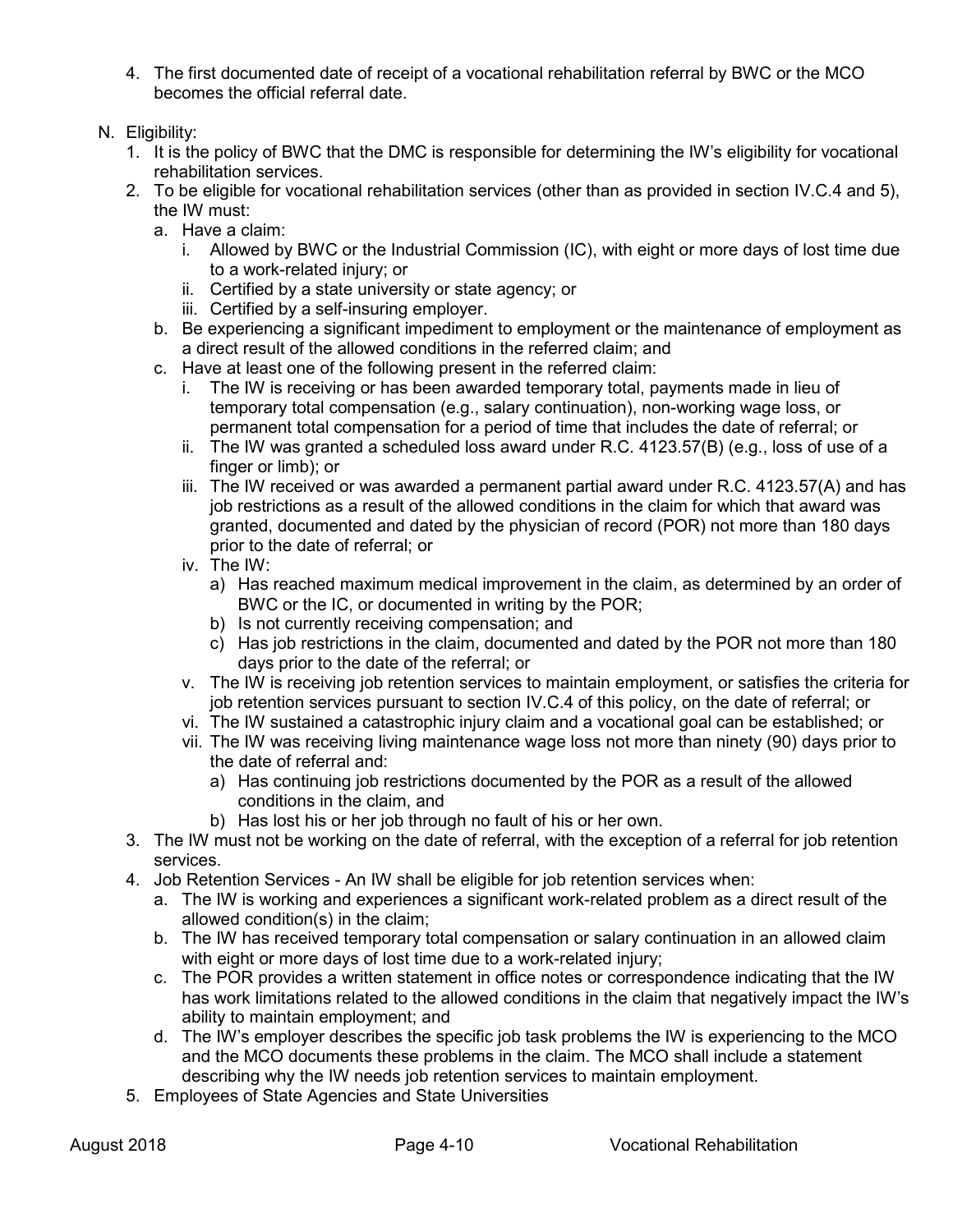- a. An employee of a state agency or state university shall be eligible for vocational rehabilitation services when:
	- i. The IW has a significant impediment to employment or the maintenance of employment as a direct result of the allowed conditions in the referred claim;
	- ii. The state agency or state university certifies the claim; and
	- iii. The employee and employer agree upon a program of vocational rehabilitation services.
- b. Employees of a state agency or state university are not required to meet the eligibility criteria stated in section IV.C.2.c.
- 6. An IW is not eligible for vocational rehabilitation services when:
	- a. The IW enters into a lump sum settlement (medical and/or indemnity; or
	- b. When the IC or a court order subsequently disallows the claim.
- 7. BWC will document the facts supporting an eligibility determination in its decision letter.
- 8. A party may appeal an eligibility determination to the BWC Rehab Eligibility Appeal Unit (address provided on the determination letter) within fourteen days of receipt of BWC's decision.
- O. Initial and Continuing Feasibility
	- 1. It is the policy of BWC that initial and ongoing feasibility will be decided by the MCO.
	- 2. An IW is feasible for vocational rehabilitation services when a review of all available information demonstrates that the provision of vocational rehabilitation services is likely to result in the IW's returning to work.
	- 3. The MCO will assess feasibility throughout the vocational rehabilitation process as further information becomes available and the IW's circumstances change.
	- 4. Appeals of feasibility determinations shall be governed by the alternative dispute resolution process provided for in O.A.C. 4123-6-16 and the *Alternative Dispute Resolution* policy.
- P. Immigration Status
	- 1. The IW's immigration status, including status as an undocumented worker, is not a factor in determining eligibility and feasibility for vocational rehabilitation.
	- 2. The VRCM shall not provide job development or job placement services if the IW does not have legal permission to work in the United States.

# **V. Procedures**

- A. Referral Processing by the MCO Gathering Documentation, Initial Feasibility Determination and Eligibility Recommendation
	- 1. The MCO shall be responsible for management of all referrals through case resolution, including those referrals submitted via a:
		- a. *Request for Medical Service Reimbursement or Recommendation for Additional Conditions for Industrial Injury or Occupational Disease* (C-9);
		- b. *Physician's Report of Work Ability* (MEDCO-14);
		- c. *Request for Temporary Total Compensation* (C-84);
		- d. Recommendation pursuant to an independent medical evaluation (IME); or
		- e. Contact from an interested party.
	- 2. Processing Referrals from Parties to the Claim, a POR, or Treating Physician
		- a. When the MCO receives a vocational rehabilitation referral from a party to the claim, the POR, or the treating physician, the MCO will begin the initial feasibility determination and eligibility verification process by:
			- i. Obtaining any needed medical documentation from the POR describing the IW's restrictions related to the allowed conditions;
			- ii. Providing a cursory review of whether the IW meets the eligibility criteria; and
			- iii. Evaluating any documented factors that may impact initial feasibility such as:
				- a) The IW's interest in returning to work;
				- b) The IW's past participation in vocational rehabilitation plans or other BWC-provided services;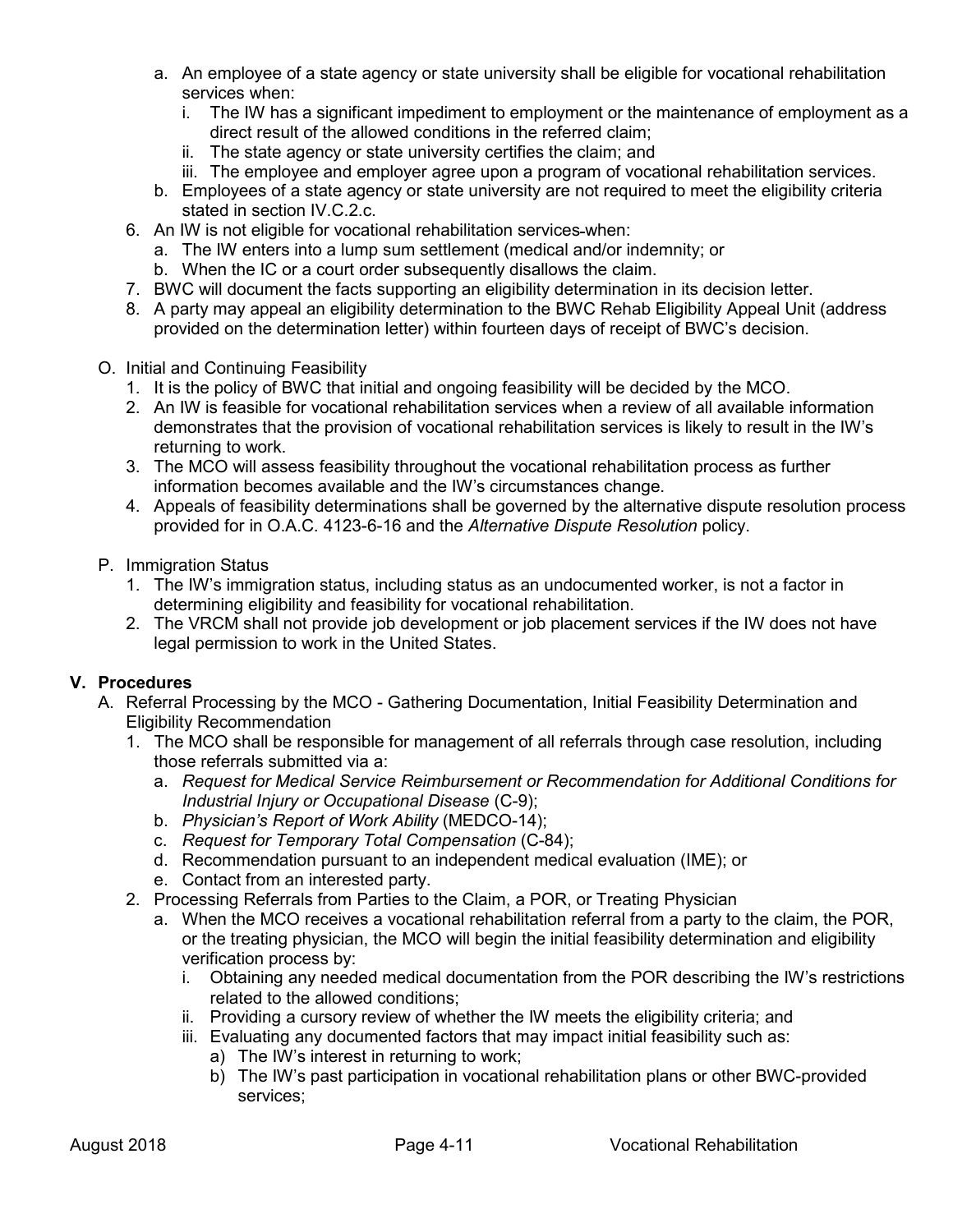- c) Documentation of events that could impact the IW's ability to participate in vocational rehabilitation services (e.g., scheduled surgery, vacation, incarceration);
- d) Documentation of medical and psychological issues, including pain issues, and medication or substance abuse issues, both related and unrelated to the allowed conditions in the referred claim;
- e) Diagnostic evaluation.
- b. If the IW clearly does not appear eligible based on the current circumstances or information available, the MCO shall communicate to the IW what additional information the IW may submit or what steps the IW may take to become eligible (e.g., obtain current physical restrictions from physician).
- c. The MCO shall use the *Vocational Rehabilitation Screening Tool* or an equivalent tool to assist in collating and documenting referral information.
	- i. When a screening tool other than the *Vocational Rehabilitation Screening Tool* is used, it must provide all the same information, in the same order, as the *Vocational Rehabilitation Screening Tool* and be provided to the DMC in an MS WORD document.
	- ii. Screening tool information shall be password protected, consistent with the BWC *Sensitive Data Transmission* policy.
- d. The MCO shall request medical documentation from the POR to establish the IW's current restrictions as needed.
	- i. If the requested medical documentation is not received within seven (7) days, the MCO shall send the request for eligibility determination to the DMC.
	- ii. The MCO shall note the request for medical documentation from the POR and the outcome on the vocational screening tool.
- e. The MCO shall request an eligibility determination from the DMC. The request shall include:
	- i. The vocational rehabilitation screening information;
	- ii. A written initial feasibility determination (if reasonably able to determine from the available information) which includes identification of the information utilized in making the determination; and
	- iii. An eligibility recommendation.
- 3. Processing BWC or MCO Initiated Referrals and Referrals from Other Sources
	- a. If the MCO receives a vocational rehabilitation referral from a source not a party to the claim, or the MCO or BWC determines that an IW may benefit from vocational rehabilitation services, the MCO shall contact the IW and POR to determine if the IW is interested and able to participate in vocational rehabilitation services.
	- b. If the IW and POR indicate that the IW is not interested or is unable to participate in vocational rehabilitation services at this time, the referral shall not be sent to BWC for an eligibility determination. The MCO shall indicate in MCO notes an explanation of the decision regarding the referral.
	- c. If the IW or POR indicate the IW is interested and able to participate in vocational rehabilitation services, the referral shall continue to be processed consistent with section V.A.2.
- 4. Special Categories of Referrals
	- a. Referrals Received Via a C-84
		- i. If a C-84 is received and the IW has indicated an interest in vocational rehabilitation services, the MCO shall determine if a referral is appropriate at this time.
		- ii. If a referral is appropriate at this time, the C-84 shall be treated as a referral and processed consistent with section V.A.2.
		- iii. If it does not appear to be an appropriate time for a referral, the MCO shall make a note to review the claim in the future and notify the IW.
	- b. Referrals for Job Retention
		- i. The MCO shall process a referral for job retention services consistent with section V.A., including obtaining, if not received with the referral: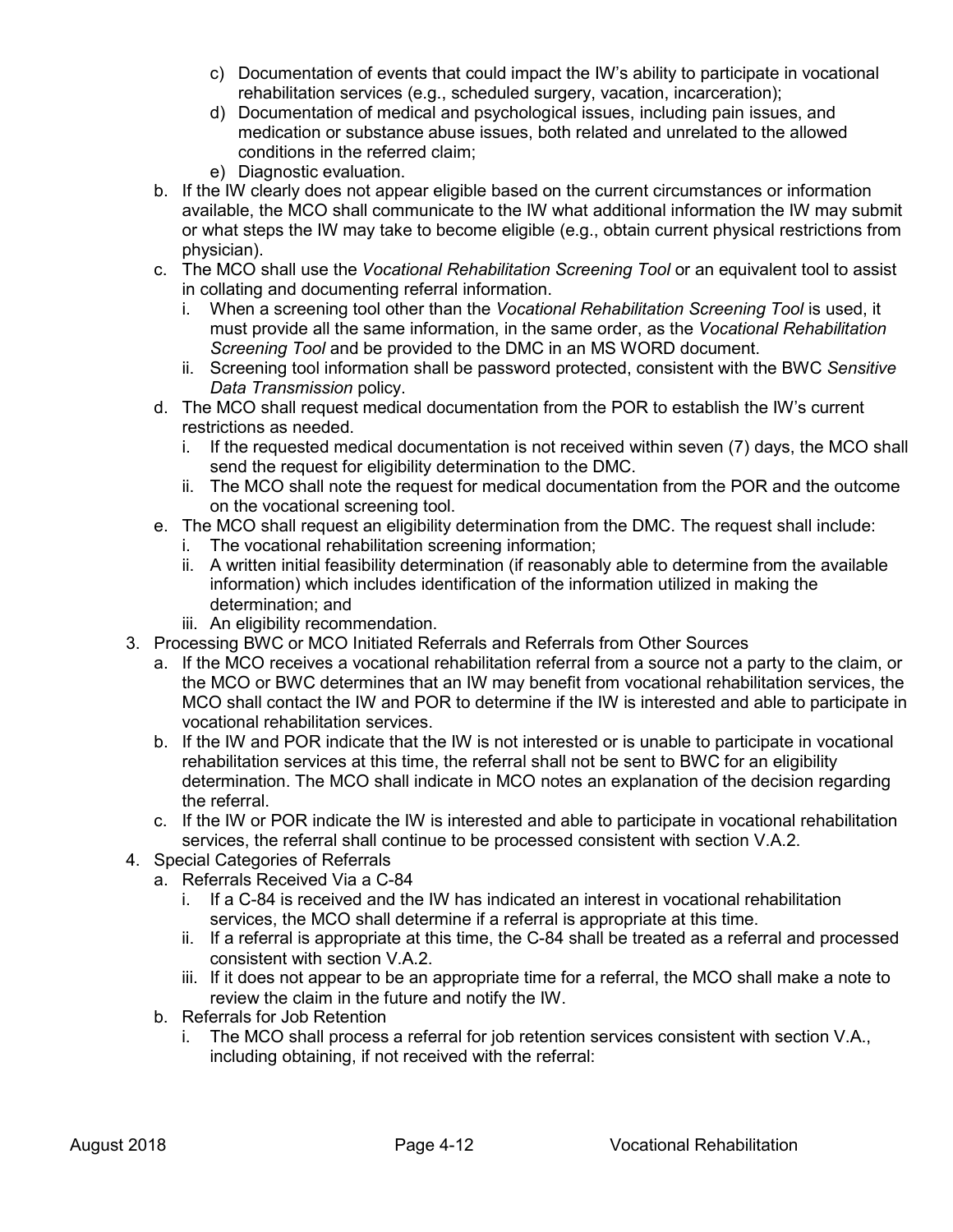- a) A written statement from the POR, either in office notes or correspondence, indicating that the IW has work limitations related to the allowed conditions in the claim that negatively impact the IW's ability to maintain employment; and
- b) A written or verbal statement from the employer describing the specific job task problems the IW is experiencing.
- ii. The MCO shall include in the request for eligibility determination a description of why the IW needs job retention services to maintain employment.
- c. Referrals When a Claim is Inactive
	- i. When a referral for vocational rehabilitation services is received by BWC or the MCO in an inactive claim, the referral shall be considered a request for claim reactivation and processed consistent with the *Claim Reactivation* policy and procedure.
	- ii. The DMC and MCO shall make the eligibility and feasibility determinations, and notify the assigned claims service specialist (CSS) of the determinations.
		- a) If the IW is determined to be eligible and feasible for vocational rehabilitation services, the CSS shall issue an order allowing reactivation of the claim, including the eligibility and feasibility determination and supporting justification.
		- b) If the IW is determined to not be eligible and/or feasible for vocational rehabilitation services, and there is no other justification for reactivating the claim, the CSS shall issue an order denying reactivation with the supporting justification.
- d. Referrals When a Claim Has Pending Issues Before the IC
	- i. If a claim has any issues pending before the IC that could affect vocational rehabilitation feasibility or eligibility, the DMC shall not take action on the referral until such matters have been resolved.
	- ii. Once the DMC is notified of resolution of all issues, provided the claim is still active, the DMC shall process the referral as described in this procedure.
- B. Eligibility Verification/Determination by the DMC
	- 1. The DMC shall review the information provided by the MCO and other related documentation to determine if the IW meets the criteria for eligibility.
	- 2. The DMC shall request documentation of the IW's restrictions from the MCO or the IW's POR if the documentation is not already in the claim or included with the referral.
	- 3. Within two (2) business days of receipt of the request for eligibility determination, the DMC shall communicate the eligibility decision:
		- a. To the MCO via email. If the DMC requested the MCO to seek additional medical documentation from the POR, the eligibility decision shall be emailed to the MCO within:
			- i. Two (2) business days of receipt of the documentation; or
			- ii. Within seven (7) business days from the date of the request to the POR, whichever is earlier.
		- b. To the parties via letter. The letter shall contain language instructing the parties of their rights and the process for appealing the decision.
	- 4. The DMC shall also provide the MCO with documentation of the eligibility decision on the *Vocational Rehabilitation Screening Tool,* as well as information concerning compensation rates (average weekly wage, full weekly wage, and living maintenance rates) and if applicable, relevant vocational information from any other claims for the injured worker. Once completed, the DMC shall image the screening tool into the claim.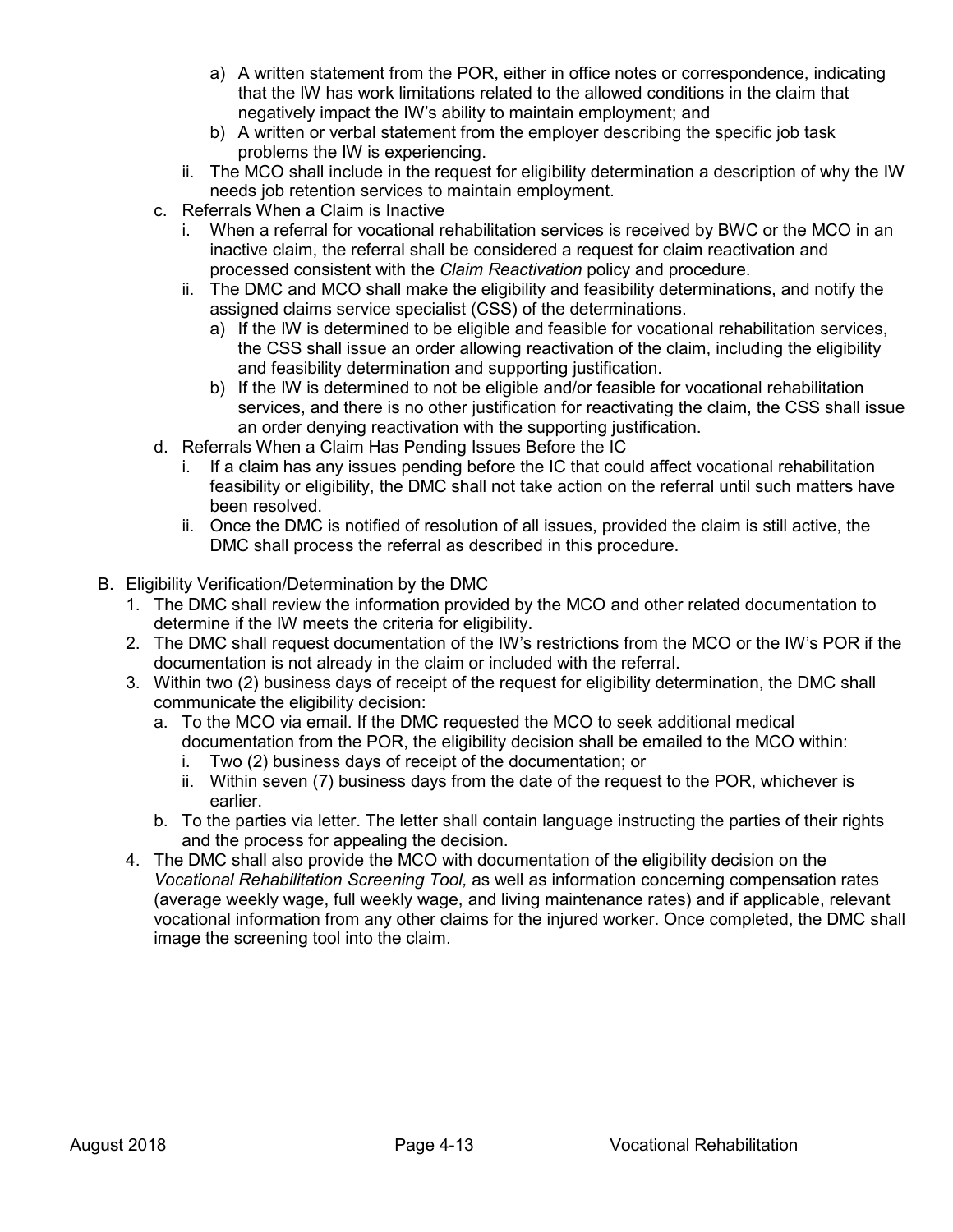# **MCO Vocational Rehabilitation Screening Tool**

| <b>MCO</b> Name & Number   | Choose an item. |                      |  |
|----------------------------|-----------------|----------------------|--|
| <b>MCO Voc Rehab Coord</b> |                 | <b>Phone Number</b>  |  |
| <b>MCO</b> Contact         |                 | <b>Phone Number</b>  |  |
| Injured Worker (IW)        |                 | <b>Claim Number</b>  |  |
| <b>Referral Source</b>     | Choose an item. | <b>Referral Date</b> |  |

#### *(FROM A FILE REVIEW PERSPECTIVE)*

- 1. Is the IW medically stable to actively participate in vocational rehabilitation services geared toward RTW? **Yes**  ☐ **/ No** ☐ Click or tap here to enter text.
- 2. Are there opportunities for Transitional Work or modified/light/alternative work duties at the IW's employer? **Yes**  $\Box$  **/ No**  $\Box$  Click or tap here to enter text.
- 3. What is this IW's significant impediment for RTW? Click or tap here to enter text.
- 4. Is this a re-referral for vocational rehabilitation? **Yes** ☐ **/ No** ☐

If yes, what are the new or changed circumstances now making the IW feasible for vocational rehabilitation services geared toward RTW? Click or tap here to enter text.

- 5. Other relevant information including:
	- a. Has the MCO denied physical restorative or vocational services in this claim? **Yes** ☐ **/ No** ☐ If Yes, why: Click or tap here to enter text.
	- b. Has the Industrial Commission or Bureau ever denied any related services? **Yes** ☐ **/ No** ☐ Click or tap here to enter text.
	- c. Are there specific Independent Medical Examination (IME) recommendations given for the related services? **Yes** ☐ **/ No** ☐

Click or tap here to enter text.

d. Briefly list any physical or vocational services provided in previous referrals: Click or tap here to enter text.

Does the IW appear to be eligible for vocational rehabilitation services? **Yes** ☐ **/ No** ☐

*Note: Upon completion of initial feasibility review and receipt of positive eligibility verification the MCO must contact the IW to determine interest in vocational rehabilitation. An email will then be sent to the DMC outlining the results of the contact and/or case manager assignment or closure*.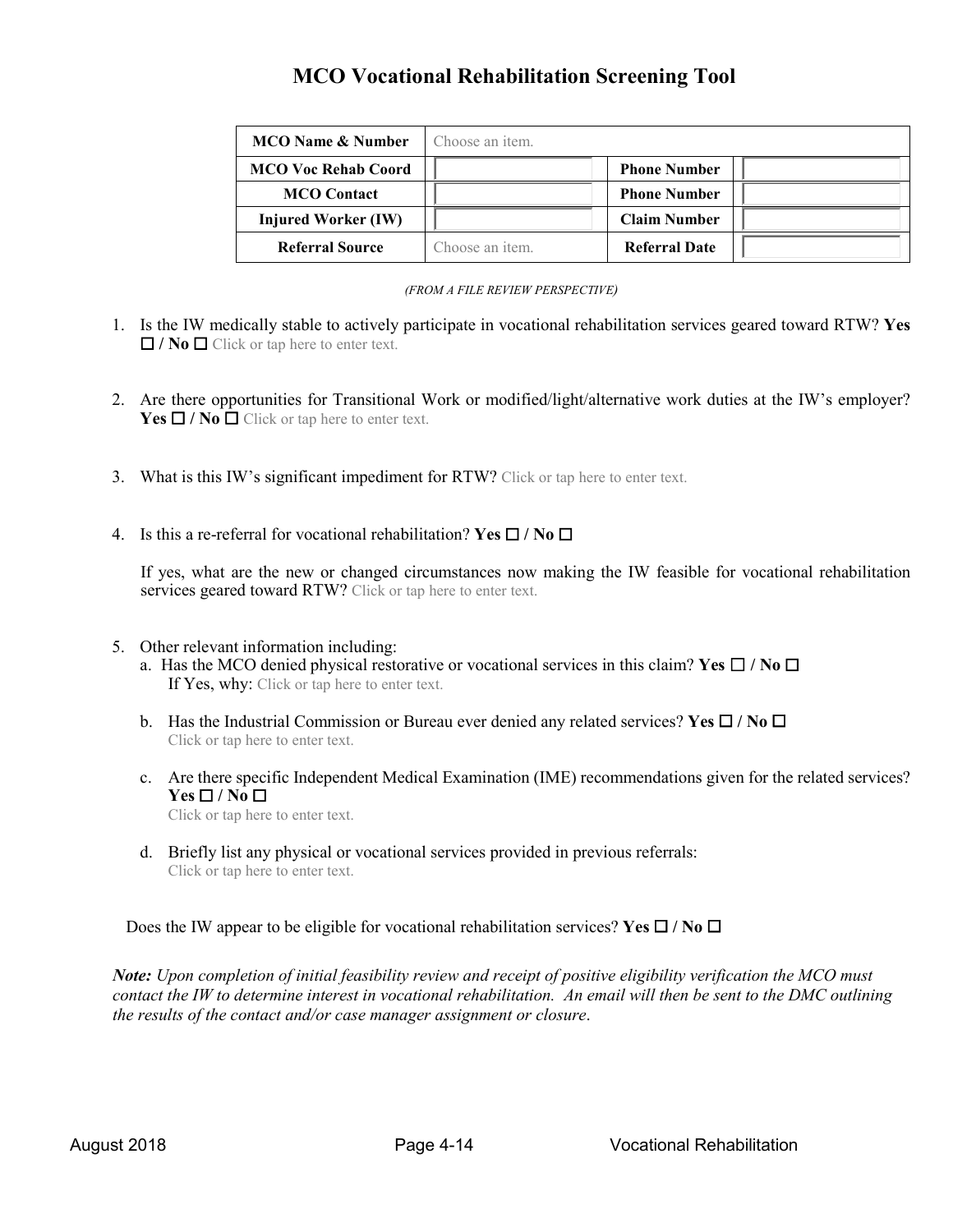# **BWC DMC Eligibility Determination**

| ١M<br>lame | ٦٥<br>10.15 | <b>Date of Determination</b> |  |
|------------|-------------|------------------------------|--|

# **Is the IW eligible to participate in vocational rehabilitation services? Yes** ☐ **/ No** ☐

Click here to enter DMC eligibility rationale

### **Document the following rates for this claim:**

| <b>Weekly</b><br><b>CONTRACTOR</b><br>$\overline{\phantom{a}}$ rate |  | . WW |  | ---- |  |
|---------------------------------------------------------------------|--|------|--|------|--|
|---------------------------------------------------------------------|--|------|--|------|--|

### **Other claim information**

.

- 1. Does the IW have other BWC claims? **Yes** ☐ / **No** ☐
	- a. If yes, how many?
	- b. How many active lost time claims?
	- c. How many have had prior vocational rehabilitation referrals?
	- d. What was the outcome of those cases?

| $\sim$<br>Jaim<br>Case<br>. .<br>Number | keterral<br>Number<br>⊅ate | Case<br>Date<br>ompletion | State<br>Case | Status<br>ase | Status<br>ase -<br>keason |
|-----------------------------------------|----------------------------|---------------------------|---------------|---------------|---------------------------|
|-----------------------------------------|----------------------------|---------------------------|---------------|---------------|---------------------------|

Click here to enter vocational case history from DMC query

*Note: When the MCO does not manage the other claim(s), the DMC should send the MCO closure reports for cases assigned to vocational rehabilitation case managers, if the closure occurred within the past 5 years.*

.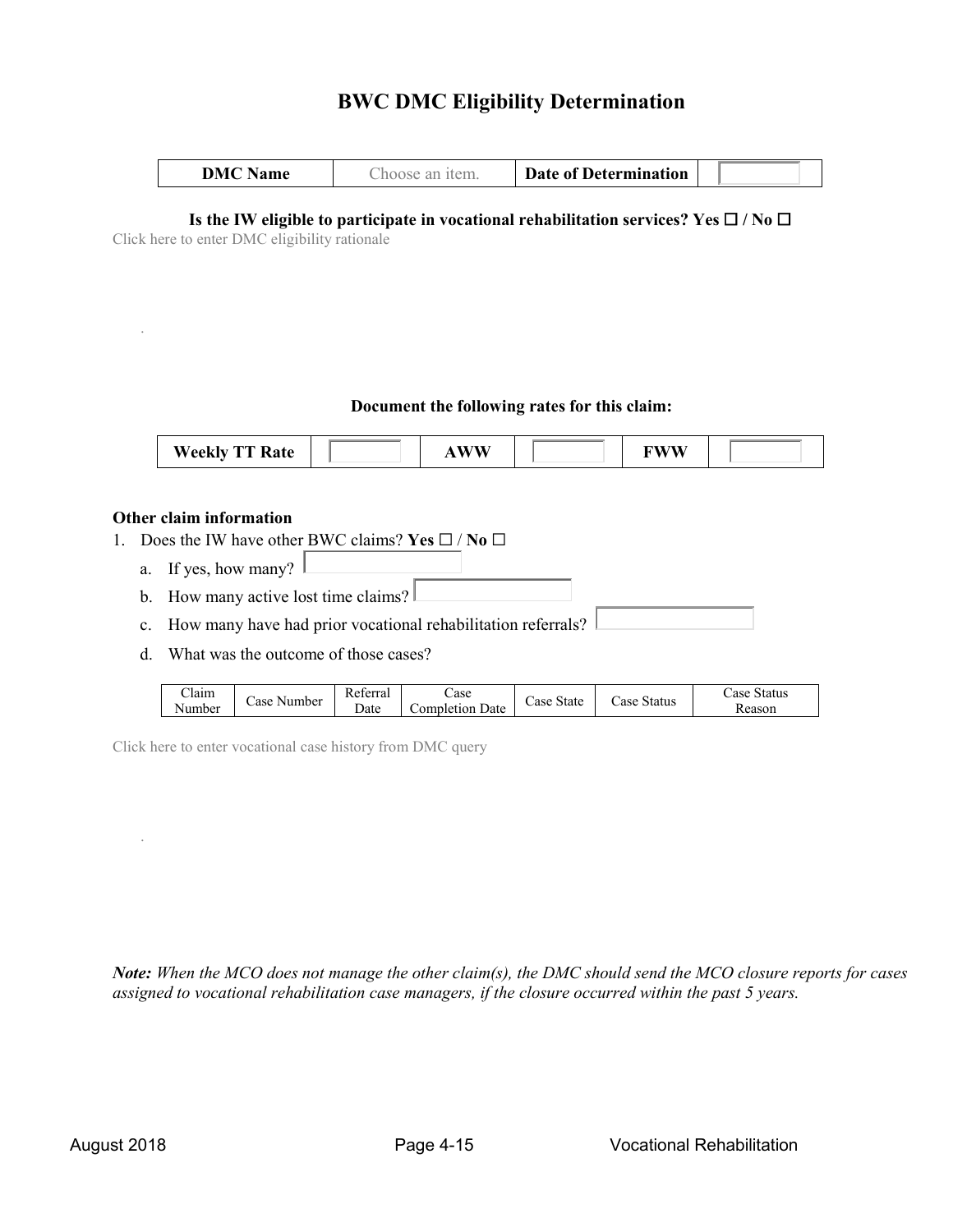| Policy and<br>Procedure<br>Name: | Assignment and Reassignment of the Vocational<br><b>Rehabilitation Case Manager</b> |
|----------------------------------|-------------------------------------------------------------------------------------|
| $\overline{\text{Policy}}$ #:    | VR-01-01                                                                            |
| Code/Rule<br>Reference:          | O.A.C. 4123-18-01                                                                   |
| Effective<br>Date:               | 09/14/18                                                                            |
| Approved:                        | Deborah Kroninger, Chief of Medical Operations                                      |
| Origin:                          | <b>Vocational Rehabilitation Policy</b>                                             |
| Supersedes:                      | Policy and Procedure VR-01-01, effective 10/10/16                                   |
| History:                         | New 10/10/16; Rev. 09/06/18                                                         |

### **I. Policy Purpose**

The purpose of this policy is to ensure that:

- The injured worker (IW) has a choice in the selection of a vocational rehabilitation case manager (VRCM);
- The VRCM is promptly assigned;
- The VRCM is provided with, or can otherwise obtain, the information necessary to fulfill his or her responsibilities; and
- A VRCM is effectively reassigned, as appropriate.

### **II. Applicability**

This policy applies to the:

- BWC disability management coordinators (DMC);
- Managed care organization (MCO) staff involved in the coordination and management of the vocational rehabilitation program; and
- VRCMs assigned by the MCO.

### **III. Definitions**

See "Vocational Rehabilitation Definitions" in Chapter 4 of the MCO Policy Reference Guide.

### **IV. Policy**

- Q. It is the policy of BWC to ensure the IW is provided information regarding the provision of vocational rehabilitation services and has the opportunity to select a VRCM of his/her choice.
- R. It is the policy of BWC to ensure the prompt assignment of a VRCM and that the VRCM is provided with all relevant information necessary for vocational rehabilitation planning and service delivery to the IW.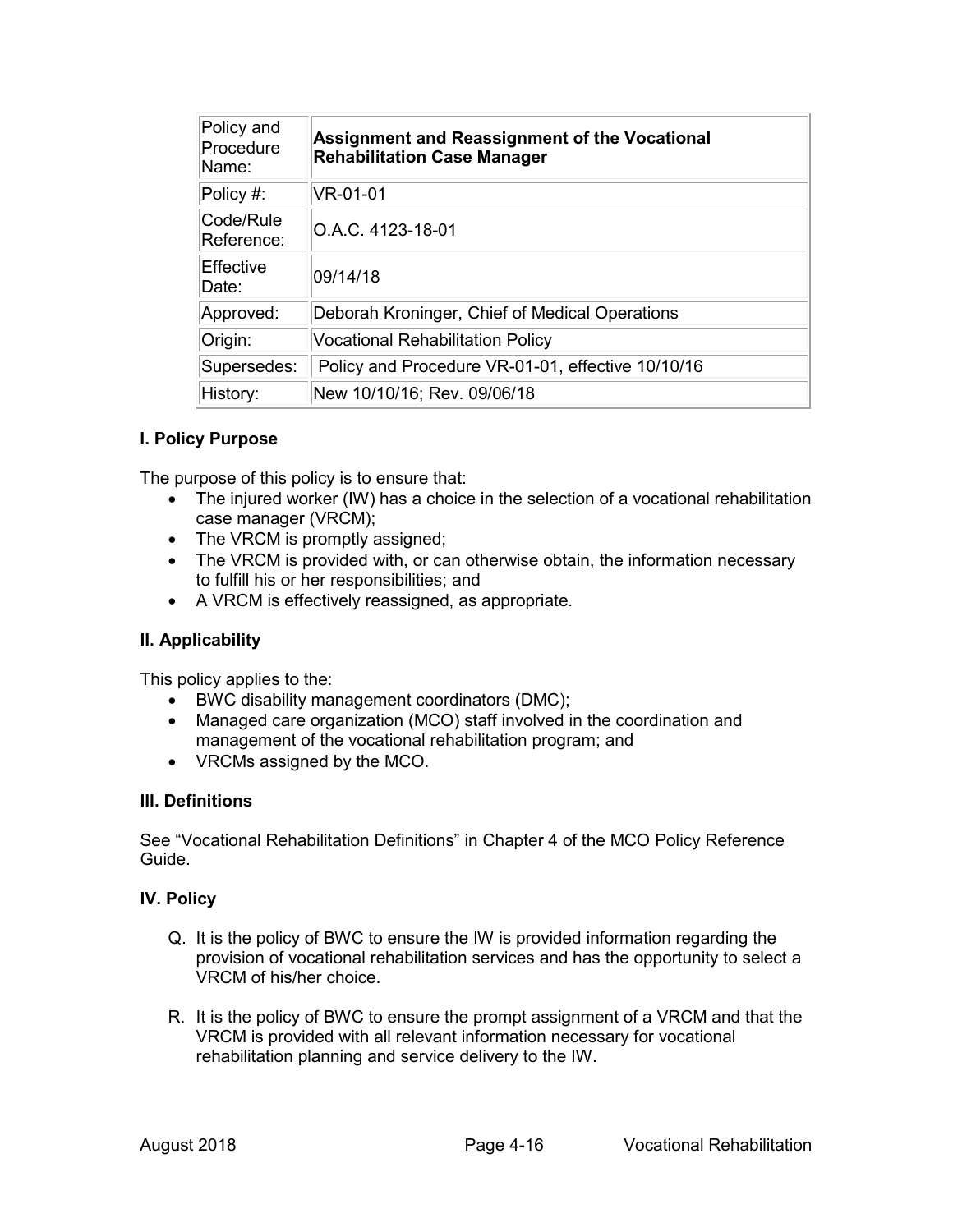S. It is the policy of BWC that the MCO may reassign a VRCM when there are extraordinary circumstances justifying such a reassignment.

## **V. Procedure**

- A. Assigning a VRCM
	- 1. Within three (3) business days of the MCO's receipt of the eligibility verification from the DMC, the MCO shall contact the IW and verify the IW's interest in vocational rehabilitation. If the IW's interest was verified within 10 business days prior to the referral date, additional verification of interest is not required.
		- a. If the IW or the IW's attorney of record (AOR) has previously indicated a choice of provider, the MCO shall confirm this choice.
		- b. If no previous choice has been made by the IW, the MCO shall discuss with the IW available providers and agree on a selection.
	- 2. The MCO may close the vocational rehabilitation case, consistent with the Vocational Rehabilitation Case Closure policy, prior to assigning a VRCM if:
		- a. The IW does not respond within 10 business days of the latest documented contact attempts from the MCO; or
		- b. The MCO finds the IW is clearly not feasible for services; or
		- c. The IW does not wish to participate.
	- 3. Within three (3) business days of the verification of the IW's interest in vocational rehabilitation and selection of a provider, the MCO shall assign the case to the VRCM.
		- a. It is the responsibility of the VRCM to decline an assignment if he or she is not reasonably able to provide appropriate and timely services.
		- b. The MCO shall notify the DMC by email of the VRCM assignment and provider number. The date of the email becomes the assignment date.
	- 4. Once a VRCM has been assigned, the MCO shall forward to the VRCM a referral packet containing the following information, as applicable:
		- a. Claim demographics
			- i. Claim number;
			- ii. Allowed conditions (narrative and ICD code);
			- iii. Date of injury (DOI);
			- iv. Last date worked;
			- v. Occupation;
			- vi. Date of birth;
			- vii. Average weekly wage;
			- viii. Full weekly wage;
			- ix. Temporary total rate; and
		- b. Claim documents
			- i. First Report of an Injury, Occupational Disease or Death (FROI);
			- ii. Most recent Request for Temporary Total Compensation (C-84);
			- iii. Most recent Physician's Report of Work Ability (MEDCO-14);
			- iv. Most recent Mental Health Notes Summary (Non-Psychotherapy Note) (MEDCO-16), if applicable;
			- v. Most recent extent of disability independent medical examination;
			- vi. A written job description(s) the IW held on the date of injury and/or the most recent job;
			- vii. Vocational rehabilitation screening tool;
			- viii. Complexity Factors Reporting Form (an electronic blank EXCEL format);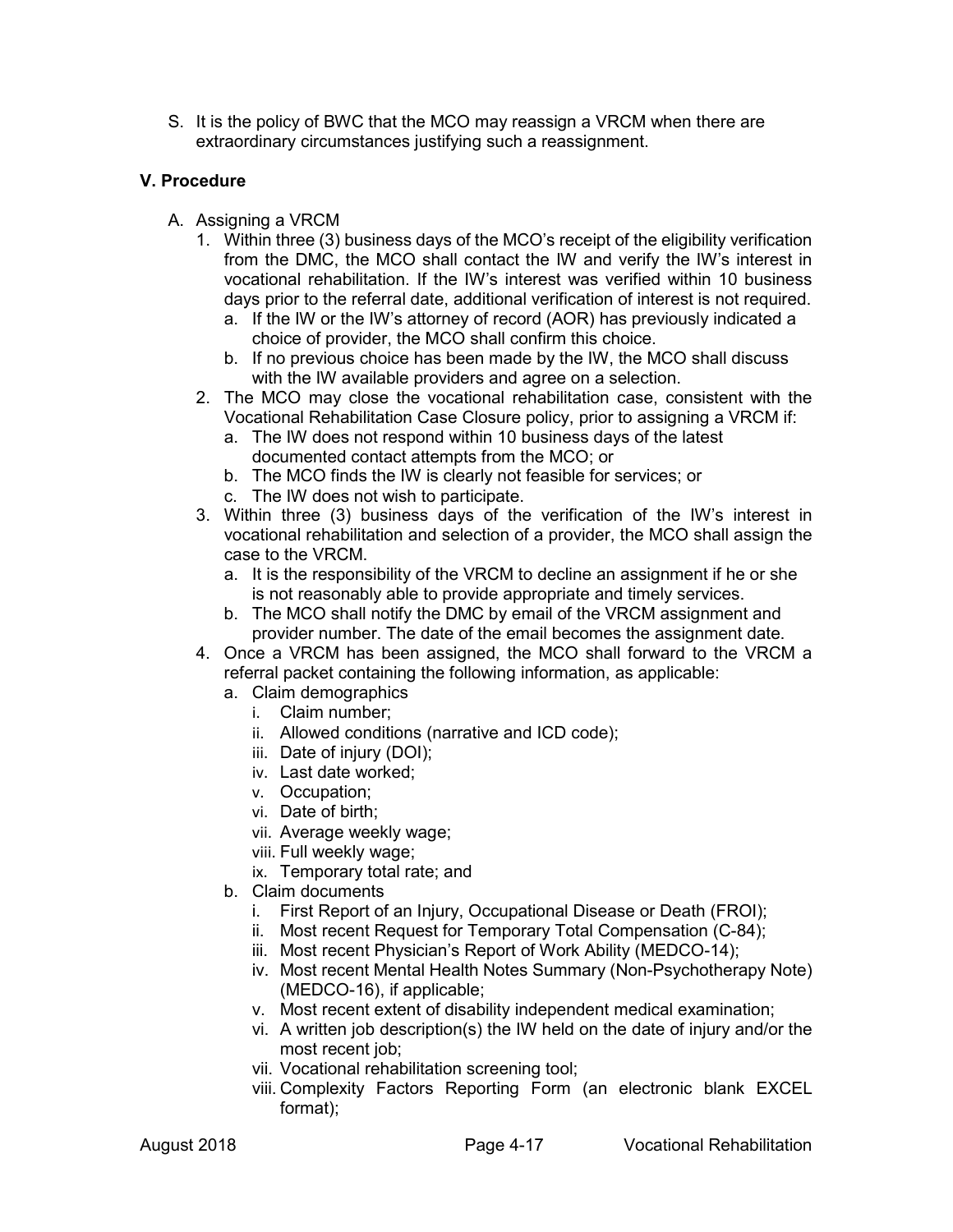- ix. All vocational rehabilitation initial assessments;
- x. All vocational rehabilitation closure reports; and
- xi. All vocational evaluations and functional capacity exams;
- c. Complete contact information for each of the following (e.g., cell phone, fax number, email address):
	- i. IW;
	- ii. AOR or other authorized representative, if applicable;
	- iii. DMC;
	- iv. MCO name and contact at MCO;
	- v. Physician of record (POR) and contact at POR's office;
	- vi. Employer of record (EOR) name and contact at EOR; and
	- vii. EOR third party administrator (TPA) name and contact at TPA if applicable.
- d. Vocational rehabilitation information
	- i. The date the MCO is forwarding the referral packet to the VRCM;
	- ii. The date of referral, name of the person who initiated the referral and the reason for the referral;
	- iii. The basis for IW's eligibility determination; and
	- iv. The basis for IW's initial feasibility determination.
- 5. The VRCM shall promptly review the referral packet and request any missing information from the MCO.
- B. Reassigning a VRCM
	- 1. Any request for reassignment of the VRCM, from whatever source, shall be addressed by the MCO.
		- a. The DMC or any other BWC staff shall forward any request for VRCM reassignment, from whatever source, to the MCO.
		- b. The MCO may also initiate a VRCM reassignment.
	- 2. The MCO may reassign the VRCM when extraordinary circumstances exist that justify the reassignment. Examples of extraordinary circumstances may include, but are not limited to:
		- a. The IW moving to a different area;
		- b. The IW threatening the VRCM;
		- c. The VRCM being unavailable for two or more weeks; or
		- d. The VRCM failing to meet or maintain certification as required by the *Credentialing Requirements of Providers of Vocational Rehabilitation Services* policy and O.A.C. 4123-6-02.2.
	- 3. If the VRCM reassignment is initiated by the MCO and is not at the request of the IW or the VRCM, the MCO may consult with the DMC and/or the BWC Rehabilitation Policy Unit as necessary, prior to reassigning.
	- 4. The IW retains choice in the selection of a VRCM and the MCO shall ensure the IW is in agreement with the new VRCM assignment.
	- 5. The MCO shall enter a claim note describing the reason for reassignment of the VRCM.
	- 6. Within five (5) days of receiving notice of VRCM reassignment, the current VRCM shall prepare and provide to the MCO a transfer summary report. This report shall include:
		- a. The current job goal;
		- b. IW restrictions;
		- c. The EOR contact information;
		- d. Training and/or job placement status, as applicable; and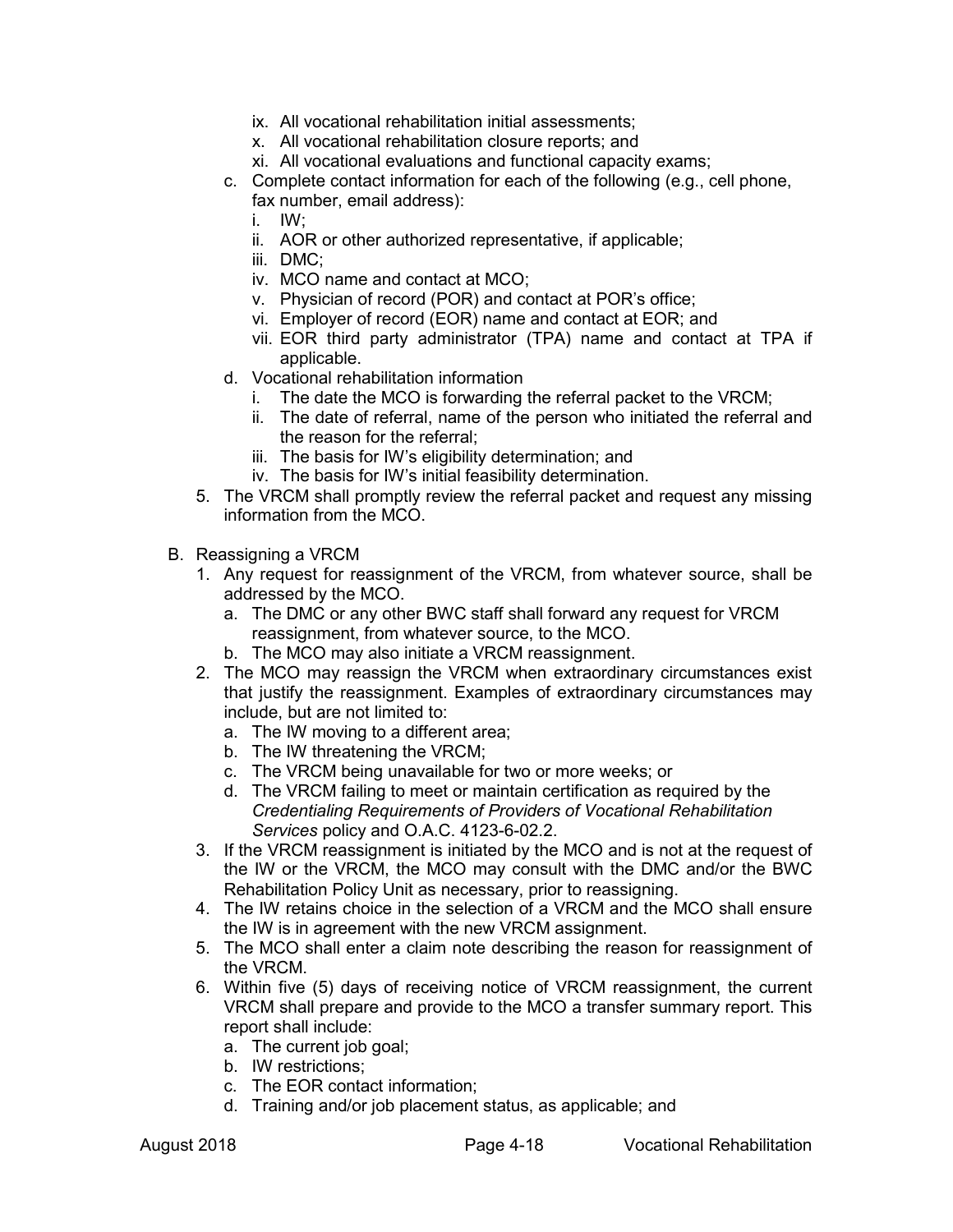- e. All services that have been completed, to date.
- 7. Within five (5) days of assignment to the new VRCM, the MCO shall provide the VRCM:
	- a. The transfer report;
	- b. An updated referral packet containing the information described in section IV.A.4, as applicable;
	- c. Any vocational rehabilitation plans completed since the date of referral.
- 8. The newly assigned VRCM shall review the referral packet, transfer report and any additional documentation. The VRCM shall take appropriate steps, based on where the IW is in the vocational rehabilitation process and consistent with the applicable policy and procedure.
	- a. If an assessment plan or a job retention plan has been prepared and/or begun, the VRCM shall prepare an amended plan.
		- i. The VRCM may amend the plan to reflect new or changed services; or
		- ii. At a minimum, the VRCM shall provide an amended plan reflecting the new VRCM assignment with no change in services.
	- b. If a comprehensive vocational rehabilitation plan has begun, The VRCM shall:
		- i. Prepare and submit an amended plan if there is a significant change in the job goal or the VRCM identifies a significant new barrier and/or service needed; or
		- ii. If there is no need to amend the plan, prepare and submit a progress report and *Authorization Request for Vocational Rehabilitation Plan* (RH-45).
- C. Managing Out-Of-State Cases:
	- 1. When the IW does not live in Ohio, the MCO shall:
		- a. Assign a VRCM the IW is in agreement with and in close proximity to the IW (The IW retains choice in the selection of a VRCM); and
		- b. Ensure the VRCM is BWC certified or at a minimum becomes enrolled to provide services under the direction of the Ohio MCO.
	- 2. The MCO shall only approve payment for services provided by the assigned out-of-state VRCM.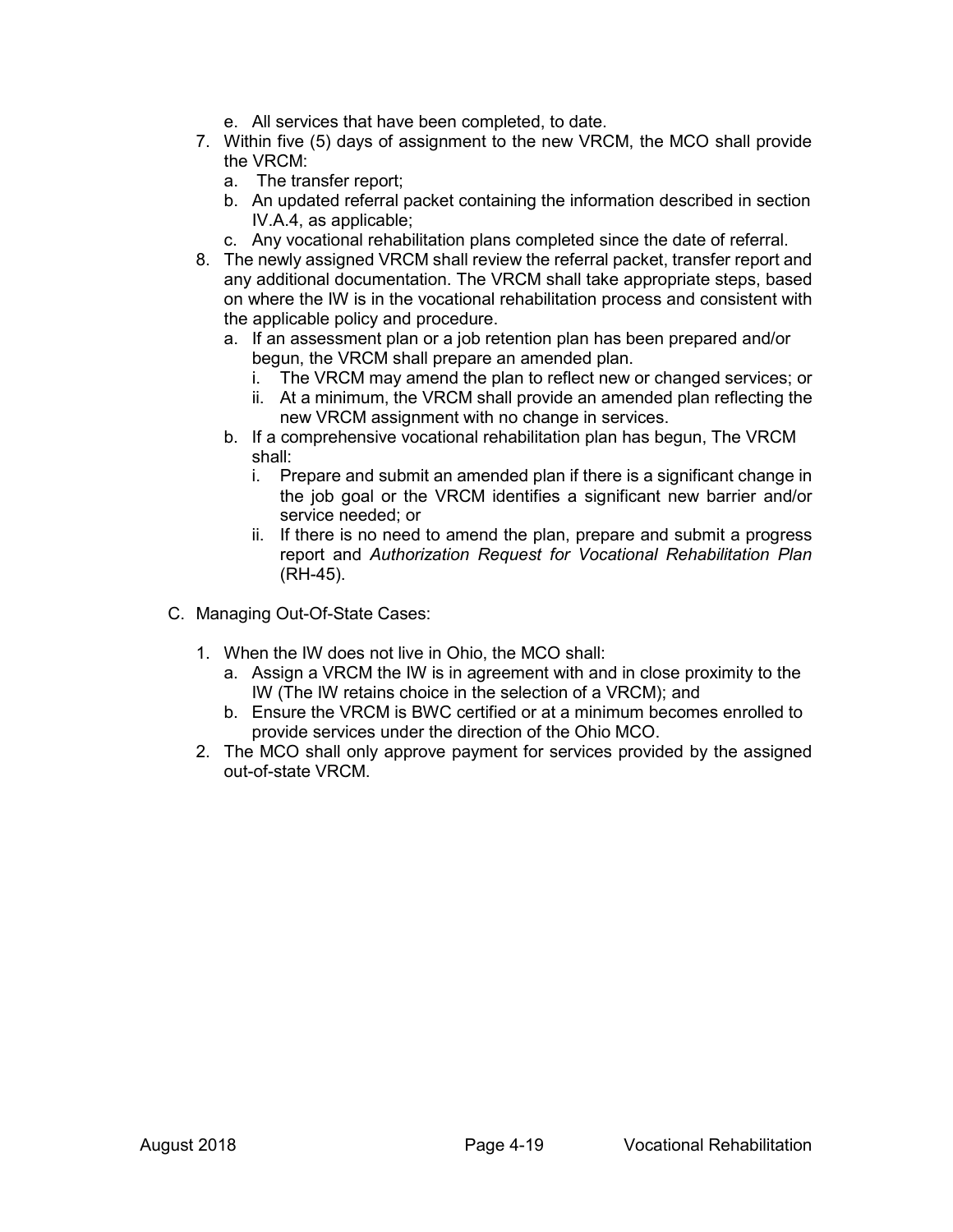| Policy and<br>Procedure<br>Name: | Initial Assessment and Assessment Plan                  |
|----------------------------------|---------------------------------------------------------|
| Policy #:                        | VR-09-01                                                |
| Code/Rule<br>Reference:          | O.A.C. 4123-18-02; O.A.C. 4123-18-04; O.A.C. 4123-18-05 |
| Effective<br>Date:               | 08/20/18                                                |
| Approved:                        | Deborah Kroninger, Chief of Medical Operations          |
| Origin:                          | <b>Vocational Rehabilitation Policy</b>                 |
| Supersedes:                      | Policy #VR-09-01, effective 10/10/16                    |
| History:                         | New: 10/10/16                                           |

## **I. Policy Purpose**

The purpose of this policy is to ensure that a thorough initial assessment is completed, including an initial assessment report and an assessment plan, when needed.

### **II. Applicability**

This policy applies to the:

- BWC disability management coordinators (DMCs);
- Managed care organization (MCO) staff involved in the coordination and management of the vocational rehabilitation program; and
- Vocational rehabilitation case managers (VRCMs) assigned by the MCO.

### **III. Definitions**

See "Vocational Rehabilitation Definitions" in Chapter 4 of the MCO Policy Reference Guide.

### **IV. Policy**

It is the policy of BWC that a thorough initial assessment will be conducted to develop information and make recommendations to best serve the vocational needs of the injured worker (IW).

### **V. Procedure**

- T. Initial Assessment Contacts
	- 1. The VRCM shall contact the IW, the employer of record (EOR), the physician of record (POR), and the MCO. The VRCM may contact other people, as needed, who may provide information related to the IW's vocational needs.
		- a. The VRCM shall use all contacts as a means of establishing a good working relationship that will aid in the sharing of information and generally contribute to the IW's successful vocational outcome.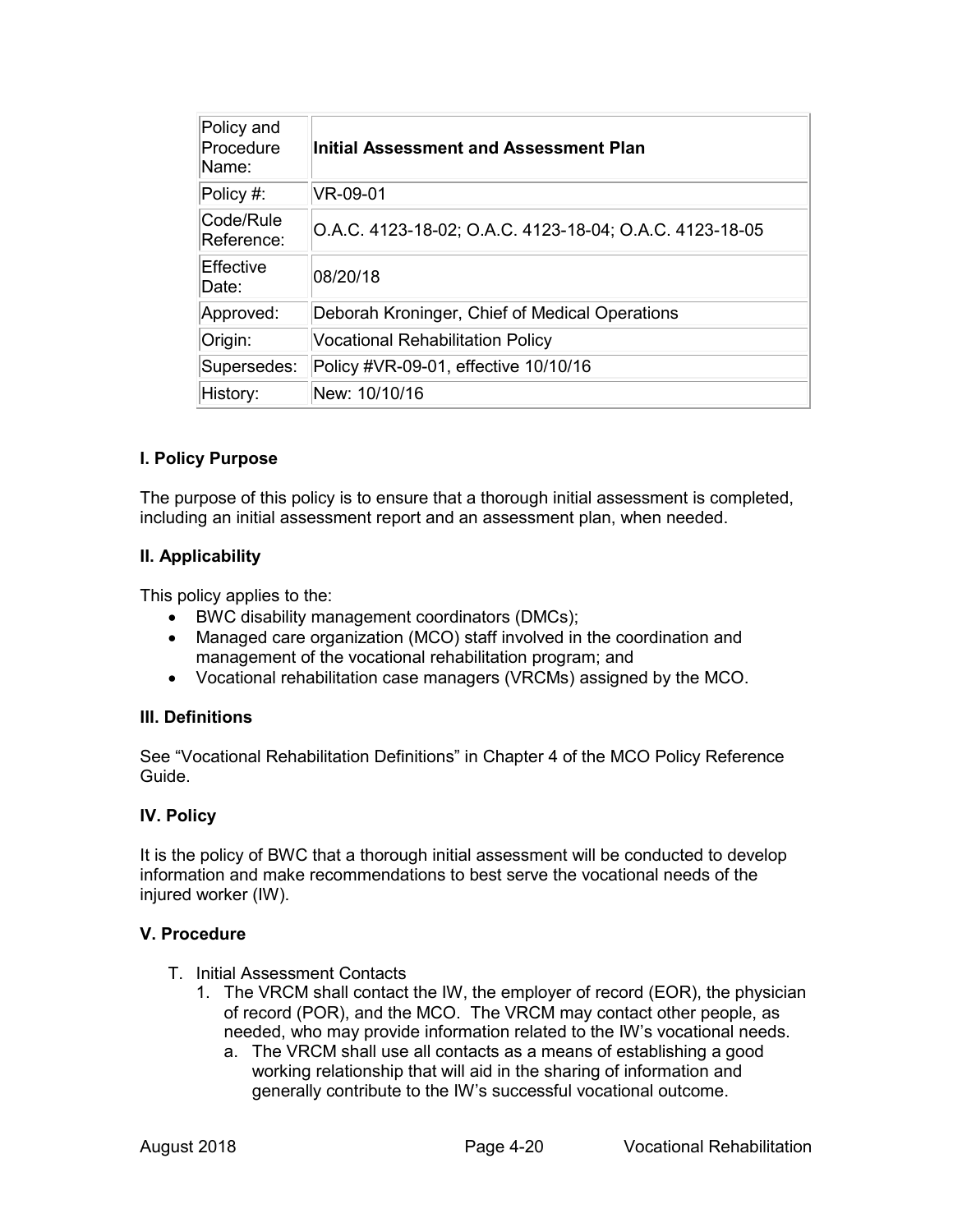- b. The VRCM shall ensure that a proper authorization to release information is signed by the IW before contacting the POR or any other provider.
- c. The VRCM shall document the time and date of each contact or attempted contact, the name of the person contacted and the information received.
- d. If, for any reason, a required contact cannot be made (e.g., the EOR is out of business), the VRCM shall clearly document the circumstances.
- 2. IW Contact The VRCM shall contact the IW within five (5) days of case assignment to schedule a face-to-face initial interview. The VRCM shall gather the following information and/or documents, if not already in the vocational documents, during this interview (not an exhaustive list):
	- a. The IW's hard copy signature on the *Rehabilitation Agreement* (RH-1) acknowledging the IW's interest in vocational rehabilitation services;
	- b. Any medication usage, prescribed or over-the-counter, frequency, dose and prescribing source;
	- c. Demographics (e.g., age, marital status, number of dependents, transportation issues);
	- d. Education;
	- e. Employment history (e.g., previous employment, job descriptions, reasons for leaving any prior employment, union affiliations, military service);
	- f. Legal considerations (e.g., arrests, convictions, pending legal matters, non-citizen work status);
	- g. Medical concerns (e.g., abilities and limitations, unrelated medical or mental conditions, medical insurance);
	- h. Financial disincentives (e.g., other financial benefits, other household income);
	- i. BWC Information (e.g., any previous claims, pending hearings); and
	- j. Vocational rehabilitation participation information (e.g., any previous vocational rehabilitation including participation through other agencies).
- 3. Employer Contact
	- a. The VRCM shall, whenever reasonably possible, visit the EOR or current employer's worksite and meet with the employer representative responsible for decisions regarding the IW's work status.
	- b. If a visit to the employer is not reasonably possible, the VRCM shall make telephone contact.
	- c. The VRCM shall:
		- i. View and/or obtain a detailed description of the work environment and job tasks performed by the IW in order to determine if job modifications or alternative jobs may be available to the IW;
		- ii. Discuss opportunities for transitional work, RTW and/or other services with the employer representative; and
		- iii. Obtain information about the IW's work strengths.
- 4. POR Contact The POR shall be contacted, preferably in person.
	- a. The VRCM shall obtain from the POR any documentation of:
		- i. The IW's current physical restrictions related to the allowed conditions;
		- ii. Current medications; and
		- iii. Any needed prescription for plan services.
	- b. The VRCM shall discuss with the POR: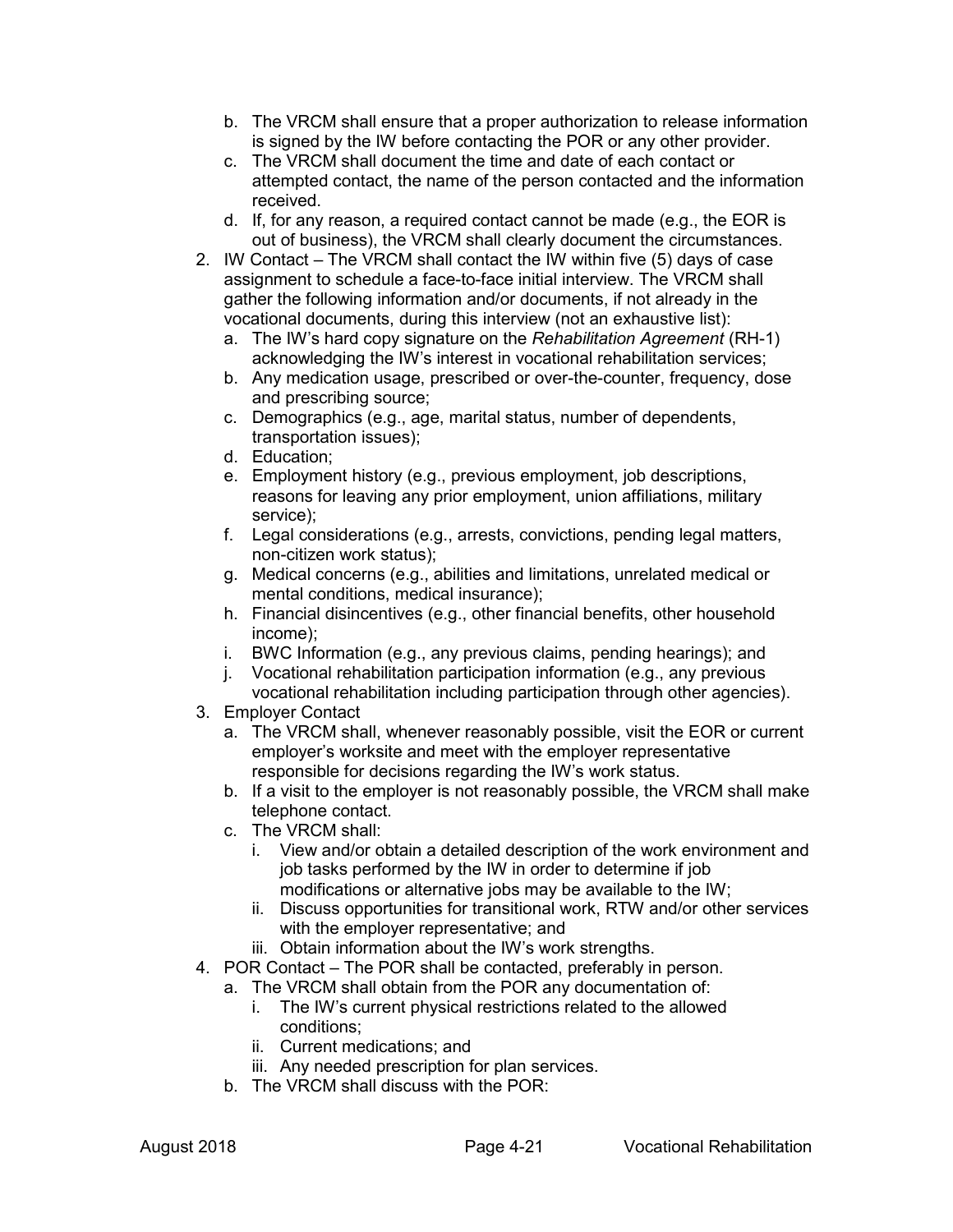- i. The IW's medication usage and specifically how this may impact the IW's ability to perform specific work tasks (e.g., operate machinery, drive);
- ii. The IW's restrictions as they relate to the IW's targeted job goal, using the job description or job analysis:
- iii. The RTW options available through the employer, including transitional work or other early RTW services; and
- iv. The IW's ability to participate in vocational rehabilitation services.
- 5. MCO Contact The VRCM shall contact the MCO to:
	- a. Obtain any recent information received in the claim, especially any recent treatment requests and their status;
	- b. Obtain feedback regarding vocational rehabilitation services for the IW;
	- c. Obtain assistance with gathering information from medical providers or the EOR, if needed; and
	- d. Staff current strategy and recommendations.
- 6. Attorney of Record (AOR) Contact The VRCM shall contact the AOR, if applicable, to:
	- a. Update the AOR on the status of the initial assessment and recommendations;
	- b. Provide contact information;
	- c. Obtain AOR input; and
	- d. Enlist AOR assistance with the IW, if necessary.
- U. Complexity Factors: Throughout the initial assessment phase, the VRCM shall begin identifying the barriers and issues that create complexity in the case and noting these issues on the *Complexity Factors Reporting Form*.
- V. The Initial Assessment Report
	- 1. Job Retention: The VRCM is not required to complete an initial assessment report for job retention services. The VRCM will proceed directly to a job retention plan (See the *Job Retention Plan Development and Implementation* policy and procedure for further information).
	- 2. Except for job retention services, the VRCM shall, within twenty-one (21) days of an assignment, complete and submit to the MCO an initial assessment report using the *Vocational Rehabilitation Initial Assessment Report* (RH-42). The report shall:
		- a. Summarize and document the current vocational factors identified by the VRCM;
		- b. Identify vocational barriers and strengths;
		- c. Identify additional vocational questions, if any; and
		- d. Include a recommendation for:
			- i. Case closure; or
			- ii. Development of an assessment plan to answer any identified questions and/or obtain additional information; or
			- iii. Development of a comprehensive vocational plan.
	- 3. The MCO shall ensure that the initial assessment report is provided on the current form and submitted within 21 days of assignment.
	- 4. If the report cannot be completed within the 21-day timeframe, the VRCM shall submit to the MCO a written justification for the delay, the current status and the projected submission date for the report.
	- 5. The MCO shall confirm that: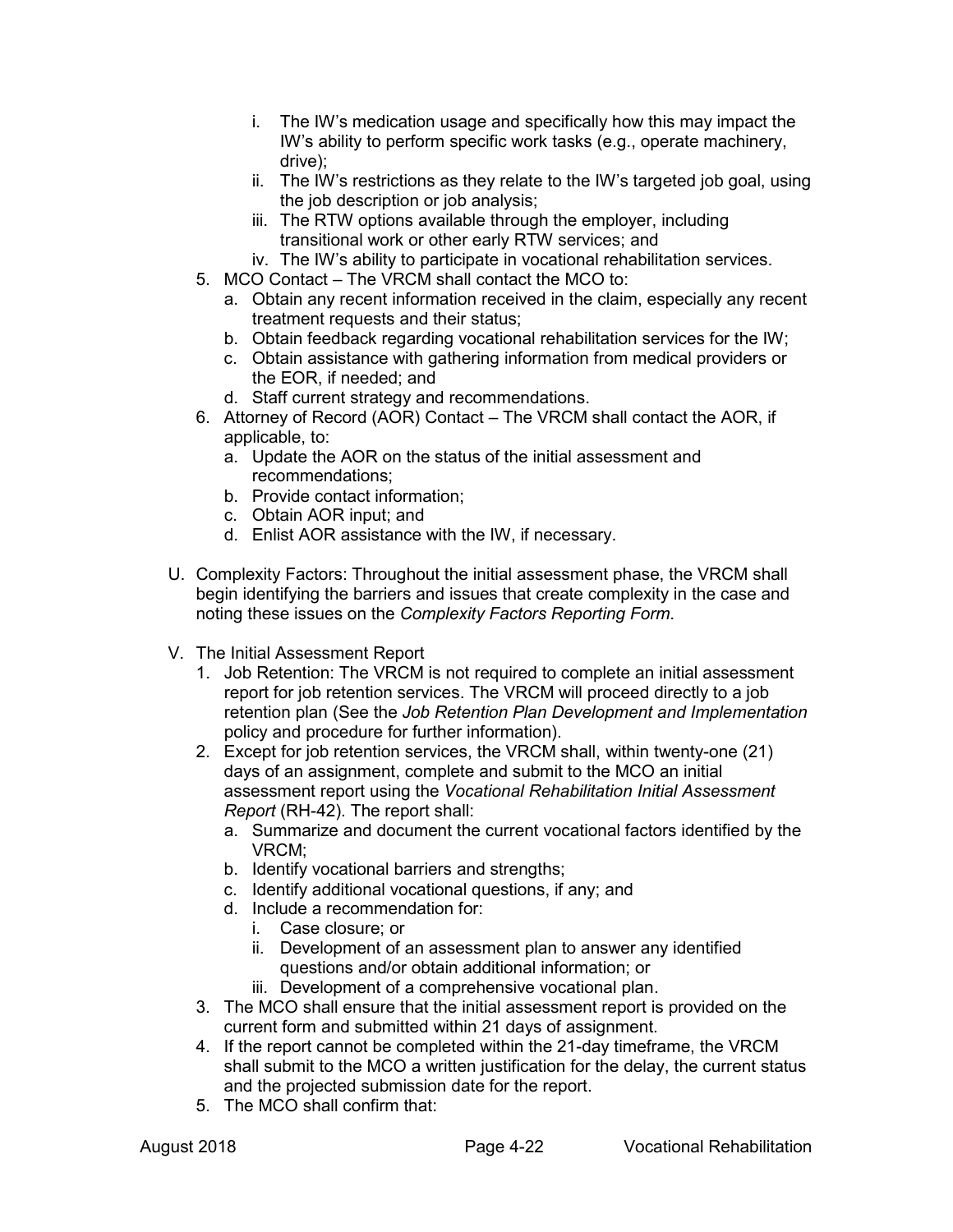- a. The initial assessment report is reasonably based and that any subjective inferences are substantiated with an objective behavioral description;
- b. Appropriate authorizations for the release of information were signed by the IW before the VRCM contacted the POR and any other providers;
- c. The VRCM submits the initial assessment report before any plan services are authorized or delivered; and
- d. The *Rehabilitation Agreement* (RH-1) and the authorization for release of information are submitted no later than the submission of the initial assessment report.
- W. Assessment Plan
	- 1. The VRCM and MCO shall staff any recommendation for an assessment plan.
	- 2. Within 28 days of assignment and upon agreement of the MCO, the VRCM shall develop and submit the assessment plan, using the BWC form *Vocational Rehabilitation Assessment Plan* (RH-43).
	- 3. The VRCM shall ensure all sections of the RH-43 are complete.
	- 4. The VRCM shall:
		- a. Describe in detail each service needed;
		- b. The rationale for that service; and
		- c. The specific questions to be answered by the service, as applicable.
	- 5. The VRCM may include in the assessment plan, as appropriate, the following reimbursable services and activities (not an exhaustive list):
		- a. Vocational evaluation;
		- b. Evaluation of functional and physical capacity;
		- c. Multi-disciplinary evaluation;
		- d. Evaluation by a physical medicine and rehabilitation physician;
		- e. Psychological evaluation;
		- f. Work conditioning evaluation;
		- g. Vocational screening;
		- h. Situational assessment;
		- i. Career counseling;
		- j. Informational interviews;
		- k. Pre-test for GED;
		- l. Job analysis;
		- m. Ergonomic study;
		- n. Transferable skills analysis (this may be conducted by the VRCM during the initial assessment);
		- o. Labor market survey;
		- p. Vocational rehabilitation case management for assessment and plan development (W3000-W3040);
		- q. Travel; and
		- r. Other services as authorized by the MCO.
	- 6. The following are not appropriate services for an assessment plan:
		- a. Employment services;
		- b. Work adjustment;
		- c. Actual training;
		- d. Therapy;
		- e. Conditioning;
		- f. Job modifications; and
		- g. The provision of tools and equipment.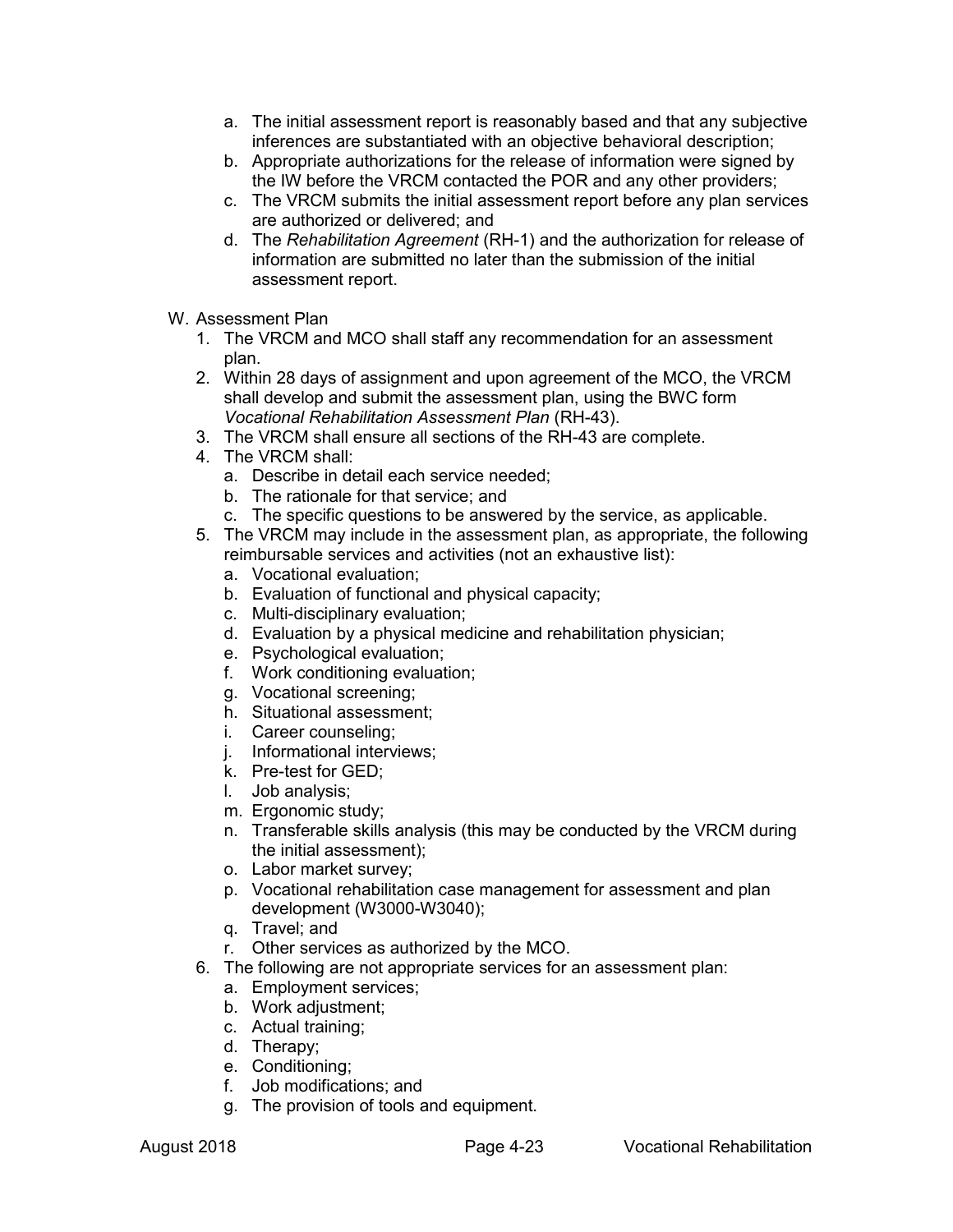- 7. The MCO shall refer to the *Special Plan Types* policy and procedure for information on:
	- a. Plans that require an extension of reimbursable service guidelines;
	- b. Plans that include payment of services above fee schedule;
	- c. Plans that include service codes that have no established fees for the identified service (i.e., services paid "by report");
	- d. Plans involving rehabilitation injury claims;
	- e. Plans requiring interpreter services; and
	- f. Plans developed in collaboration with the Opportunities for Ohioans with Disabilities (OOD) agency.
- 9. The VRCM shall design the assessment plan to be completed within 28 days.
- 10. The MCO shall review the assessment plan and, if in agreement, the VRCM shall proceed with services.
- 11. If unusual circumstances exist and the VRCM determines that additional assessments are needed:
	- g. The VRCM shall submit an amended assessment plan with justification for the additional services to the MCO.
	- h. The MCO shall review and approve or disapprove the amended assessment plan.
- 12. Signature Requirements
	- a. On an RH-43 (both the original assessment plan and an amended assessment plan), the MCO shall require a hard copy signature from the:
		- i. VRCM;
		- ii. MCO; and
		- iii. The IW within thirty (30) days.
	- b. When the VRCM initially receives verbal approval from the IW, the VRCM shall:
		- i. Initial and date the appropriate "Plan of service approval" section, which serves to attest the verbal approval was received from the IW awaiting the approval of the MCO; and
		- ii. Within 30 days of the assessment plan start date, obtain and submit the IW's hard copy signature to the MCO.
	- c. The MCO shall not accept an email- generated (i.e., typed) signature as a hard copy signature. The MCO shall accept a scanned document sent via fax or email which reflects a hard copy signature.
- X. Living Maintenance (LM)
	- 1. The DMC shall evaluate and facilitate, when appropriate, payment of LM to the IW during the IW's participation in an assessment plan.
	- 2. LM shall start on the first day of the IW's participation in the assessment plan and continue throughout the period the IW is participating in the assessment plan.
	- 3. The IW may continue to receive LM for up to 14 days following completion of the assessment plan if a comprehensive vocational rehabilitation plan is being developed.
	- 4. If further information is required, the DMC shall refer to the *Living Maintenance Compensation* policy and procedure.
- E. Employability Recommendation
	- 1. Within seven days of the IW's completion of active services in an assessment plan, the VRCM shall complete a written employability recommendation to the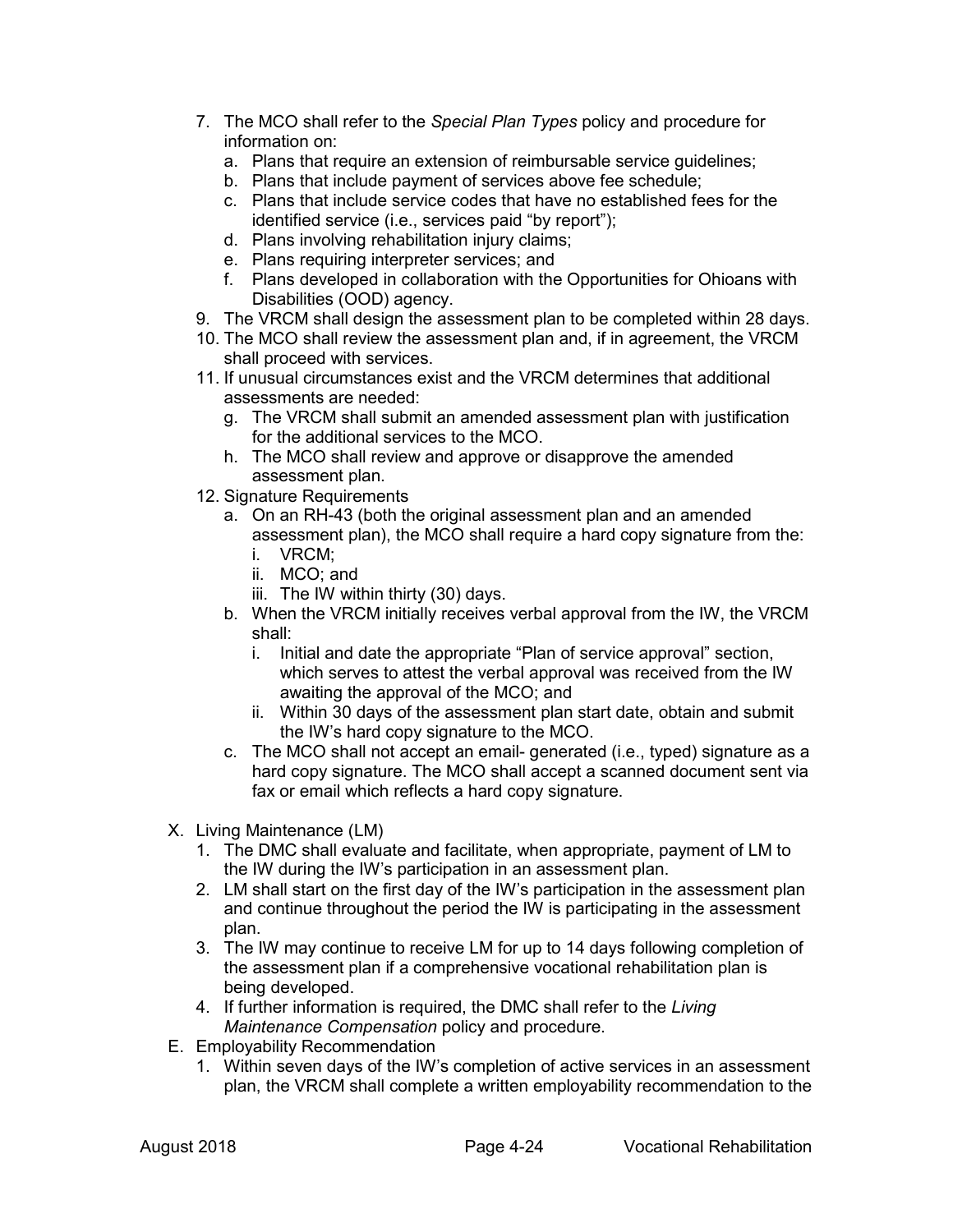MCO. (This step occurs during the time allotted on the assessment plan for comprehensive plan development).

- 2. The employability recommendation shall summarize and integrate results from all the assessments completed and outline vocational rehabilitation service options including:
	- a. The type of assessment;
	- b. The provider; and
	- c. Recommendations as to whether the IW is a viable candidate at this time for participation in a comprehensive vocational rehabilitation plan for purposes of RTW.
		- i. If the VRCM determines that the IW is not a viable candidate and therefore not feasible for vocational rehabilitation services, the MCO shall follow the procedures for case closure (See the *Vocational Rehabilitation Case Closure* policy and procedure).
		- ii. If the VRCM determines the IW is a viable candidate, the VRCM shall outline the service options and staff the recommendations with the MCO and otherwise follow the *Comprehensive Vocational Rehabilitation Plan and Progress Reports* policy and procedure.
- Y. Reopened Cases
	- 1. Cases closed during or after the assessment plan may only be reopened with justification of significant changes in the IW's circumstances.
	- 2. If a comprehensive vocational rehabilitation plan is reopened within two months of closure due to a rescinded closure or claim transfer, another initial assessment is not necessary.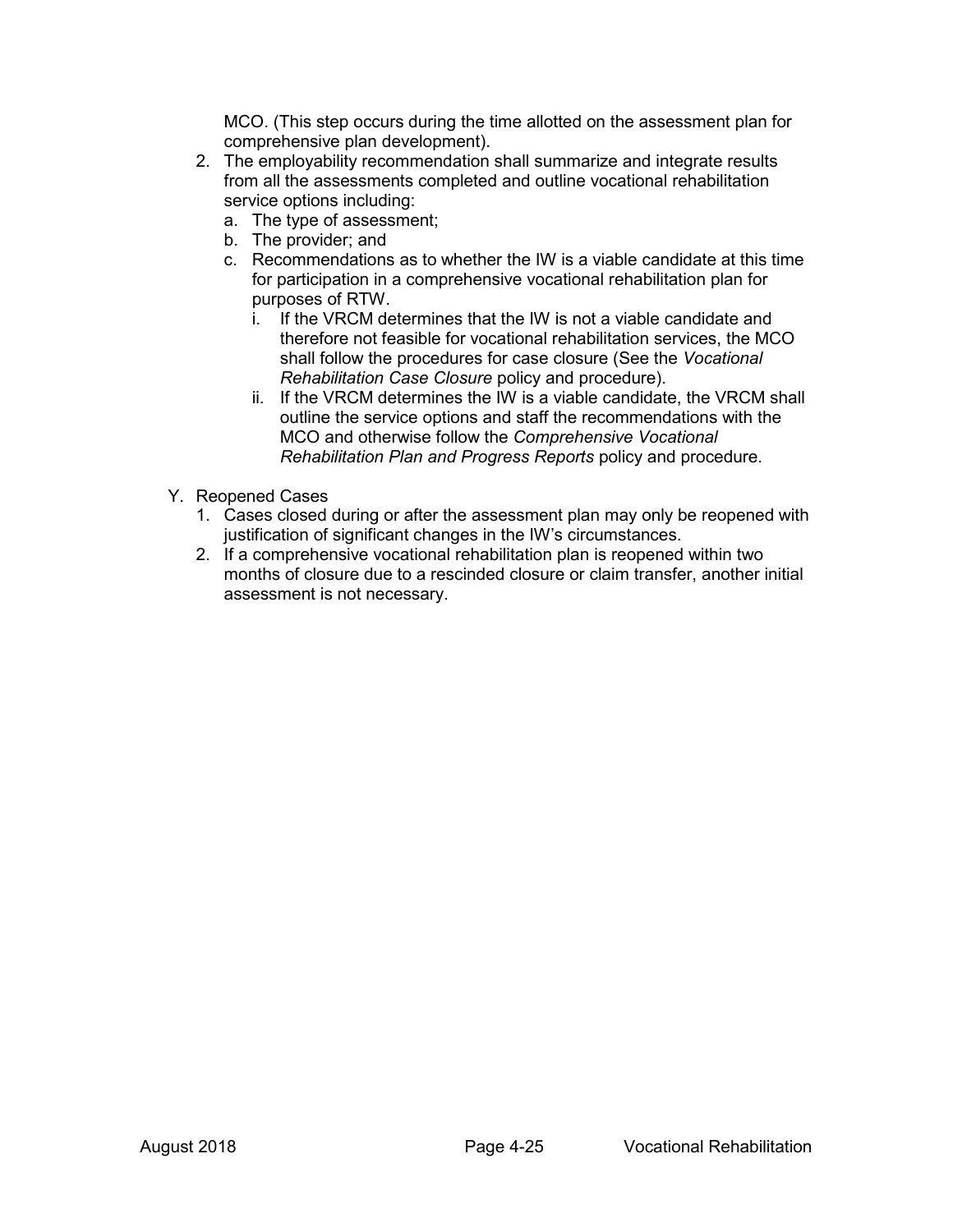| Policy and<br>Procedure<br>Name: | <b>Comprehensive Vocational Rehabilitation Plan and</b><br><b>Progress Reports</b> |
|----------------------------------|------------------------------------------------------------------------------------|
| Policy #:                        | VR-03-02                                                                           |
| Code/Rule<br>Reference:          | O.A.C. 4123-18-05                                                                  |
| Effective<br>Date:               | 08/20/18                                                                           |
| Approved:                        | Deborah Kroninger, Chief of Medical Operations                                     |
| Origin:                          | <b>Vocational Rehabilitation Policy</b>                                            |
| Supersedes:                      | Policy and procedure #VR-03-02, effective 10/10/16                                 |
| History:                         | New: 10/10/16                                                                      |

## **I. Policy Purpose**

The purpose of this policy is to ensure that an injured worker (IW) who is eligible and feasible for vocational rehabilitation services has a plan of services developed that will best enable the IW to obtain employment.

## **II. Applicability**

This policy applies to the:

- BWC disability management coordinators (DMC);
- Managed care organization (MCO) staff involved in the coordination and management of the vocational rehabilitation program; and
- Vocational rehabilitation case managers (VRCM) assigned by the MCO.

### **III. Definitions**

See "Vocational Rehabilitation Definitions" in Chapter 4 of the MCO Policy Reference Guide.

### **IV. Policy**

It is the policy of BWC that when an IW is eligible and feasible for vocational rehabilitation services, the vocational rehabilitation case manager (VRCM) will develop a comprehensive plan and collaborate with the MCO to assist the IW in obtaining employment.

### **V. Comprehensive Plan Development and Expectations**

### A. Timeframes

- 1. The VRCM shall submit the comprehensive plan to the MCO for review and approval:
	- a. Within seven (7) calendar days of submission of the initial assessment report (where no assessment plan was needed); or
	- b. Within ten (10) days of completion of the services in an assessment plan.
- 2. If the VRCM determines that it will not be possible to develop a comprehensive plan within the required timeframes, he or she shall: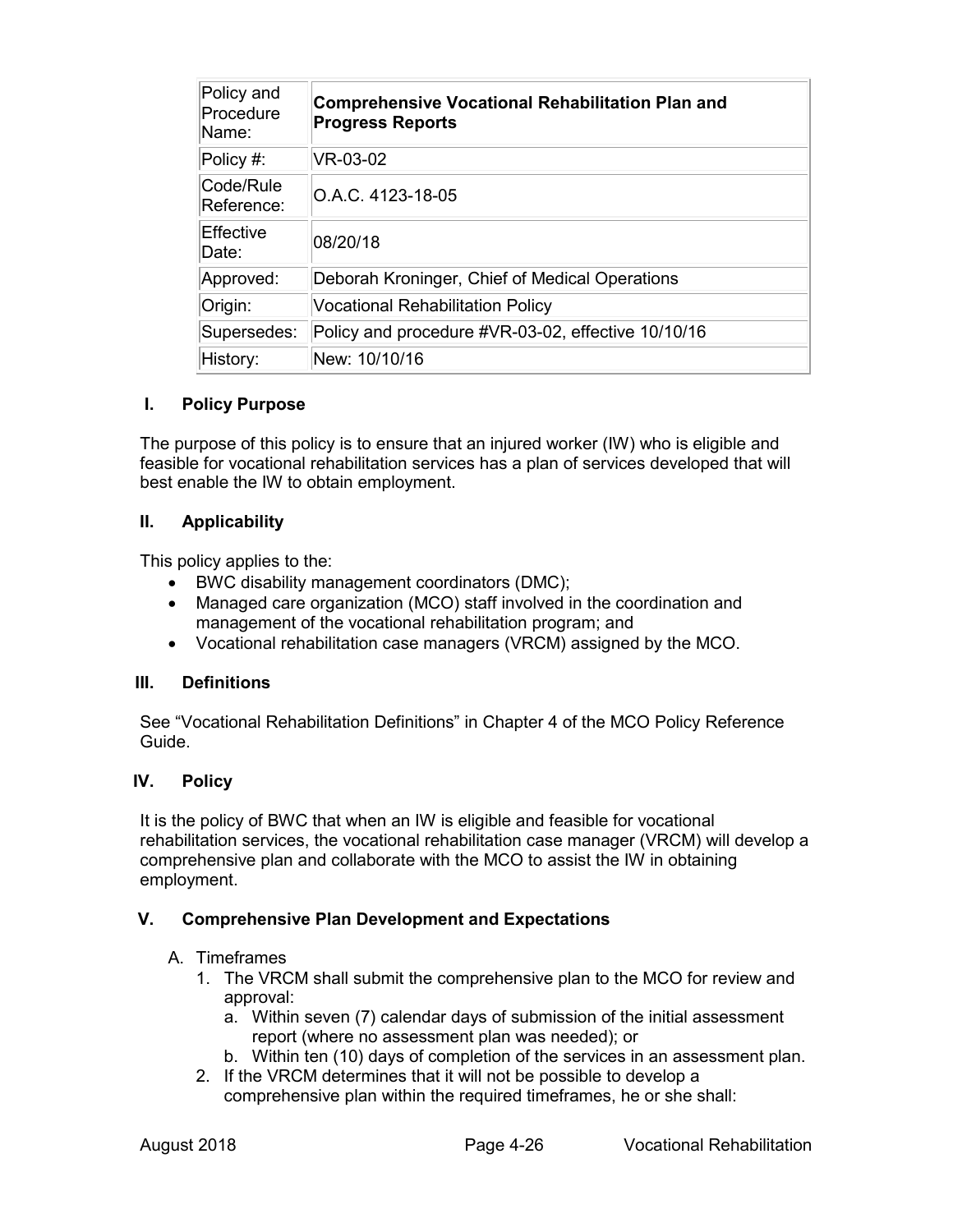- a. Submit written justification for the extension to the MCO within the seven (7) or ten (10) day time frame (whichever is applicable); and
- b. Staff the issue with the MCO.
- 3. Justifiable reasons for an extension may include (but are not limited to):
	- a. Pre-plan information is not received following a timely request (e.g., physician of record (POR) or employer information, functional capacity or vocational evaluations); or
	- b. An unexpected situation prevents the IW from participating in the vocational rehabilitation process (e.g., a family emergency).
- B. Comprehensive Plan Components and Expectations
	- 1. The VRCM shall use the *Vocational Rehabilitation Comprehensive Plan* (RH-44) to complete the comprehensive plan.
	- 2. The comprehensive plan must reflect that the IW's participation in services will approximate the IW's pre-injury workweek or, if applicable, the number of hours the IW is medically released for participation.
	- 3. The VRCM shall ensure all the requested information on the RH-44 is provided, including:
		- a. Plan of Service Approvals:
			- i. Verification of verbal approval by the IW, initials of person verifying the verbal approval (typically the VRCM) and the date;
			- ii. MCO authorization or denial, with a signature and date (a denial shall only be generated following reasonable negotiation and clarification);
			- iii. Signature of the VRCM that prepared the comprehensive plan and date;
			- iv. Signature of IW indicating acceptance of the comprehensive plan and date (a hard copy signature must be received within 30 days of the first date of plan service); and
			- v. Printed name and signature of VRCM accepting the comprehensive plan for implementation of services.
		- b. Narratives:
			- i. Vocational considerations A brief summary of the vocationally relevant work and training history, including:
				- a) Job history;
				- b) Transferable skills;
				- c) Job analysis information;
				- d) Academic history; and
				- e) Military service.
			- ii. Medical considerations: A brief summary of vocationally relevant medical information (i.e., those factors which are currently or potentially impacting a return to work) including:
				- a) Medical issues to be addressed for return to work;
				- b) Co-morbidities and non-allowed conditions impacting return to work; and
				- c) Surgeries and other treatment.
			- iii. Other considerations: A brief summary of other vocationally relevant factors including:
				- a) Personal factors;
				- b) Legal factors;
				- c) Strengths upon which the comprehensive plan relies; and
				- d) Barriers to employment and plans to overcome them.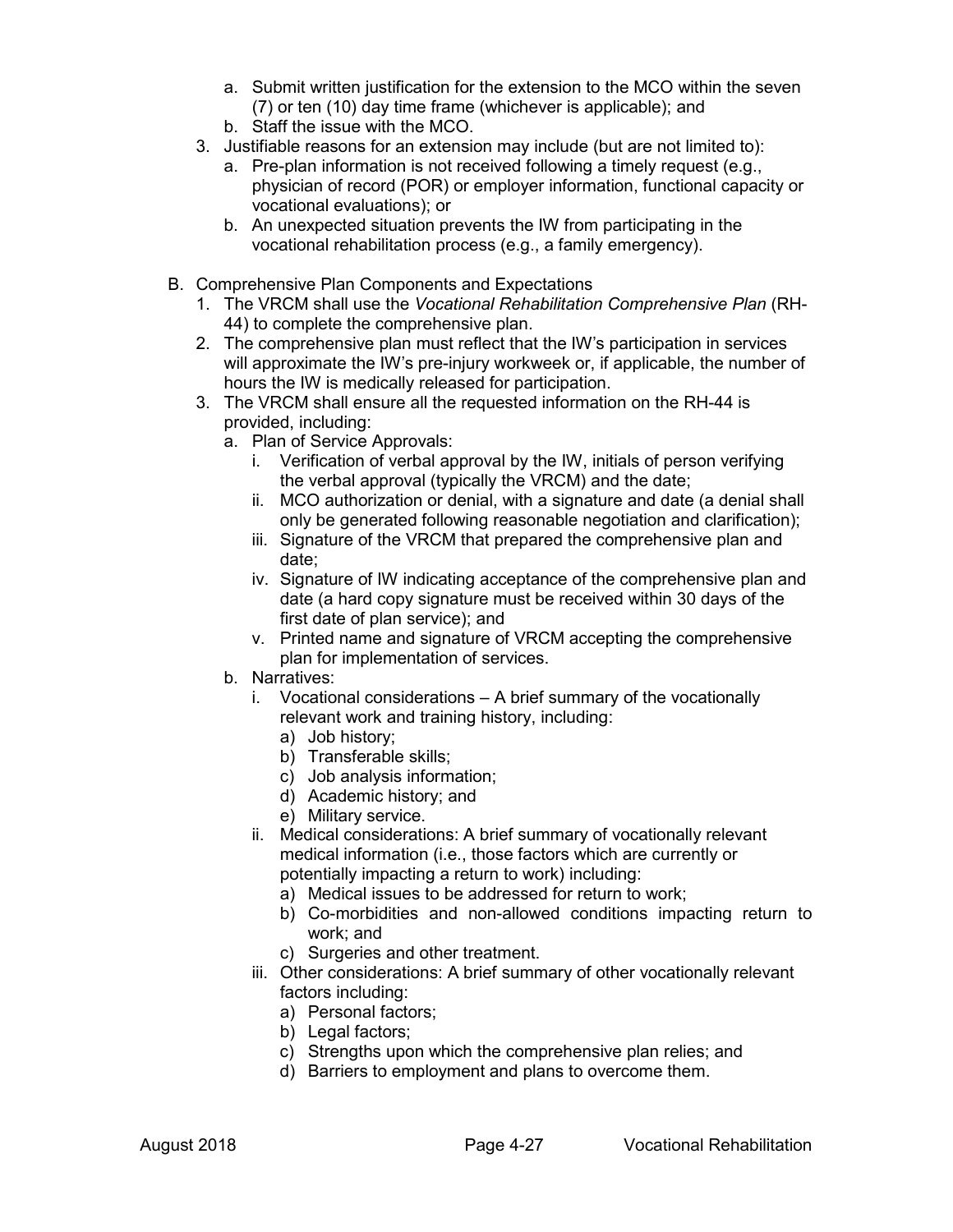- iv. Justification of return to work level and job goal: The rationale for the return to work level (a.k.a. "return to work hierarchy") and job goal selected as well as relevant labor market information supporting the job goal if a change in employers is necessary.
- v. Comprehensive plan of services with justification:
	- a) A description of the services to be provided and the rationale for the services (not simply a listing of the definition of the services);
	- b) The reason the services are included specific to the IW and the specific barriers to employment or needs to be addressed by the service; and
	- c) The expectations of the IW's participation in the services.
- c. Plan of services grid, including:
	- i. Vocational rehabilitation case management for comprehensive plan implementation;
	- ii. Provisions for living maintenance compensation;
	- iii. Provider travel, wait time and mileage as a single summary entry;
	- iv. A minimum of 30 days of vocational rehabilitation case management for return to work follow-up;
	- v. The service provider This may be a company rather than an individual, particularly if the exact assignment is anticipated later in the comprehensive plan;
	- vi. The estimated number of weeks of a particular service;
	- vii. Estimated service dates (from and to);
		- a) Services shall overlap and run concurrently, when possible.
		- b) Estimated service dates may vary as the comprehensive plan progresses.
	- viii. Estimated cost of each service;
	- ix. Total weeks Calculated from the first approved comprehensive plan with a begin date on or after 2-1-2015 for this vocational referral through the estimated end date of the most recent comprehensive plan; and
	- x. The total estimated cost of all services and living maintenance.
- 4. The VRCM shall ensure that the IW has a prescription or a medical release from the POR for vocational rehabilitation services, as necessary. See Appendix A to this policy and procedure for a list of services that require a physician prescription or release.
- 5. The VRCM shall submit the completed complexity factor form when submitting the RH-44 for approval.
- 6. The MCO shall review the complexity factor form, enter factor scores according to form directions and submit the form to the DMC when the MCO approves the RH-44.
- 7. The DMC is responsible for:
	- a. Reviewing the information submitted by the VRCM and MCO within one business day of receipt of the complexity factor form and the approved RH-44;
	- b. Entering the closure code information for the plan type;
	- c. Entering the comprehensive plan begin date;
	- d. Entering the DMC reviewer's name;
	- e. Using the information to complete the Complexity Level Scoring Tool and sending the results to the MCO; and
	- f. Submitting the complexity factor form to the Complexity Factor Mailbox.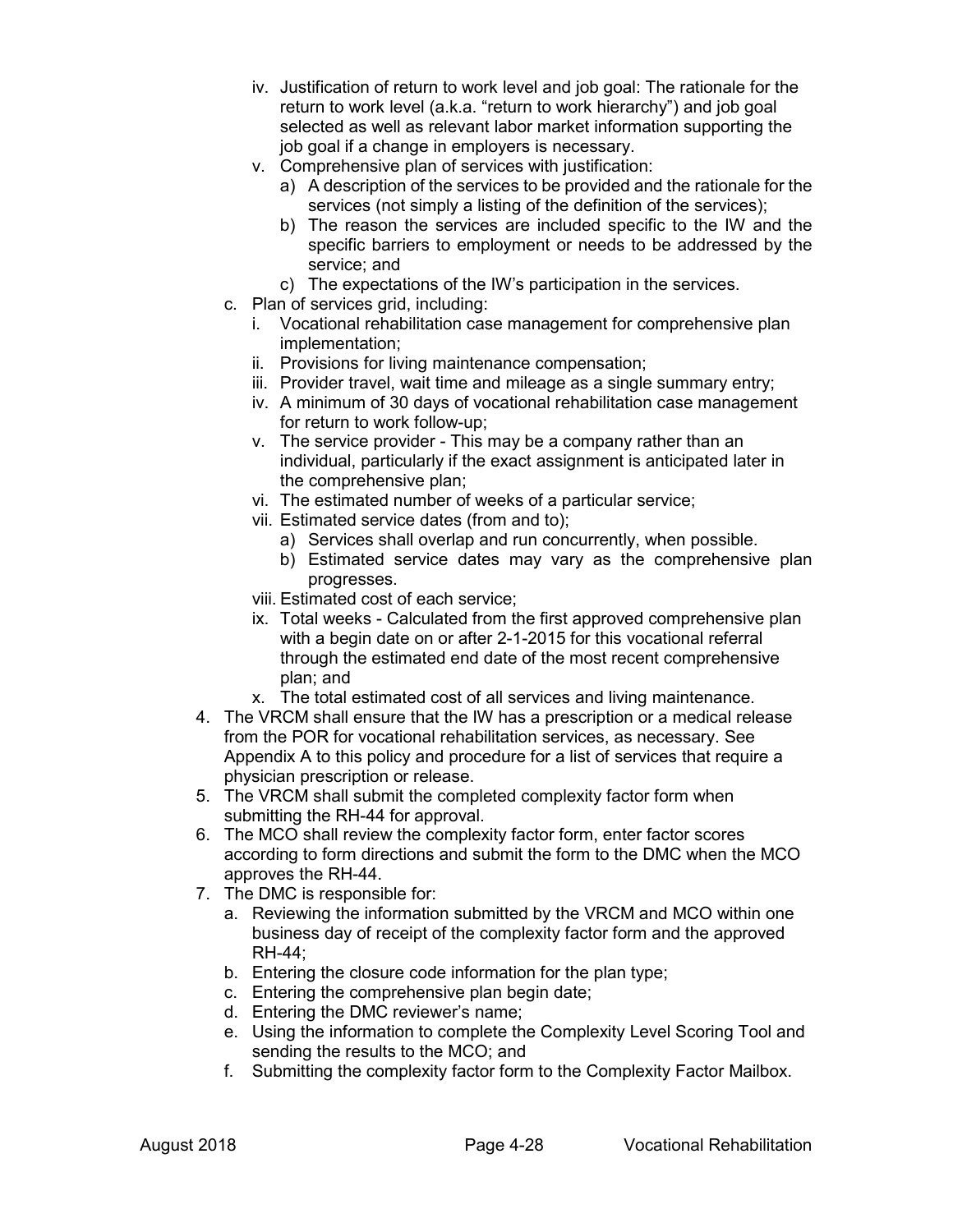8. The MCO shall update the duration and complexity level on the approved RH-44 and send it to the VRCM to review and accept assignment prior to the first date of services in the plan. The MCO shall ensure the signed plan is submitted to the claim.

## **VI. Amending the Comprehensive Plan**

- A. The VRCM may amend the comprehensive plan to continue or redirect vocational rehabilitation services when:
	- 1. There is a significant change in the job goal; or
	- 2. The VRCM identifies a significant new barrier and/or service need.
- B. The VRCM shall amend a comprehensive plan using the RH-44, identifying it as amended and providing a plan identification number.
- C. The VRCM shall staff the amended comprehensive plan with the MCO.
- D. If additional assessments are needed prior to amending the comprehensive plan, the VRCM shall:
	- 1. Submit a progress report and authorization request outlining the needed assessment services; and
	- 2. Once the needed assessments are completed, submit the amended comprehensive plan to the MCO.
- E. The VRCM shall ensure that all sections on the RH-44 are completed with updates, as needed.
	- 1. The amended comprehensive plan shall outline all the services necessary to progress an IW from the current situation through return to work.
	- 2. An updated complexity factor form may also be submitted with the amended comprehensive plan, if needed.
- F. To ensure there is no interruption in the IW's living maintenance payment, the VRCM shall submit the amended comprehensive plan to the MCO so that it is received by the DMC no later than three (3) business days prior to the end of the previous comprehensive plan.

## **VII. Living Maintenance That Exceeds Six Months**

- A. If the comprehensive plan or the amended comprehensive plan will result in more than an aggregate of six (6) months of living maintenance, (including any living maintenance paid while the IW was in an assessment plan), the MCO shall notify the DMC.
- B. For purposes of extending living maintenance beyond an aggregate of six months, the DMC shall ensure the extension of vocational rehabilitation services will benefit the injured worker; and enter a claim note indicating approval of the extension of living maintenance.

### **VII. Reopened Comprehensive Plans**

A. When a comprehensive plan is reopened (e.g., the IW has successfully appealed a case closure) the VRCM shall submit an amended comprehensive plan (if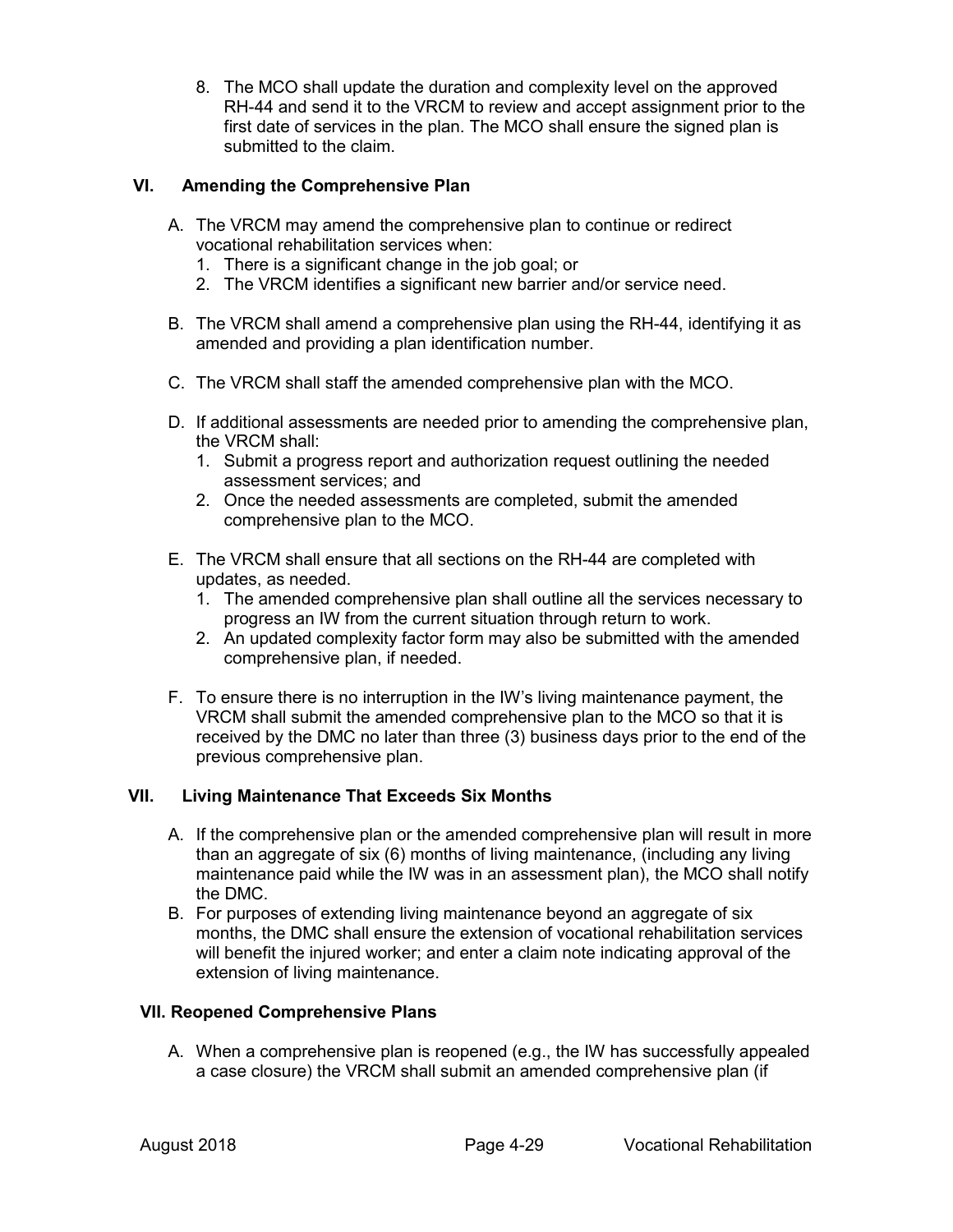needed pursuant to section VI.A, above) within twenty-one (21) days from the date the case is reassigned to the VRCM.

B. If a comprehensive plan is reopened and there is no need to amend the comprehensive plan, the VRCM shall continue the services that were authorized before closure.

### **VIII. Progress Reports**

- A. For every IW participating in a comprehensive plan, the VRCM shall:
	- 1. Complete written updates of progress using the *Vocational Rehabilitation Progress Report* (RH-46), for every 30-day period of comprehensive plan participation, or more frequently if necessary; and
	- 2. Submit the progress report to the MCO, no later than five (5) business days from the end of the reporting period.
- B. The VRCM shall ensure all the requested information on the RH-46 is provided including:
	- 1. Adequate information about the current status of the IW's progress towards return to work or remain at work;
	- 2. Justification for service authorization requests and minor changes in services; and
	- 3. Requests for any necessary assessments when a significant change in direction in the comprehensive plan is required.
- C. The MCO is responsible for reviewing the progress reports as part of oversight of the comprehensive plan.

### **IX. Authorization of Services**

- A. The VRCM shall use an *Authorization Request for Vocational Rehabilitation Plan* (RH-45) for services on the comprehensive plan or an amended comprehensive plan. The RH-45 shall be submitted:
	- 1. With the comprehensive plan or amended comprehensive plan to ensure the first period of services are authorized at least three (3) business days prior to initiation of services; or
	- 2. With a progress report, to authorize the next set of services at least five (5) business days prior to the end of the current authorization.
- B. The VRCM shall ensure that all the information requested on the RH-45 is provided.
- C. The MCO shall not deny any service on an RH-45 prior to staffing with the VRCM. Denial of comprehensive plan services may result in a closure of the comprehensive plan. See the *Vocational Rehabilitation Plan Closure* policy and procedure for more information.

### **X. Signature Requirements**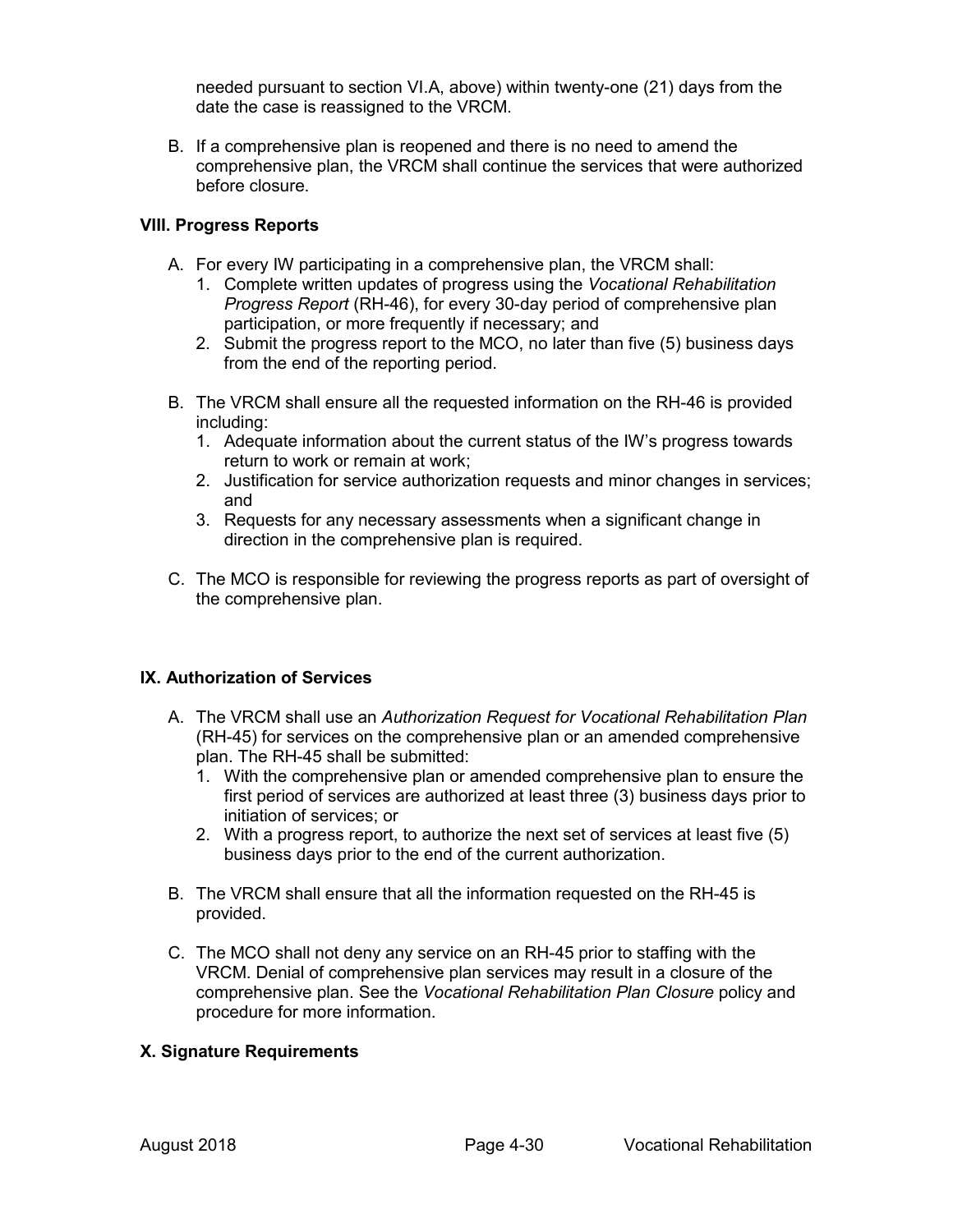- A. On an RH-44 (both the original comprehensive plan and an amended comprehensive plan), the MCO shall require a hard copy signature from the:
	- 1. VRCM;
	- 2. MCO; and
	- 3. The IW (within 30 days pursuant to Section X.B., below).
- B. When the VRCM initially receives verbal approval from the IW, the VRCM shall:
	- 1. Initial and date the comprehensive plan in the appropriate "Plan of service approval" section, which serves to attest the VRCM has discussed the comprehensive plan services with the IW and the IW agrees with the services; and
	- 2. Within 30 days of the comprehensive plan start date, obtain and submit the IW's hard copy signature to the MCO.
- C. On an RH-46 the MCO shall require:
	- 1. A hard copy signature from the VRCM; and
	- 2. If the progress report reflects changes to the types or overall duration of services, a hard copy signature or verbal approval from the IW.
		- a. The VRCM may submit a verbal signature from the IW.
		- b. The VRCM shall submit a hard copy signature of the IW no later than 30 days after submission of the progress report.
- D. The MCO shall not accept an email-generated (i.e., typed) signature as a hard copy signature. The MCO shall accept a scanned document sent via fax or email which reflects a hard copy signature.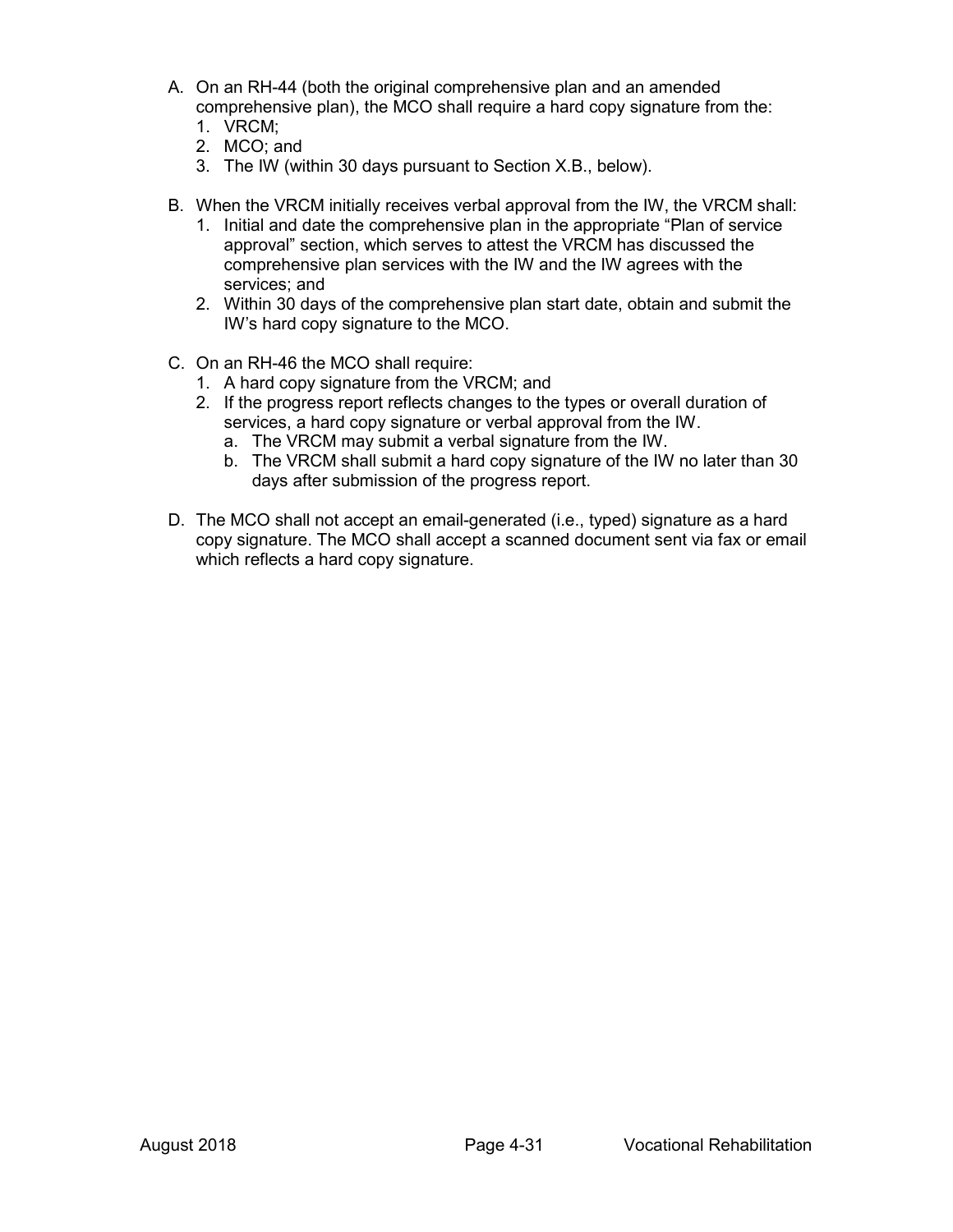# **APPENDIX A**

| <b>Services Requiring a POR</b> |                      | <b>Services Requiring a POR</b> |                                  | <b>Services Not Requiring a POR</b> |                              |  |
|---------------------------------|----------------------|---------------------------------|----------------------------------|-------------------------------------|------------------------------|--|
| <b>Prescription or C-9</b>      |                      | <b>Release</b>                  |                                  | <b>Prescription or Release</b>      |                              |  |
|                                 |                      | Documentation from POR that     |                                  |                                     |                              |  |
|                                 |                      | IW may return to work with      |                                  |                                     |                              |  |
|                                 |                      |                                 | restrictions MEDCO 14, or office |                                     |                              |  |
|                                 |                      | notes, etc                      |                                  |                                     |                              |  |
| Code                            | <b>Service</b>       | Code                            | <b>Service</b>                   | Code                                | <b>Service</b>               |  |
| No code                         | Gradual return       | No code                         | Employer                         | <b>CPT</b>                          | <b>Adjustment Counseling</b> |  |
|                                 | to work              |                                 | Incentive                        | codes                               |                              |  |
|                                 |                      |                                 | Contract                         |                                     |                              |  |
| <b>CPT</b>                      | Functional           | W0660                           | <b>Job Placement</b>             | W0647                               | <b>Auto Repairs</b>          |  |
|                                 | Capacity             | W3260                           |                                  |                                     |                              |  |
|                                 | Evaluation           |                                 |                                  |                                     |                              |  |
| W0750                           | Nutritional          | W0659                           | Job                              | W0674                               | <b>Child Care</b>            |  |
|                                 | Consult              | W3259                           | Development                      |                                     |                              |  |
| <b>CPT</b>                      | Occupational         | No code                         | <b>Job Search</b>                | W0644                               | Ergonomic Study              |  |
|                                 | or Physical          |                                 |                                  |                                     |                              |  |
|                                 | Therapy              |                                 |                                  |                                     |                              |  |
| W0637                           | Transitional         | W0694                           | Long term                        | W0645                               | <b>Job Analysis</b>          |  |
|                                 | <b>Work Services</b> |                                 | training                         |                                     |                              |  |
| W0648                           | Physical             | No code                         | On-the-job                       | W0650                               | <b>Job Seeking Skills</b>    |  |
|                                 | Reconditioning       |                                 | training                         | W3257                               | Training                     |  |
|                                 | Unsupervised         |                                 |                                  |                                     |                              |  |
| W0710                           | Work                 | W0692                           | Short term                       | W0690                               | Training-Books, Supplies     |  |
|                                 | Conditioning         |                                 | training                         |                                     | and Testing                  |  |
| W0702 Initial                   | Work                 | No code                         | <b>Work Trial</b>                | W0663                               | <b>Job Modifications</b>     |  |
| 2 hr: W0703                     | Hardening/           |                                 |                                  |                                     |                              |  |
| Each add. hr:                   | Occ. Rehab           |                                 |                                  |                                     |                              |  |
|                                 |                      |                                 |                                  | Z0700                               | <b>Relocation Expense</b>    |  |
|                                 |                      | W0672                           | Job Coach                        | W0635                               | <b>Situational Work</b>      |  |
|                                 |                      |                                 |                                  |                                     | Assessment                   |  |
|                                 |                      | W0641                           | Job Club                         | W0665                               | Tools & Equipment            |  |
|                                 |                      | W3258                           |                                  |                                     |                              |  |
|                                 |                      |                                 |                                  | W3000-                              | Vocational Case              |  |
|                                 |                      |                                 |                                  | 3040                                | Management                   |  |
|                                 |                      |                                 |                                  | W3200-                              |                              |  |
|                                 |                      |                                 |                                  | 3240                                |                              |  |
|                                 |                      |                                 |                                  | W0610                               | Vocational Eval.             |  |
|                                 |                      |                                 |                                  |                                     | Comprehensive                |  |
|                                 |                      |                                 |                                  | W0631                               | <b>Vocational Screening</b>  |  |
|                                 |                      |                                 |                                  | W0662                               | <b>Work Adjustment</b>       |  |
|                                 |                      |                                 |                                  | W0620                               |                              |  |
|                                 |                      |                                 |                                  | W0523-                              | <b>Career Counseling</b>     |  |
|                                 |                      |                                 |                                  | 0524                                |                              |  |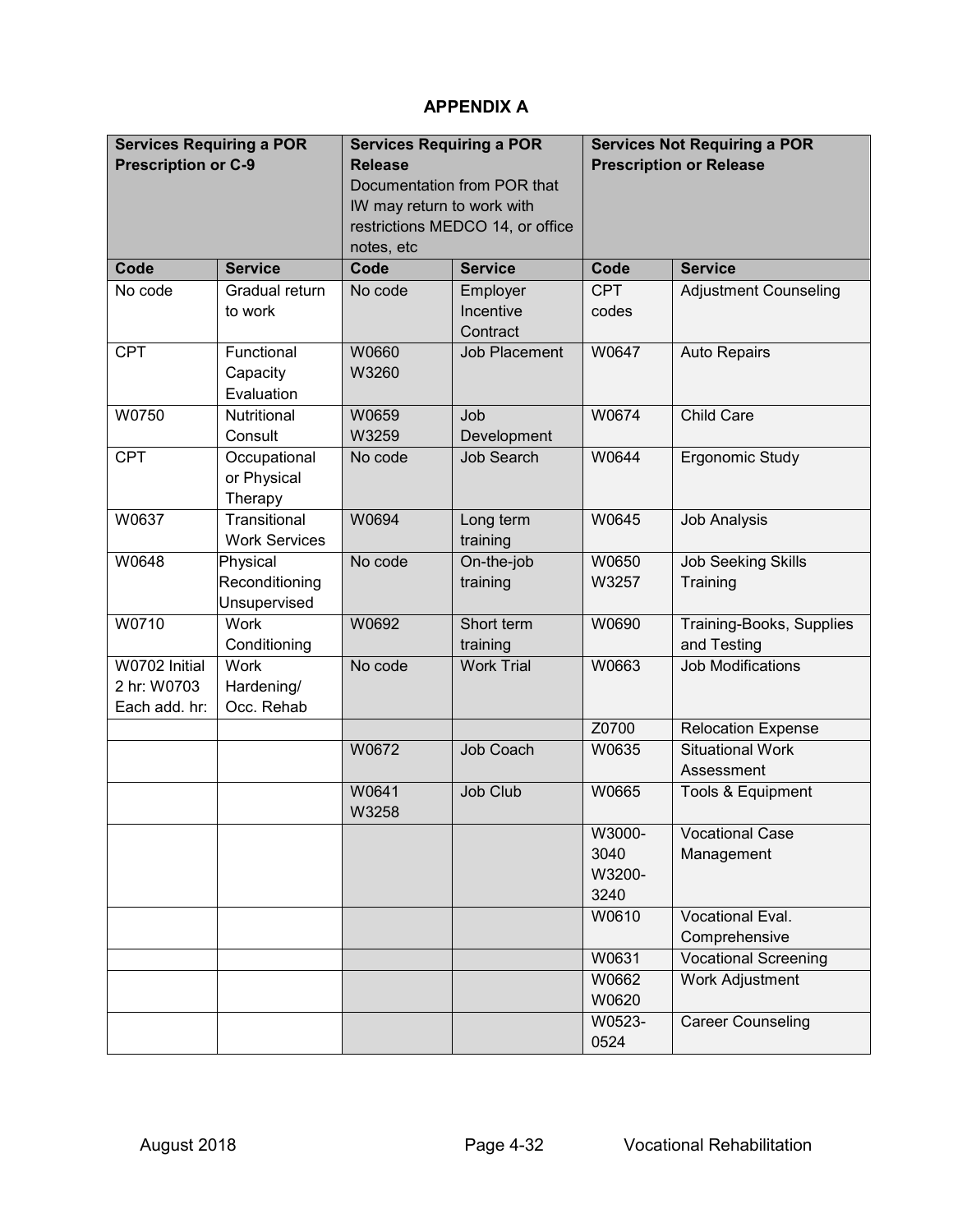| Policy and<br>Procedure<br>Name: | Job Retention Plan Development and Implementation  |
|----------------------------------|----------------------------------------------------|
| $\overline{\text{Policy}}$ #:    | VR-10-01                                           |
| Code/Rule<br>Reference:          | R.C. 4121.61; O.A.C 4123-18-05                     |
| Effective<br>Date:               | 08/20/18                                           |
| Approved:                        | Deborah Kroninger, Chief of Medical Operations     |
| Origin:                          | <b>Vocational Rehabilitation Policy</b>            |
| Supersedes:                      | Policy and procedure #VR-10-01, effective 10/10/16 |
| History:                         | New: 10/10/16                                      |

The purpose of this policy is to ensure that an appropriate job retention plan is developed for an eligible and feasible injured worker (IW) in a consistent, timely and efficient manner.

### **II. APPLICABILITY**

This policy applies to the:

- BWC disability management coordinators (DMC);
- Managed care organization (MCO) staff involved in the coordination and management of the vocational rehabilitation program; and
- Vocational rehabilitation case managers (VRCM) assigned by the MCO.

#### **III. DEFINITIONS**

See "Vocational Rehabilitation Definitions" in Chapter 4 of the MCO Policy Reference Guide.

### **IV. POLICY**

It is the policy of BWC that when an IW is found eligible and feasible for job retention services needed to maintain employment and the VRCM has completed an appropriate initial assessment, the VRCM will develop and implement a job retention plan.

#### **VI. PROCEDURE**

- A. Job Retention Plan Development
	- 1. Prior to development of the job retention plan:
		- a. The IW must have been found eligible and feasible for job retention services pursuant to the *Referrals, Eligibility, and Feasibility* policy and procedure; and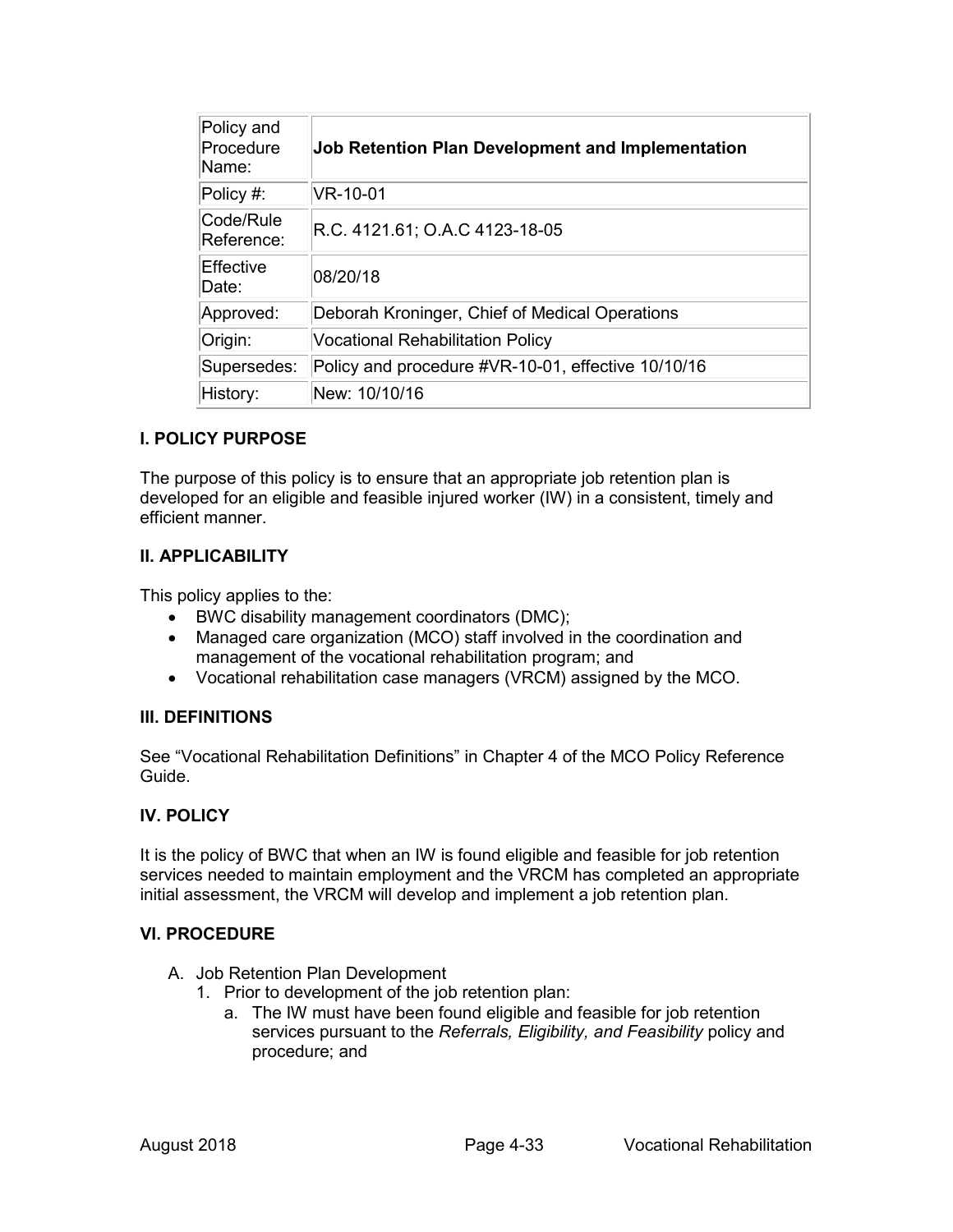- b. The VRCM must have completed the contacts as required for job retention services pursuant to the *Initial Assessment and Assessment Plan policy and procedure.*
- 2. The VRCM shall prepare the written job retention plan, utilizing the *Vocational Rehabilitation Job Retention Plan* (RH-47) form, as soon as possible but no later than 28 days after being assigned the case.
- 3. The VRCM shall staff the job retention plan with the MCO, either before or after the written job retention plan is completed. Staffing may occur via telephone, email or face-to-face.
- B. Amended Job Retention Plan
	- 1. The VRCM shall complete an amended job retention plan using the RH-47 when it is determined that additional services are necessary.
	- 2. The VRCM shall submit an amended job retention plan to the MCO so that it is received by the DMC within three (3) business days prior to the end of the previous plan.
- C. Progress Reports
	- 1. The VRCM shall submit progress reports for every 30-day period of plan participation, or more frequently if necessary, using the Vocational Rehabilitation Progress Report (RH-46), unless an amended plan has been submitted for the period
	- 2. The VRCM shall ensure the progress report is received by the MCO no later than five (5) business days from the end of the reporting period.
- D. Signature Requirements
	- 1. On an RH-44 (both the original job retention plan and an amended job retention plan), the MCO shall require a hard copy signature from the: a. VRCM;
		- b. MCO; and
		- c. The IW within 30 days.
	- 2. When the VRCM initially receives verbal approval from the IW, the VRCM shall:
		- a. Initial and date the appropriate "Plan of service approval" section, which serves to attest the verbal approval was received from the IW awaiting the approval of the MCO; and
		- b. Within 30 days of the job retention plan start date, obtain and submit the IW's hard copy signature to the MCO.
	- 3. On an RH-46 the MCO shall require:
		- c. A hard copy signature from the VRCM; and
		- d. If the progress report reflects changes to the types or overall duration of services, a hard copy signature or verbal approval from the IW.
			- i. The VRCM may submit a verbal signature from the IW.
			- ii. The VRCM shall submit a hard copy signature of the IW no later than 30 days after submission of the progress report.
	- 4. The MCO shall not accept an email- generated (i.e., typed) signature as a hard copy signature. The MCO shall accept a scanned document sent via fax or email which reflects a hard copy signature.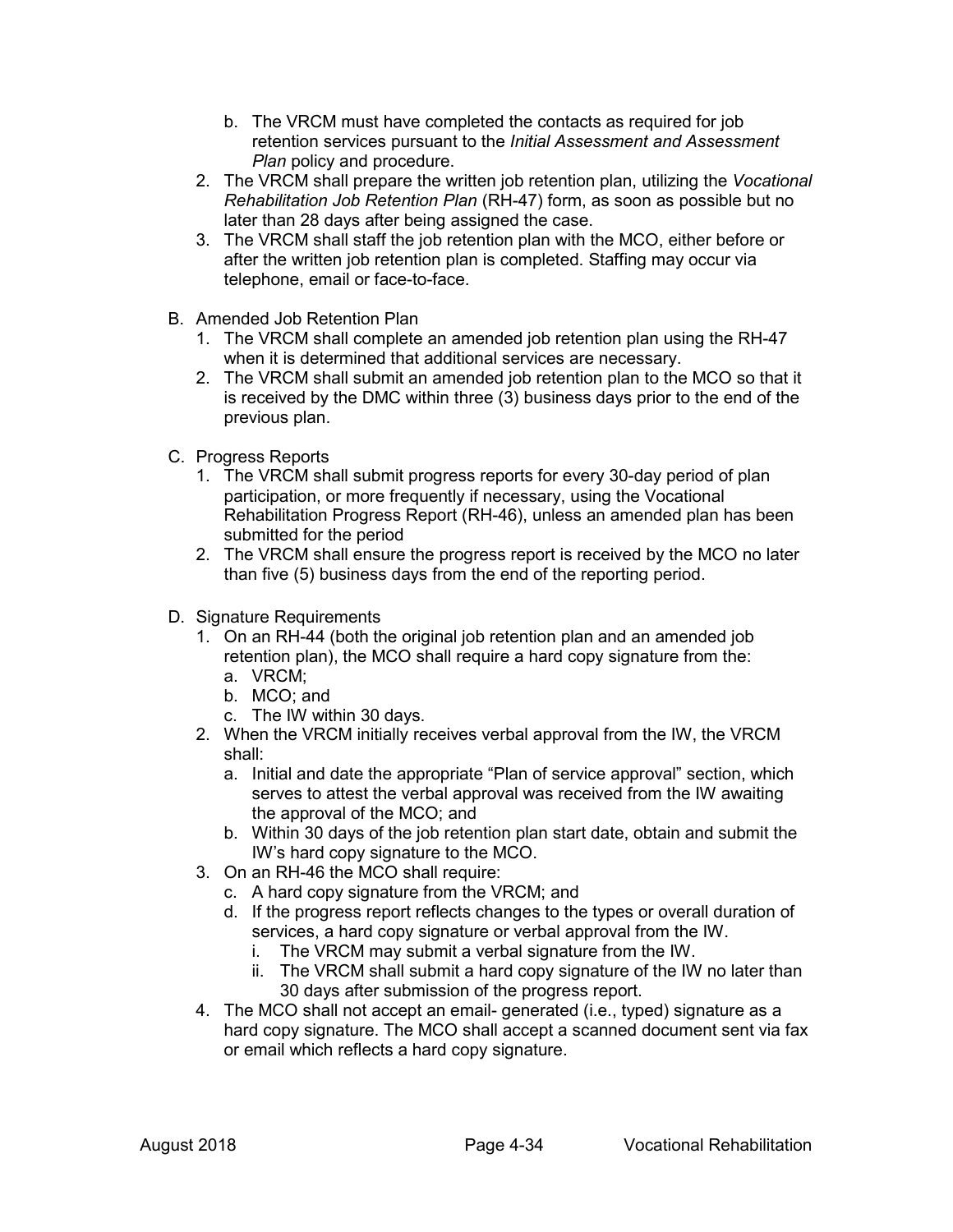| Policy and<br>Procedure<br>Name: | <b>Special Vocational Rehabilitation Plan Types</b> |
|----------------------------------|-----------------------------------------------------|
| $\overline{\text{Policy}}$ #:    | VR-19-01                                            |
| Code/Rule<br>Reference:          | R.C. 4121.61                                        |
| Effective<br>Date:               | 08/20/18                                            |
| Approved:                        | Deborah Kroninger, Chief of Medical Operations      |
| Origin:                          | <b>Vocational Rehabilitation Policy</b>             |
| Supersedes:                      | Policy #VR-19-01, effective 10/10/16                |
| History:                         | New: 10/10/16                                       |

The purpose of this policy is to ensure that vocational rehabilitation plans that contain certain special plan types are properly managed and facilitated.

## **II. APPLICABILITY**

This policy applies to the:

- BWC disability management coordinators (DMCs);
- MCO staff involved in the coordination and management of the vocational rehabilitation program; and
- Vocational rehabilitation case managers (VRCMs) assigned by the MCO.

### **III. DEFINITIONS**

See "Vocational Rehabilitation Definitions" in Chapter 4 of the MCO Policy Reference Guide.

## **IV. POLICY**

It is the policy of BWC to ensure that when the following services are contained in a vocational rehabilitation plan, they are properly managed and processed:

- Plans that require an extension of reimbursable service guidelines;
- Plans that include payment of services above fee schedule;
- Plans that include service codes that have no established fees for the identified service (i.e., services paid "by report");
- Plans involving rehabilitation injury claims;
- Plans requiring interpreter services;
- Plans using return to work incentive services; and
- Plans developed in collaboration with the Opportunities for Ohioans with Disabilities (OOD) agency.

### **V. PROCEDURE**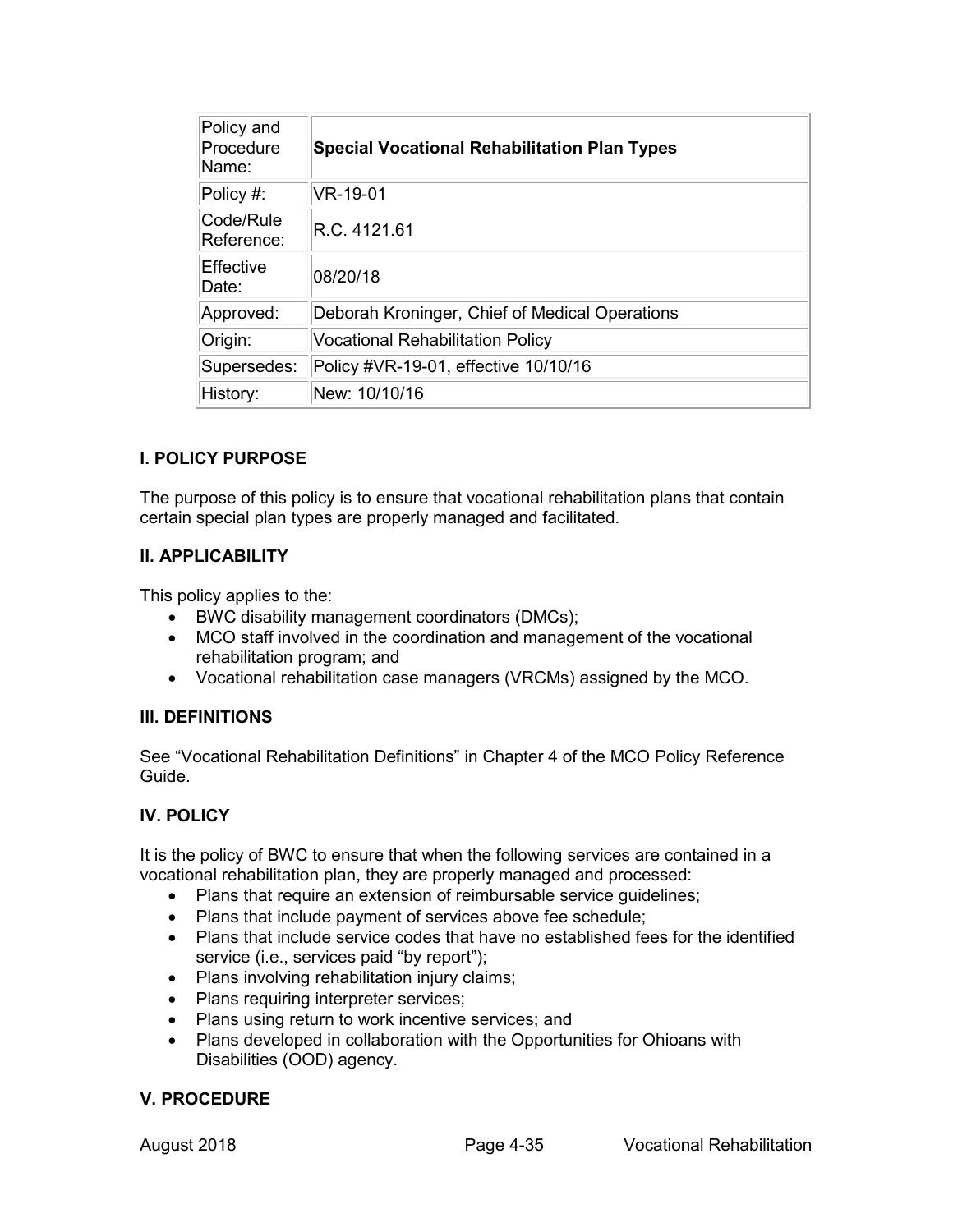- A. Extension of Reimbursable Service Limits
	- 1. The MCO shall ensure that service limits defined as 'maximum' in the Vocational Rehabilitation Provider Fee Schedule are not exceeded.
	- 2. Service limits defined as 'up to' in the Vocational Rehabilitation Provider Fee Schedule may be exceeded, with justification, as follows:
		- a. When the VRCM identifies a need to extend a service which will exceed the 'up to' service code limit, the VRCM shall include:
			- i. The justification of the service in the progress report or in the narrative of the vocational rehabilitation plan, whichever is applicable; and
			- ii. The adjusted costs and weeks on the authorization request or plan grid, whichever is applicable.
		- b. The MCO shall review the submitted documentation and enter a claim note titled, "*Service Limit WXXX Decision*", indicating approval or denial of the extension of the service code limit. The note shall include:
			- i. The service code and description of service,
			- ii. The justification of the decision, and
			- iii. A description of any extension approved.
- B. Payment of Services Above Fee Schedule for Out-of-State Providers: The MCO shall process a request for payment of out-of-state vocational rehabilitation services above fee schedule consistent with the procedures in the *Pricing Override Policy and Procedure*, except, rather than describing how the *Miller*  criteria are met, the MCO shall describe the vocational necessity of the request.
- C. Plans with Services Paid "By Report"
	- 1. "By Report" codes include the following:
		- a. W0647 Automobile repairs
		- b. W0648 Physical reconditioning-unsupervised
		- c. W0663 Job modifications
		- d. W0665 Tools/equipment
		- e. W0674 Child/dependent Care
		- f. W0690 Training-books, supplies and testing
		- g. W0691 Remedial training
		- h. W0692 Short-term training-up to one year
		- i. W0694 Long term training –over one year
	- 2. When including a "By Report" code in a vocational rehabilitation plan, the VRCM shall:
		- a. Research the service that is needed and the available provider for that service;
		- b. Staff the service with the MCO;
		- c. Document in the vocational rehabilitation plan narrative the justification for the service and the associated costs; and
		- d. Include the service and cost of the service on the plan grid.
	- 3. The MCO shall process these services consistent with the procedures in the *Pricing Override Process* policy and procedure, except, instead of including describing how *Miller* criteria are met, the MCO shall provide a description of why the vocational rehabilitation service is necessary.
- D. Rehabilitation Injury Claims: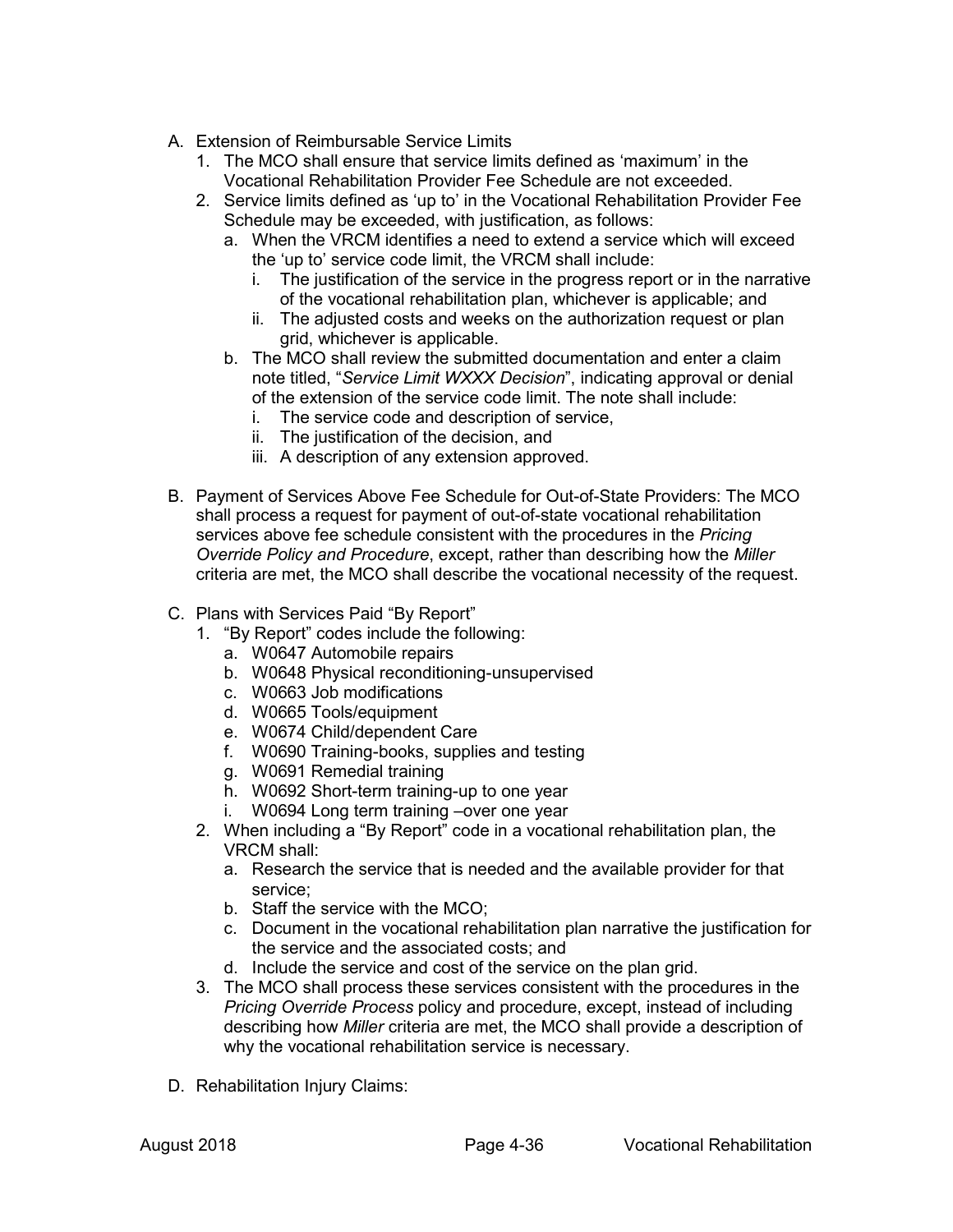- 1. The DMC, the MCO, and the VRCM from the source claim shall staff the claim and determine if the new injury impacts the IW's participation in vocational rehabilitation services and whether vocational rehabilitation services will:
	- a. Continue as originally approved;
	- b. Be interrupted temporarily using a medical interrupt; or
	- c. Be closed. If the decision is to close, the DMC shall determine if a medical hold is appropriate.
- 2. If, at any point after closure of the vocational rehabilitation case in the source claim, vocational rehabilitation services are requested, the DMC shall determine:
	- a. Which claim (source or new) has the more significant barriers to return to work; and
	- b. In which claim the vocational rehabilitation case will be addressed.
- E. Interpreter Services: The MCO or VRCM shall notify the DMC of any plan that will require interpreter services.
	- 1. The DMC shall be responsible for identifying and authorizing interpreter services consistent with the Interpreter Services policy and procedure, and communicating this information to the VRCM.
	- 2. The VRCM shall be responsible for scheduling the interpreter at critical junctures in the vocational rehabilitation process.
- F. RTW Incentive Services: The VRCM shall refer to Chapter 3 of the Provider Billing and Reimbursement Manual for information related to:
	- 1. Employer Incentive Contracts (EIC),
	- 2. Gradual RTW,
	- 3. Job Modifications,
	- 4. On the Job Training, and
	- 5. Tools and Equipment:
- G. Plans Developed in Coordination with the Opportunities for Ohioans with Disabilities (OOD) Agency
	- 1. When the IW will be receiving vocational rehabilitation services through BWC and OOD, the VRCM shall:
		- a. Collaborate with OOD in the development of each agency's vocational rehabilitation plan, including reaching agreement on the specific services for which each agency will be responsible;
		- b. Staff the vocational rehabilitation plan with the MCO;
		- c. Prepare the final BWC vocational rehabilitation plan;
		- d. Submit the plan to the MCO with a copy of OOD's Individualized Plan for Employment (IPE), reflecting the services each agency is providing; and
		- e. Once the plan is approved the MCO shall notify the DMC to update the case with joint plan status.

Throughout implementation of the vocational rehabilitation plan, the MCO shall reference OOD's IPE to ensure coordination and appropriate payment of services.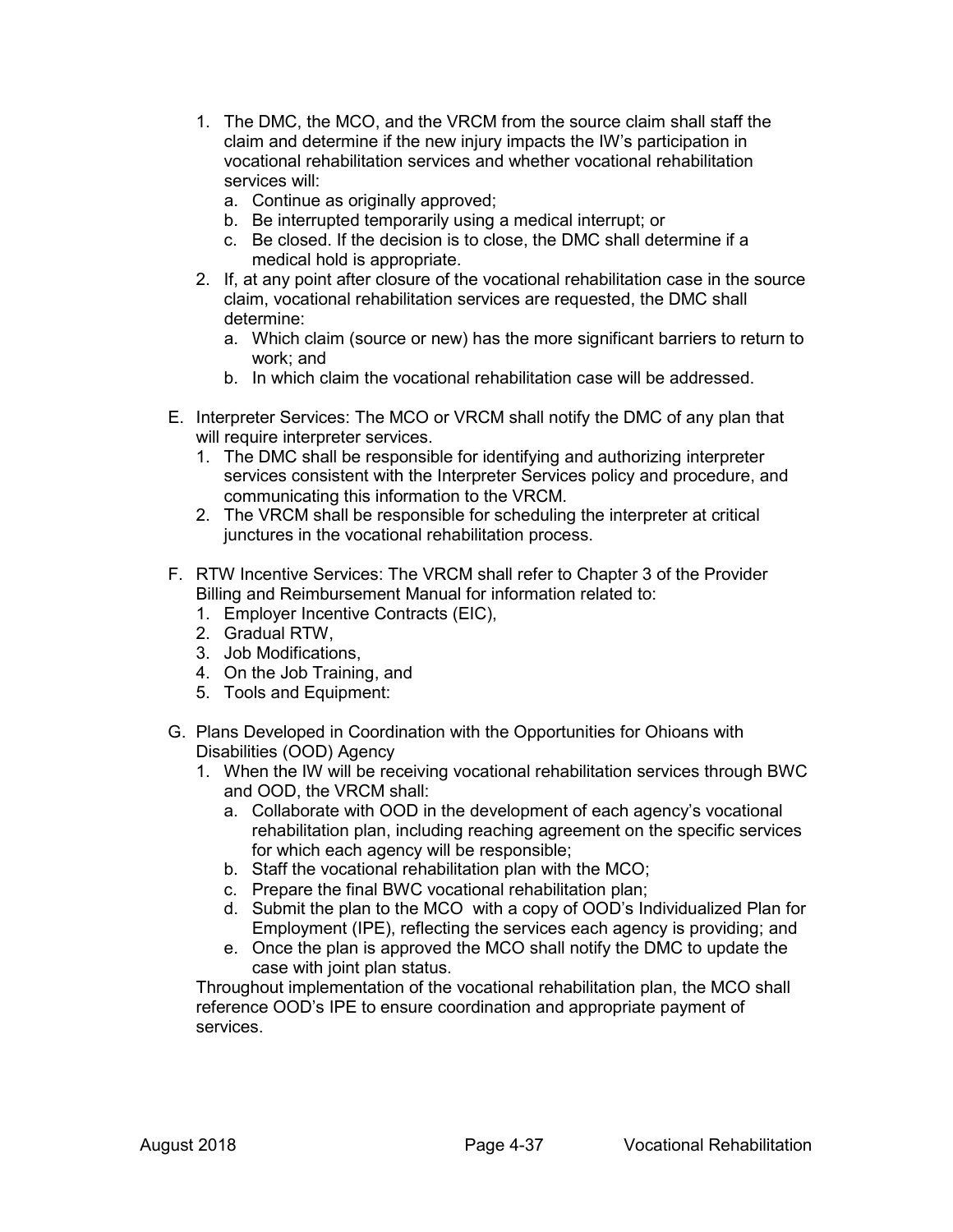| Policy and<br>procedure<br>Name: | Interruptions to Assessment or Comprehensive Plan and<br><b>Medical Hold</b>                                                                                                                                                  |
|----------------------------------|-------------------------------------------------------------------------------------------------------------------------------------------------------------------------------------------------------------------------------|
| Policy #:                        | VR-09-02                                                                                                                                                                                                                      |
| Code/Rule<br>Reference:          | OAC 4123-18-04                                                                                                                                                                                                                |
| <b>Effective</b><br>Date:        | 10/10/16                                                                                                                                                                                                                      |
| Approved:                        | Deborah Kroninger, Chief of Medical Operations (Signature on<br>file)                                                                                                                                                         |
| Origin:                          | <b>Vocational Rehabilitation Policy</b>                                                                                                                                                                                       |
| Supersedes:                      | All vocational rehabilitation policies, procedures, directives and<br>memos regarding interruptions to assessment or comprehensive<br>plans and medical hold that predate the effective date of this<br>policy and procedure. |
| History:                         | New                                                                                                                                                                                                                           |
| Review date:   10/10/19          |                                                                                                                                                                                                                               |

The purpose of this policy is to ensure interruptions to an assessment plan or to a comprehensive plan and medical holds are handled in a consistent, reasonable and efficient manner.

### **II. APPLICABILITY**

This policy applies to the:

- BWC disability management coordinators (DMC);
- Managed care organization (MCO) staff involved in the coordination and management of the vocational rehabilitation program; and
- Vocational rehabilitation case managers (VRCM) assigned by the MCO.

### **III. DEFINITIONS**

See "Vocational Rehabilitation Definitions" in Chapter 4 of the MCO Policy Reference Guide.

## **IV. POLICY**

It is the policy of BWC to evaluate an interruption of an injured worker's (IW's) participation in an assessment plan or comprehensive plan and to determine the most appropriate action.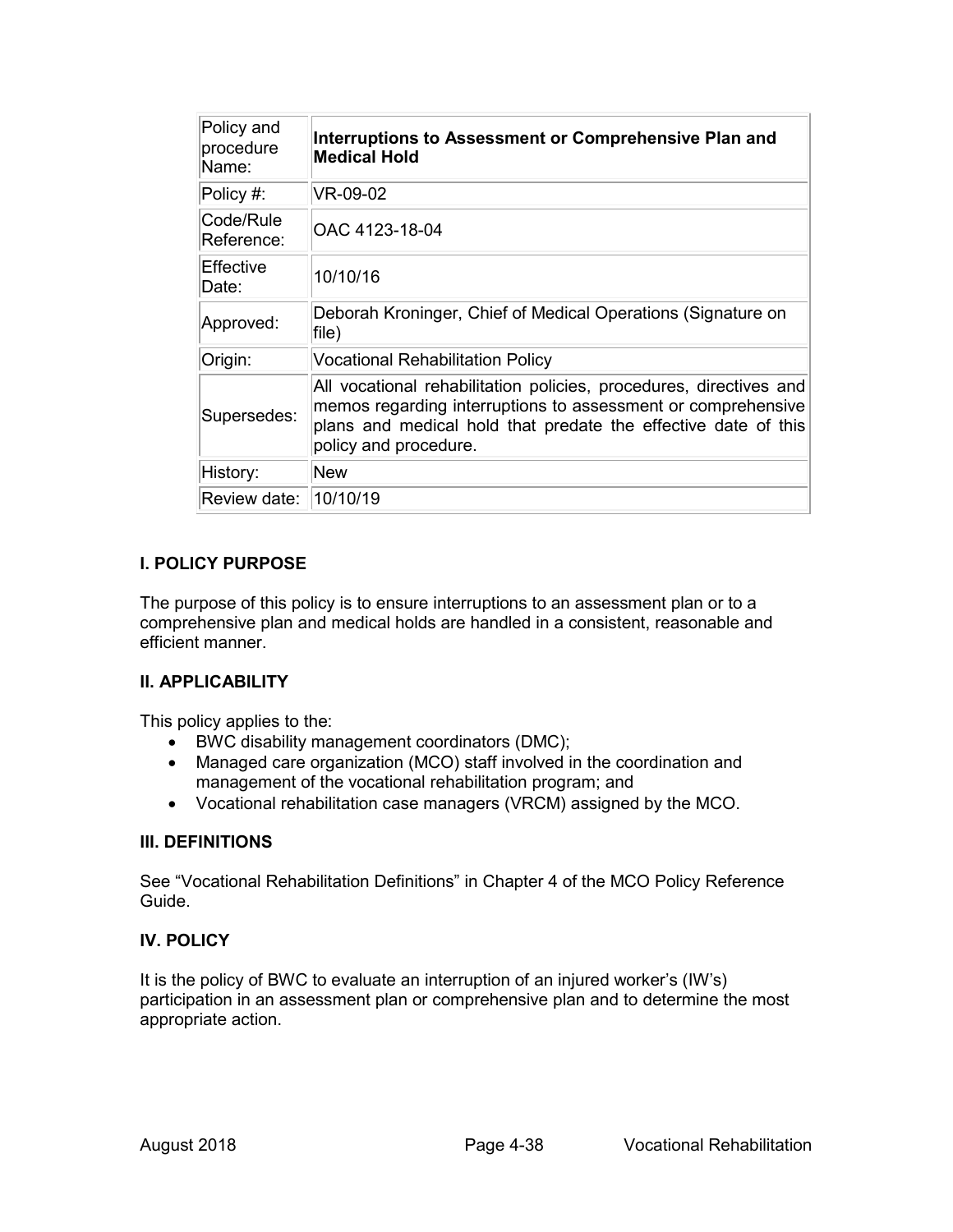## **V. PROCEDURES**

- A. Non-Medical Interruption: The VRCM shall notify the DMC within 24 hours of becoming aware that an IW will not be participating in the assessment plan or the comprehensive plan for one or more days. Notification to the DMC shall be by phone, fax, or email.
	- 1. If the interruption is expected to be five (5) working days or less, the DMC shall consider the circumstances and determine if living maintenance compensation (LM) will continue.
	- 2. If the interruption is expected to be more than five (5) working days, the VRCM, MCO and DMC shall staff the plan to consider if closure is appropriate.
	- 3. When the IW is participating in a training plan, and through no fault of the IW courses are not available for a one-term period and the plan will be interrupted, the DMC shall communicate with the claim service specialist (CSS) to ensure:
		- b. LM is discontinued during the plan interruption; and
		- c. Any other form of compensation for which the IW is eligible is reinstated.
- B. Medical Interruption
	- 1. During an assessment plan: When it appears the IW's medical instability (which may or may not be related to the allowed condition) will cause the IW to be unable to participate in the assessment plan for less than 30 days, the VRCM shall prepare and submit to the MCO an amended assessment plan using the RH-43 and a request for the medical interrupt with continuation of LM if appropriate.
	- 2. During a comprehensive plan: When it appears the IW's medical instability (which may or may not be related to the allowed condition) will cause the IW to be unable to participate in the comprehensive plan for less than 30 days, the VRCM shall prepare and submit to the MCO a progress report and an authorization request for the medical interrupt with payment of LM, if appropriate.
	- 3. The MCO shall notify the DMC within 24 hours of being notified by the VRCM of the medical interruption. Notification to the DMC shall be by phone, fax, or email.
	- 4. The DMC shall:
		- a. Review and evaluate the diagnosis, prognosis and the medical condition's expected impact on participation in the assessment or comprehensive plan; and
		- b. Determine the reasonableness of maintaining the vocational rehabilitation case in a medical interrupt while the medical condition resolves or further information about the condition is gathered.
	- 5. If the DMC determines it is appropriate, the vocational rehabilitation case may be maintained in medical interrupt for up to 30 calendar days. In exceptional situations, the DMC may approve the medical interrupt for an additional 30 calendar days.
	- 6. LM during a medical interruption (regardless of the approved duration of the medical interruption) is limited to 30 calendar days per vocational rehabilitation case. See the *Living Maintenance Compensation* policy and procedure for further information.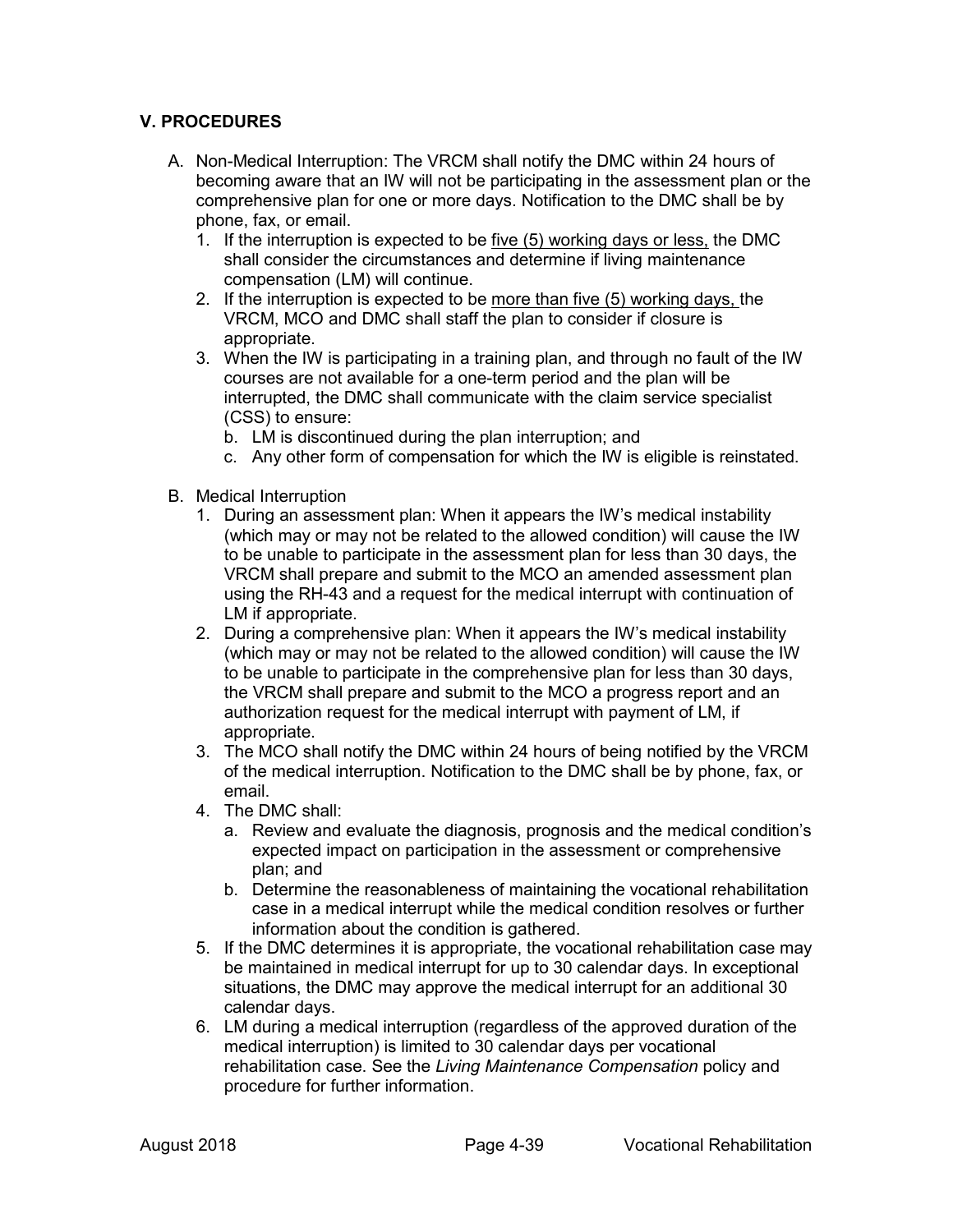- 7. At the end of the medical interruption, the VRCM shall submit an amended plan, as appropriate, consistent with the *Initial Assessment and Initial Assessment Plan* policy or the *Comprehensive Vocational Rehabilitation Plan and Progress Reports* policy, as applicable.
- 8. The VRCM shall require a medical release for participation in a scheduled service as needed.
- C. Plan Closure
	- 1. If at any point it appears likely the IW's medical condition or other circumstances will prohibit a return to active plan participation within a reasonable time, the MCO shall close the case.
	- 2. Any closure due to interruption, whether medical or non-medical, shall be completed consistent with the *Vocational Rehabilitation Case Closure* policy.
- D. Medical Hold Closure
	- 1. The IW, POR or any party to the claim may make a request to the MCO for a medical hold.
	- 2. If the medical condition for which the hold is being requested is not an allowed condition, the MCO shall ensure that:
		- a. The IW has signed a consent form permitting the MCO and DMC to communicate with the relevant treating physician about the stability of the medical condition as it relates to a return to active rehabilitation; and
		- b. The claim file contains documentation of the diagnosis and prognosis of the medical condition.
	- 3. Upon receipt of the request for a medical hold, the MCO shall forward the request along with any necessary information to the DMC.
	- 4. The DMC shall determine if a medical hold status is appropriate.
	- 5. The DMC may deny a request for medical hold for the following reasons:
		- a. The IW was not participating in a plan at the time of case closure;
		- b. The request for medical hold was not made at the time of case closure;
		- c. The IW did not sign a consent form for both the DMC and the MCO to communicate with the treating physician (if the medical condition for which the hold is being requested is not an allowed condition);
		- d. There is no documentation of diagnosis or prognosis of the medical condition;
		- e. The treating physician did not indicate the IW's medical condition would interfere with participation in a plan; or
		- f. The medical evidence indicates the medical treatment the IW is considering is cosmetic and/or recovery is short-term only.
	- 6. The DMC shall communicate to the MCO, IW and other parties to the claim the decision to allow or disallow a medical hold using the "Medical Hold - Eligible" or "Medical Hold – Not Eligible" letter available on COR.
	- 7. The MCO shall monitor the IW's medical status and communicate that status to the DMC on a monthly basis for the first six months of the medical hold and bi-monthly thereafter, up to two years.
	- 8. Whenever the MCO or DMC receives information that the IW's medical condition has stabilized, the MCO or DMC shall notify the other.
	- 9. Following the medical hold, the MCO shall review the IW's feasibility for vocational rehabilitation services and advise the DMC.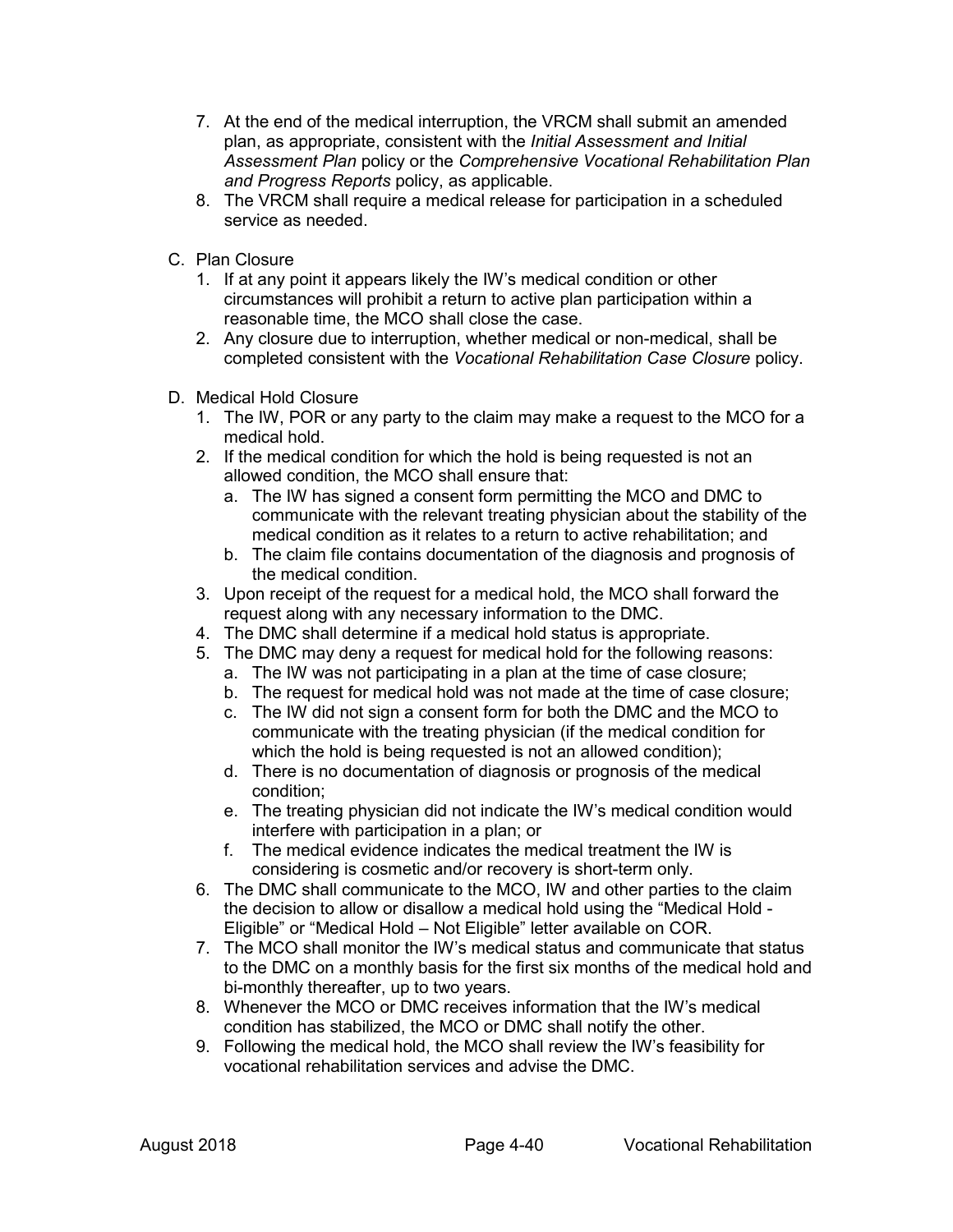10. If the MCO finds the IW is currently feasible for vocational rehabilitation services, the IW shall resume participating in plan services as soon as possible.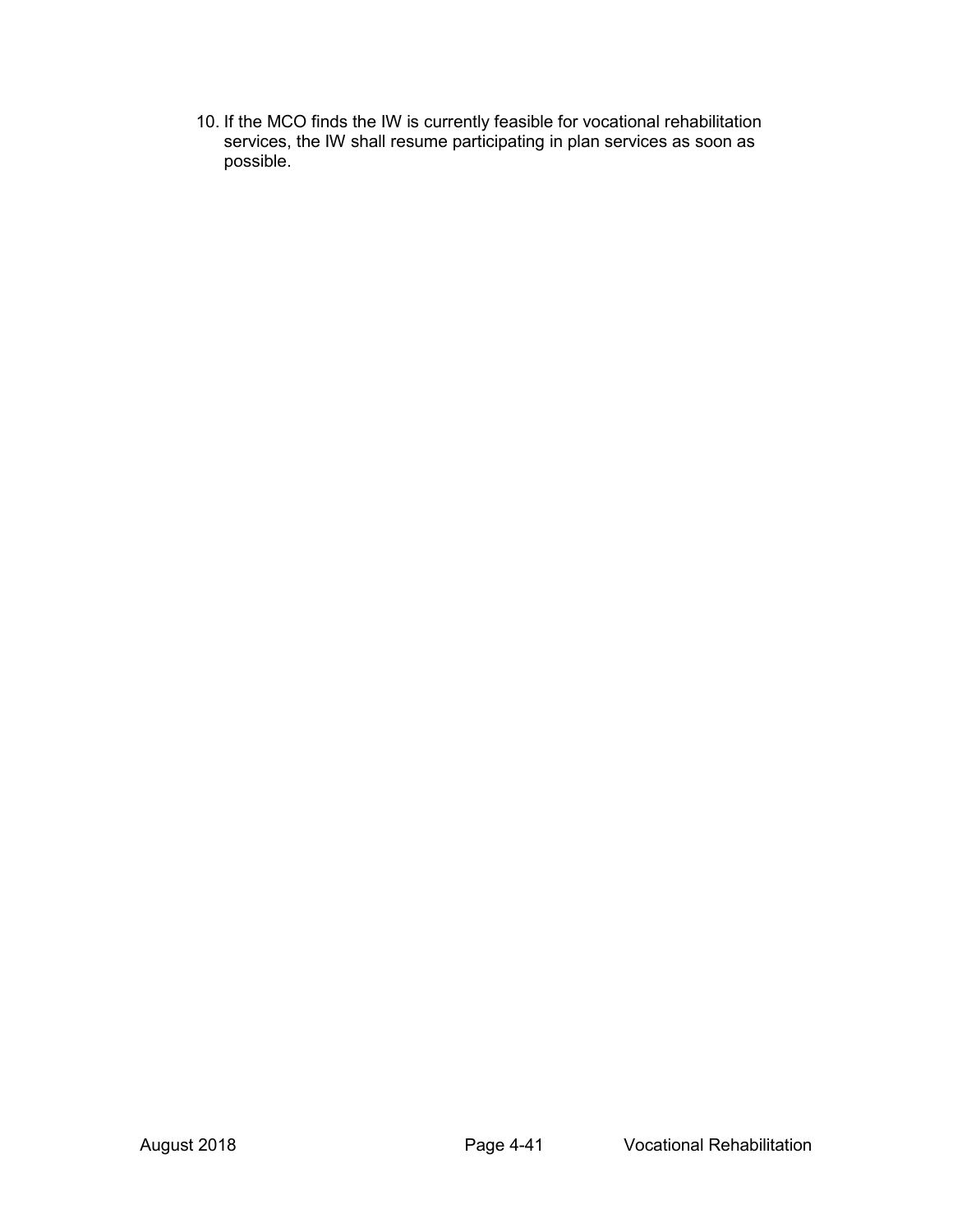| Policy and<br>Procedure<br>Name: | <b>Case Management Follow-Up Services</b>      |
|----------------------------------|------------------------------------------------|
| Policy #:                        | VR-03-01                                       |
| Code/Rule<br>Reference:          | O.A.C. 4123-18-08                              |
| Effective<br>Date:               | 08/20/18                                       |
| Approved:                        | Deborah Kroninger, Chief of Medical Operations |
| Origin:                          | <b>Vocational Rehabilitation Policy</b>        |
| Supersedes:                      | Policy and procedure #VR-03-01                 |
| History:                         | New: 10/10/16                                  |

The purpose of this policy is to ensure the requirements for providing follow-up vocational rehabilitation services are clearly detailed.

### **II. APPLICABILITY**

This policy applies to the:

- BWC disability management coordinators (DMC);
- Managed care organization (MCO) staff involved in the coordination and management of the vocational rehabilitation program; and
- Vocational rehabilitation case managers (VRCM) assigned by the MCO.

### **III. DEFINITIONS**

See "Vocational Rehabilitation Definitions" in Chapter 4 of the MCO Policy Reference Guide.

### **IV. POLICY**

- Z. It is the policy of BWC to provide follow-up services to an IW that has returned to work as the result of participating in a comprehensive vocational rehabilitation plan.
- AA.BWC will only reimburse for follow-up services when the IW returns to work as a result of the vocational rehabilitation plan, whether or not the plan was completed.
- BB.It is the policy of BWC that follow-up services may be provided, as needed, when the return to work occurs during pre-plan or during an assessment plan, or following a job retention plan.

### **V. PROCEDURES**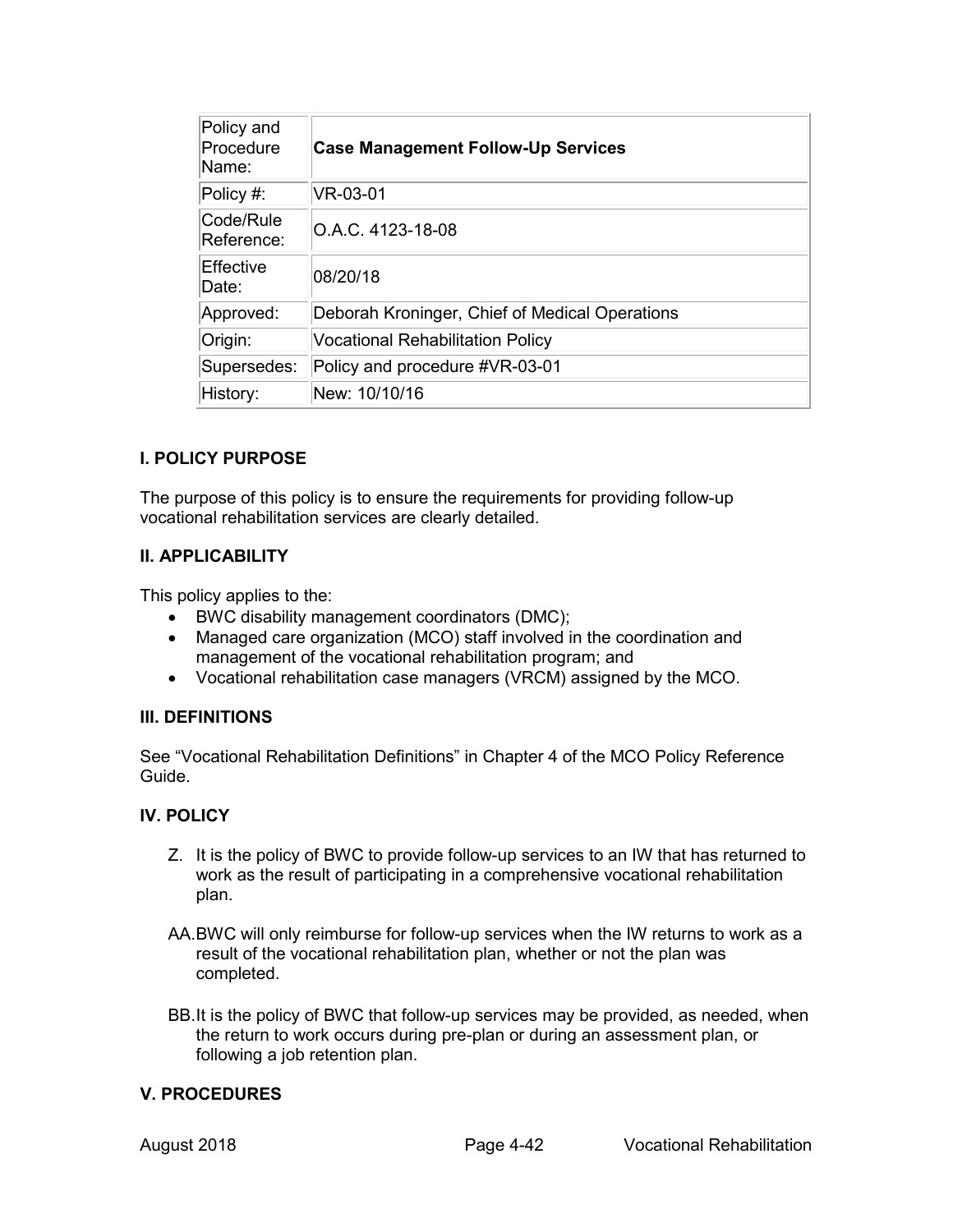- A. The VRCM shall provide follow-up services in a comprehensive plan for as long as needed, but for not less than 30 calendar days after an IW returns to work. Follow-up services may be provided concurrent with other services (e.g., on the job training, gradual return to work).
- B. If the VRCM determines that post-return-to-work services are needed beyond 30 calendar days after the IW returns to work:
	- 1. The VRCM shall include a justification in the narrative section of the *Vocational Rehabilitation Progress Report* (RH-46); and
	- 2. The time shall be submitted on the *Authorization Request for Vocational Rehabilitation Plan* (RH-45).
- C. If the VRCM determines that follow-up services are appropriate following a return to work, during assessment plan or a job retention plan, the VRCM shall amend the assessment or job retention plan and provide justification.
- D. The VRCM shall instruct the IW who is returning to work to immediately contact the VRCM concerning any problems that might affect maintaining employment. The VRCM shall take prompt action to resolve such issues.
- E. If employment is not maintained during the follow-up period, the VRCM and the MCO shall staff the case to determine plan direction.
- F. The DMC shall ensure the IW is aware of provisions for living maintenance wage loss if the IW appears eligible. (See the *Living Maintenance Wage Loss* policy).
- G. For information regarding outcome payments refer to the *[Provider Billing and](https://www.bwc.ohio.gov/provider/services/brmdefault.asp)  [Reimbursement Manual](https://www.bwc.ohio.gov/provider/services/brmdefault.asp)*.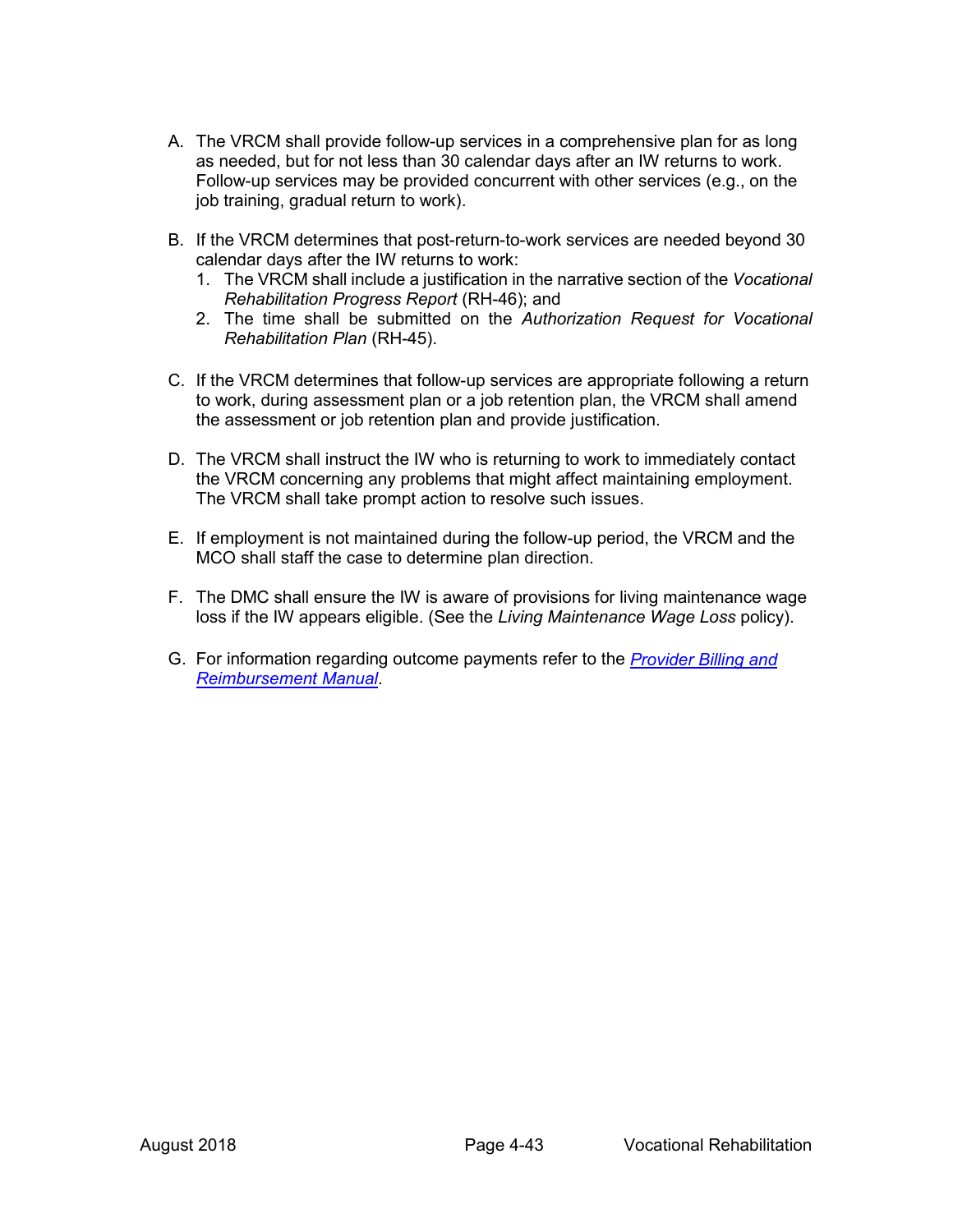| Policy and<br>Procedure<br>Name: | <b>Vocational Rehabilitation Case Closure</b>                                                                                                                                                 |
|----------------------------------|-----------------------------------------------------------------------------------------------------------------------------------------------------------------------------------------------|
| $\mathsf{Policy}$ #:             | VR-22-01                                                                                                                                                                                      |
| Code/Rule<br>Reference:          | $O.A.C. 4123-18-05(G)$                                                                                                                                                                        |
| lEffective<br>Date:              | 10/10/16                                                                                                                                                                                      |
| Approved:                        | Deborah Kroninger, Chief of Medical Operations (Signature on<br>file)                                                                                                                         |
| Origin:                          | <b>Vocational Rehabilitation Policy</b>                                                                                                                                                       |
| Supersedes:                      | All vocational rehabilitation policies, procedures, directives and<br>memos regarding vocational rehabilitation case closure that<br>predate the effective date of this policy and procedure. |
| History:                         | <b>New</b>                                                                                                                                                                                    |
| Review date: 10/10/19            |                                                                                                                                                                                               |

The purpose of this policy is to ensure that vocational rehabilitation cases are closed for consistent reasons in a consistent manner.

### **II. APPLICABILITY**

This policy applies to the:

- BWC disability management coordinators (DMCs);
- Managed care organization (MCO) staff involved in the coordination and management of the vocational rehabilitation program; and
- Vocational rehabilitation case managers (VRCMs) assigned by the MCO.

### **III. DEFINITIONS**

See "Vocational Rehabilitation Definitions" in Chapter 4 of the MCO Policy Reference Guide.

### **IV. POLICY**

- A. It is the policy of BWC to close a vocational rehabilitation case when vocational rehabilitation services will not be provided or are no longer being provided.
- B. Closure of a Referral:
	- 1. Closure of a vocational rehabilitation referral occurs after:
		- a. The injured worker (IW) has been found not eligible;
		- b. The IW has been found eligible but is not feasible for services; or
		- c. The IW has been found eligible and feasible but the IW does not participate in services.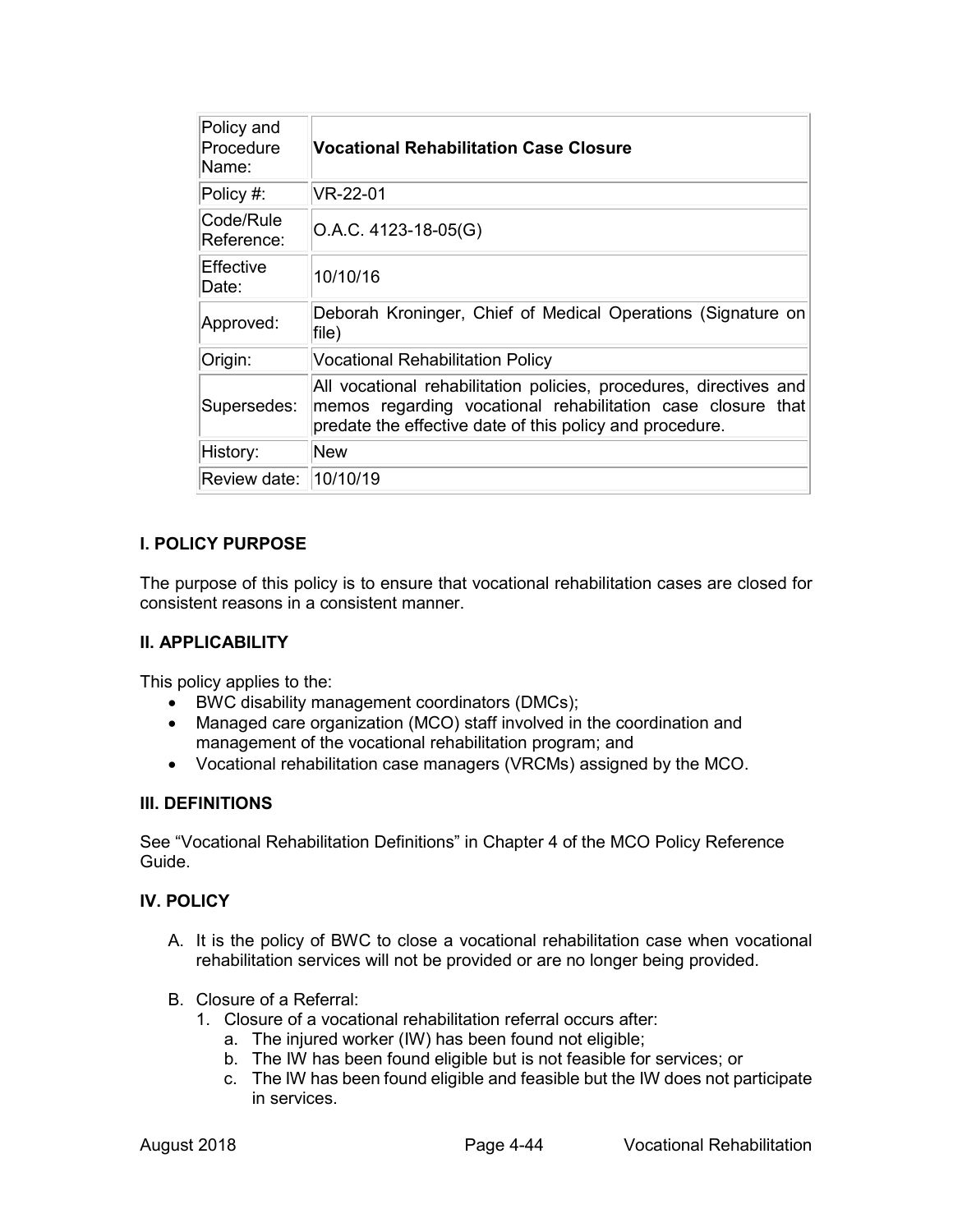- C. Closure After Participation in a Vocational Rehabilitation Plan After the IW has participated in a vocational rehabilitation assessment plan, comprehensive vocational rehabilitation plan, or job retention plan ("vocational rehabilitation plan"), closure occurs when:
	- 1. The IW has completed an assessment plan and it is determined further vocational rehabilitation services are not needed;
	- 2. The IW has failed to fulfill the responsibilities outlined in the vocational rehabilitation plan;
	- 3. The IW is unable to attain the goals of the vocational rehabilitation plan;
	- 4. The IW has refused, without good cause, to accept an offer of employment within the vocational goal of the comprehensive vocational rehabilitation plan;
	- 5. The IW dies;
	- 6. The IW does not agree with the decision of the MCO or BWC to approve or deny specific vocational rehabilitation plan services;
	- 7. The claim is subsequently disallowed by an order of the Industrial Commission or by order of the court;
	- 8. The claim is settled for medical and/or indemnity;
	- 9. The IW has completed a comprehensive vocational rehabilitation plan;
	- 10. The IW has completed a job retention plan;
	- 11. The IW is determined to be no longer feasible for vocational rehabilitation services; or
	- 12. The IW has returned to work and the case follow-up period has ended.

## **V. PROCEDURES**

- A. The MCO shall notify the DMC by phone, fax or email of a return to work or other case closure event within one business day.
- B. Within ten (10) business days of case closure:
	- 1. For all cases in which the IW has been determined eligible, whether or not assigned to a VRCM, the MCO shall prepare and send a vocational rehabilitation closure letter to all parties to the claim, including a copy to the DMC, which includes:
		- a. The specific reason for closure;
		- b. The IW's appeal rights; and
		- c. The timeframes for appeal using the established closure date.
	- 2. For referrals that have been assigned to a VRCM:
		- a. The VRCM shall complete and provide to the MCO a *Vocational Rehabilitation Closure Report* (RH-21);
		- b. The MCO and VRCM shall complete the *Complexity Factor* form; and
		- c. The MCO shall forward the report and *Complexity Factor* form to the DMC.
- C. The DMC shall assign the closure code. If the MCO believes the closure code does not correspond with the information submitted, the MCO shall contact the DMC to resolve.
	- 1. A closure may be rescinded during the closure appeal period if the MCO, employer and IW all agree to keep the vocational rehabilitation case open.
	- 2. If the employer is out of business or no longer doing business in Ohio, the employer's agreement is not required, consistent with the *Due Process* policy.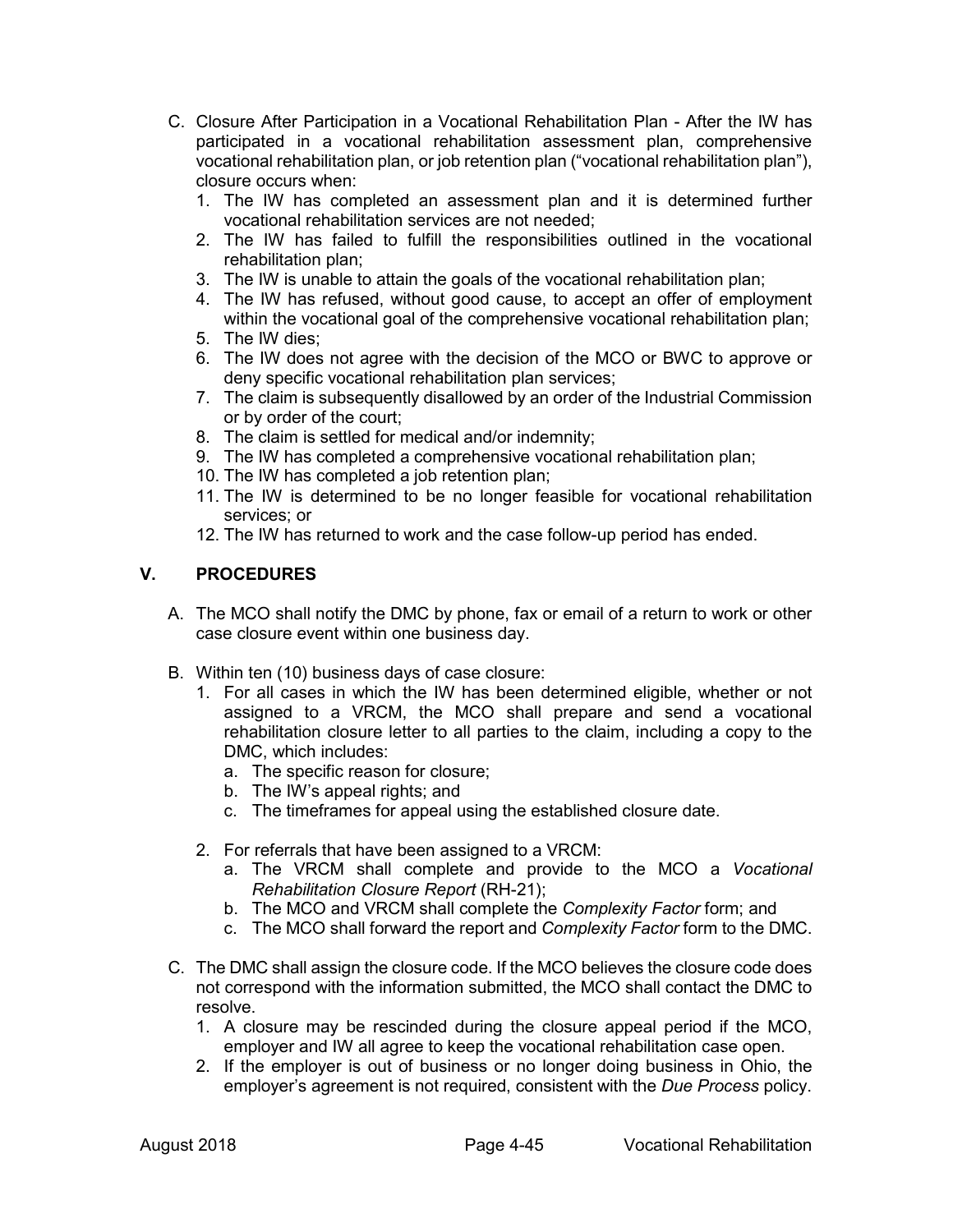- 3. The MCO shall send a letter to all parties documenting the agreement to rescind a closure.
- D. Lump Sum Settlement (LSS) and Closure of a Case
	- 1. When the DMC becomes aware that a *Settlement Agreement and Application for Approval of Settlement Agreement* (C-240) is filed in a claim where the IW is participating in a vocational rehabilitation plan:
		- a. The DMC shall ensure the MCO and VRCM are aware of the LSS application.
		- b. The DMC shall communicate with the LSS CSS, monitor the status of the claim and keep the MCO and VRCM apprised.
		- c. Vocational rehabilitation services may continue until the day before the claim enters "Settled-Pending" status (i.e., the day the "*Approval of Settlement Agreement"* letter is mailed).
		- d. Services provided on or after the effective date of settlement shall not be reimbursed.
	- 2. If settlement is reached and no prior notice was given to the provider, a closure report shall not be completed. BWC shall reimburse authorized services provided prior to the effective date of the settlement.
	- 3. Refer to the *Lump Sum Settlement* policy and procedure for further information.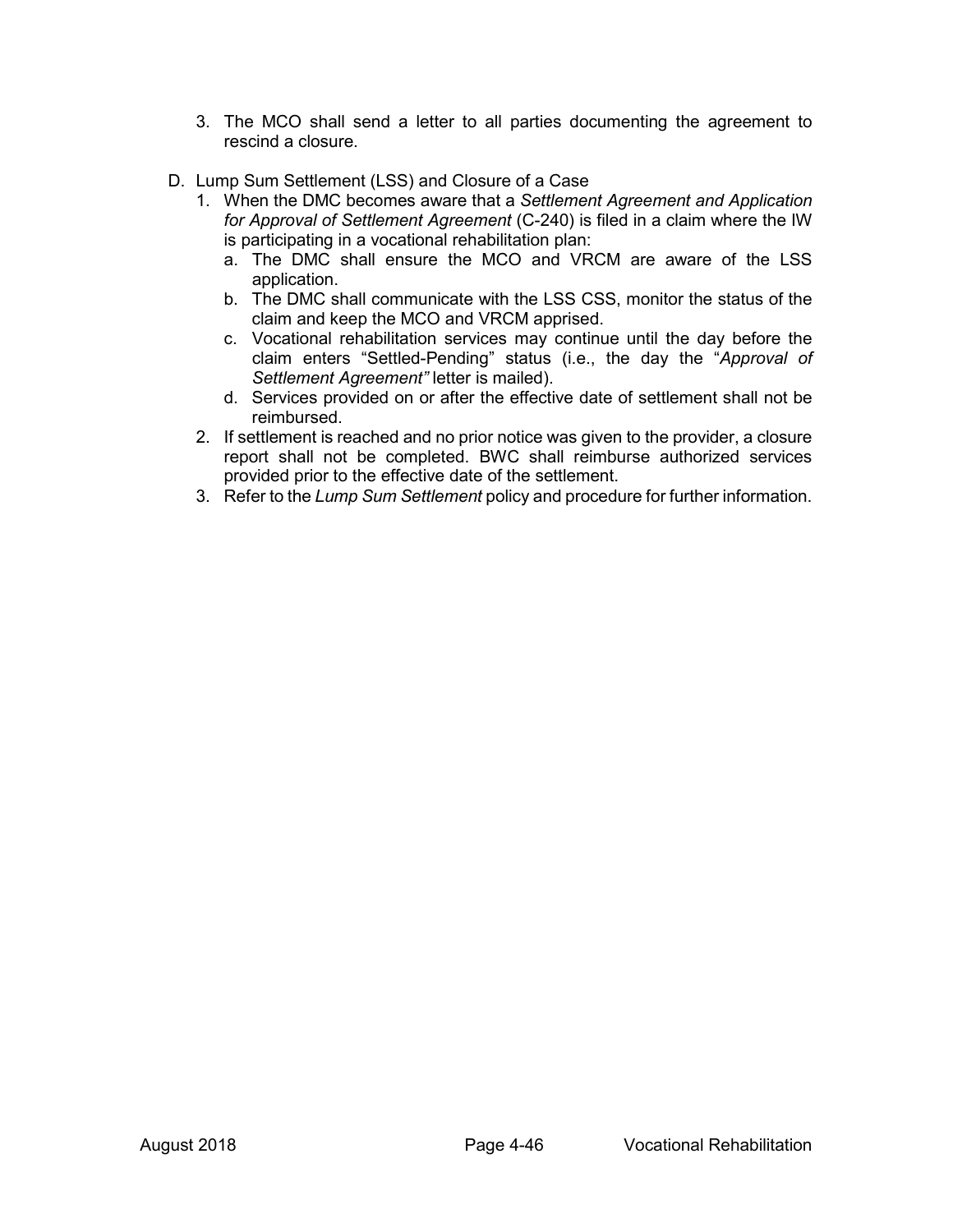| Policy and<br>Procedure<br>Name: | <b>Disputes Regarding Vocational Rehabilitation Decisions</b>                                                                                                                                          |
|----------------------------------|--------------------------------------------------------------------------------------------------------------------------------------------------------------------------------------------------------|
| Policy #:                        | VR-04-01                                                                                                                                                                                               |
| lCode/Rule<br>Reference:         | R.C. 4121.441; O.A.C. 4123-6-16; O.A.C. 4123-18-03                                                                                                                                                     |
| lEffective<br>Date:              | 10/10/16                                                                                                                                                                                               |
| Approved:                        | Deborah Kroninger, Chief of Medical Operations (Signature on<br>file)                                                                                                                                  |
| Origin:                          | <b>Vocational Rehabilitation Policy</b>                                                                                                                                                                |
| Supersedes:                      | All vocational rehabilitation policies, procedures, directives and<br>memos regarding disputes of vocational rehabilitation decisions<br>that predate the effective date of this policy and procedure. |
| History:                         | <b>New</b>                                                                                                                                                                                             |
| Review date:   10/10/19          |                                                                                                                                                                                                        |

The purpose of this policy is to ensure disputes related to vocational rehabilitation services are handled appropriately.

#### **II. APPLICABILITY**

This policy applies to:

- BWC staff;
- Managed care organization (MCO) staff; and
- Vocational rehabilitation case managers (VRCMs) assigned by the MCO.

### **III. DEFINITIONS**

See "Vocational Rehabilitation Definitions" in Chapter 4 of the MCO Policy Reference Guide.

### **IV. POLICY**

- A. It is the policy of BWC to resolve disputes related to vocational rehabilitation services in a fair, timely and efficient manner.
- B. Appeals
	- 1. It is the policy of BWC that MCO vocational rehabilitation feasibility or case closure decisions may be appealed pursuant to the alternative dispute resolution (ADR) process contained in O.A.C. 4123-6-16.
	- 2. Appeals to a BWC Vocational Rehabilitation Decision: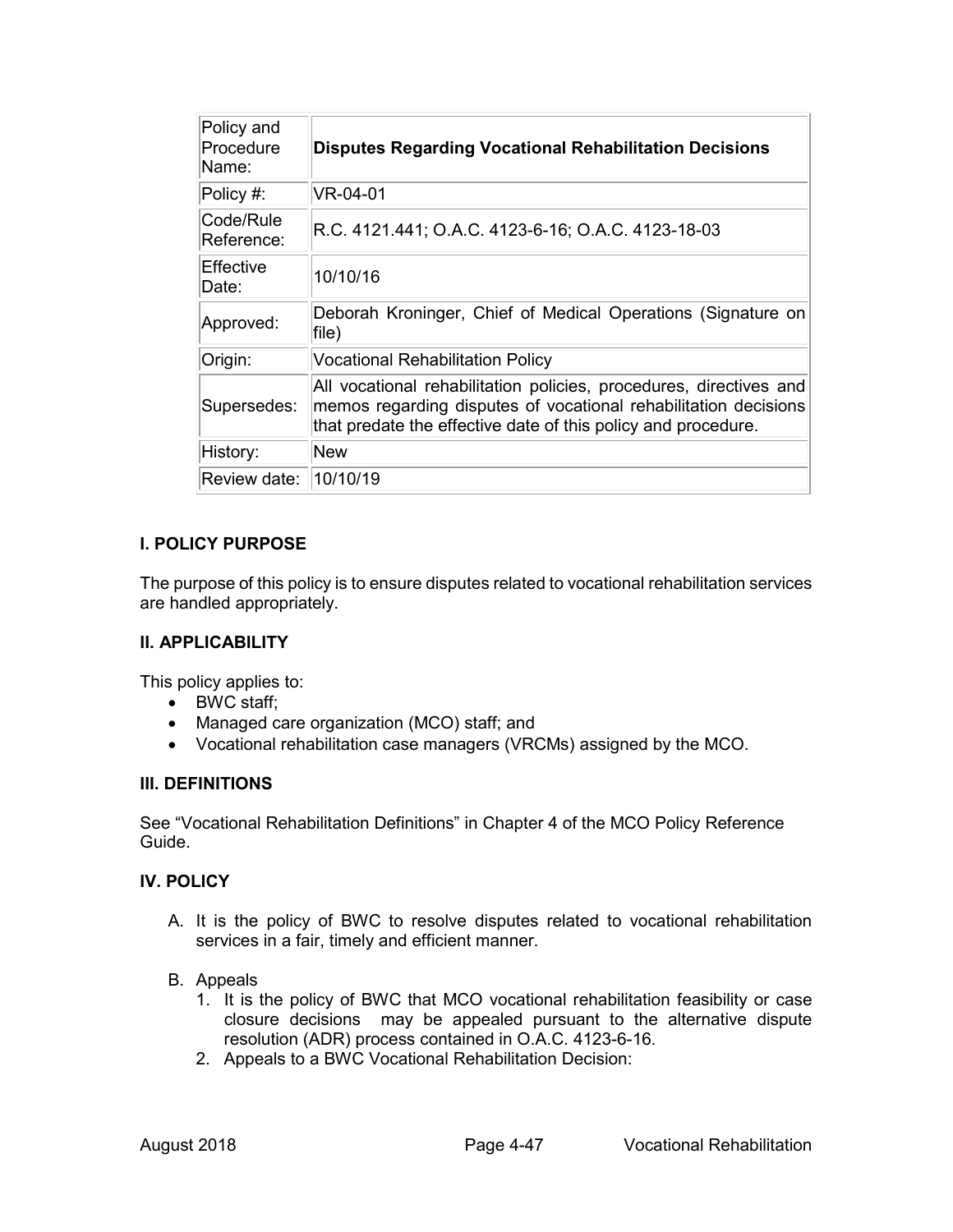- a. It is the policy of BWC that decisions made by BWC related to vocational rehabilitation may be appealed to the BWC Rehabilitation Eligibility Appeals Unit.
- b. The types of appealable vocational rehabilitation decisions BWC typically makes include:
	- i. Eligibility for vocational rehabilitation;
	- ii. Medical hold closure;
	- iii. Eligibility for living maintenance or living maintenance wage loss; and
	- iv. Travel reimbursement related to vocational rehabilitation services.
- 3. An appeal or dispute to a BWC vocational rehabilitation decision must be filed within 14 calendar days of receipt of the decision.

### **V. Procedures**

- A. The MCO shall inform the disability management coordinator (DMC) if an appeal is filed with the MCO.
- B. The MCO shall follow the ADR procedures for processing an appeal as provided in O.A.C 4123-6-16.
- C. The BWC Rehabilitation Appeals Unit shall review, investigate and respond to any appeal received regarding a BWC vocational rehabilitation decision.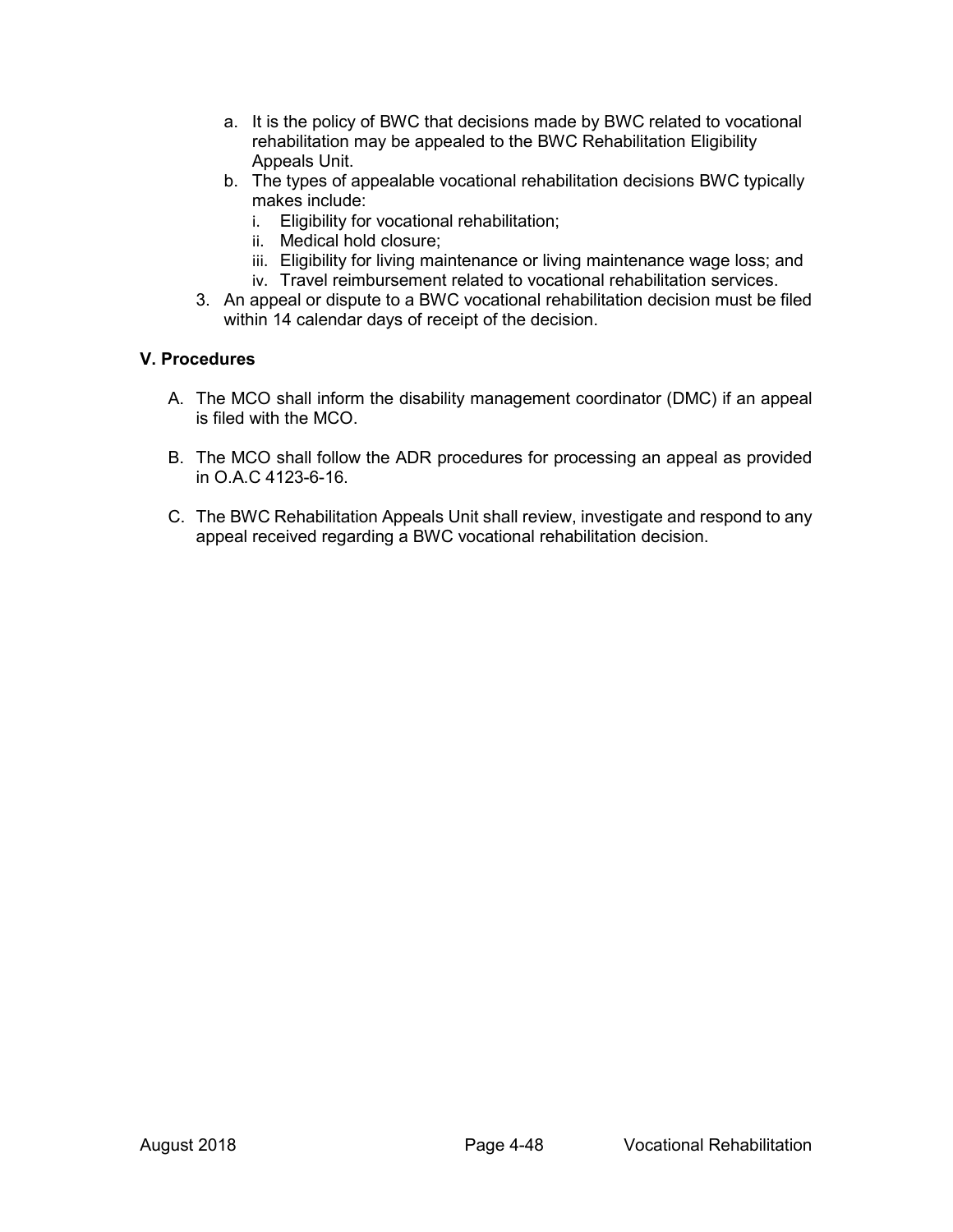## **I. Recommendation Process**

- A. The DMC is responsible for monitoring surplus fund usage, discussing feasibility concerns, and reviewing the appropriateness of and timeliness of rehabilitation interventions on all vocational rehabilitation cases, as needed. When issues arise, the DMC will staff the issues with their Team Leader and other service office personnel as needed and then contact the MCO to attempt to resolve the issues. The MCO Vocational Coordinator and BWC Rehab Policy may also be involved in these discussions. If the issue is not resolved, the issue must then be staffed with the Service Office Manager (SOM). The SOM should attempt to resolve any professional differences with the MCO at the administrative level. In most cases, these staffings will help resolve the issue and eliminate the need for the Service Office to submit written Rehab Recommendations to the MCO. However, if no mutual resolution is achieved at the conclusion of the Rehab Recommendation process, BWC may begin vocational management of the claim and levy a financial set-off on the MCO pursuant to Rule 4123-6-04.6. Written Rehab Recommendations must be emailed to the MCO from the SOM and include the information listed in section 4 below. If the MCO does not agree with the Rehab Recommendations, the MCO may appeal them by email to the Rehab Administrative Designee e-mail box within 5 working days from receipt of the Recommendations.
- B. The Rehab Administrative designee will make a determination and send the decision to the MCO. The MCO has five working days to implement the decision or respond via email to the designee that they desire a review by BWC Administration. If a further appeal is requested, BWC Administration will review the case within five working days. BWC Administration will notify the MCO, Service Office Manager and DMC of the results of the review.
- C. If BWC Administration upholds the Rehab Recommendations, the BWC Customer Care Team may be requested to begin management of the vocational portion of the claim and a financial set-off will be imposed on the MCO.
- D. Information to be included in the Rehab Recommendation email:
	- 1. Rehab Recommendation from Service Office;
	- 2. Injured Worker Name;
	- 3. Claim number;
	- 4. Age;
	- 5. Date of Injury;
	- 6. ICD Codes;
	- 7. Rehab Eligibility Status;
	- 8. Medical Stability Status;
	- 9. Job at Time of Injury;
	- 10. Summary of Case;
	- 11. Potential Vocational Barriers;
	- 12. Coordination Efforts;
	- 13. Suggested Recommendation and Intervention; and

14. The following appeal language: *If you do not agree with these recommendations you have 5 working days from the receipt of this email to*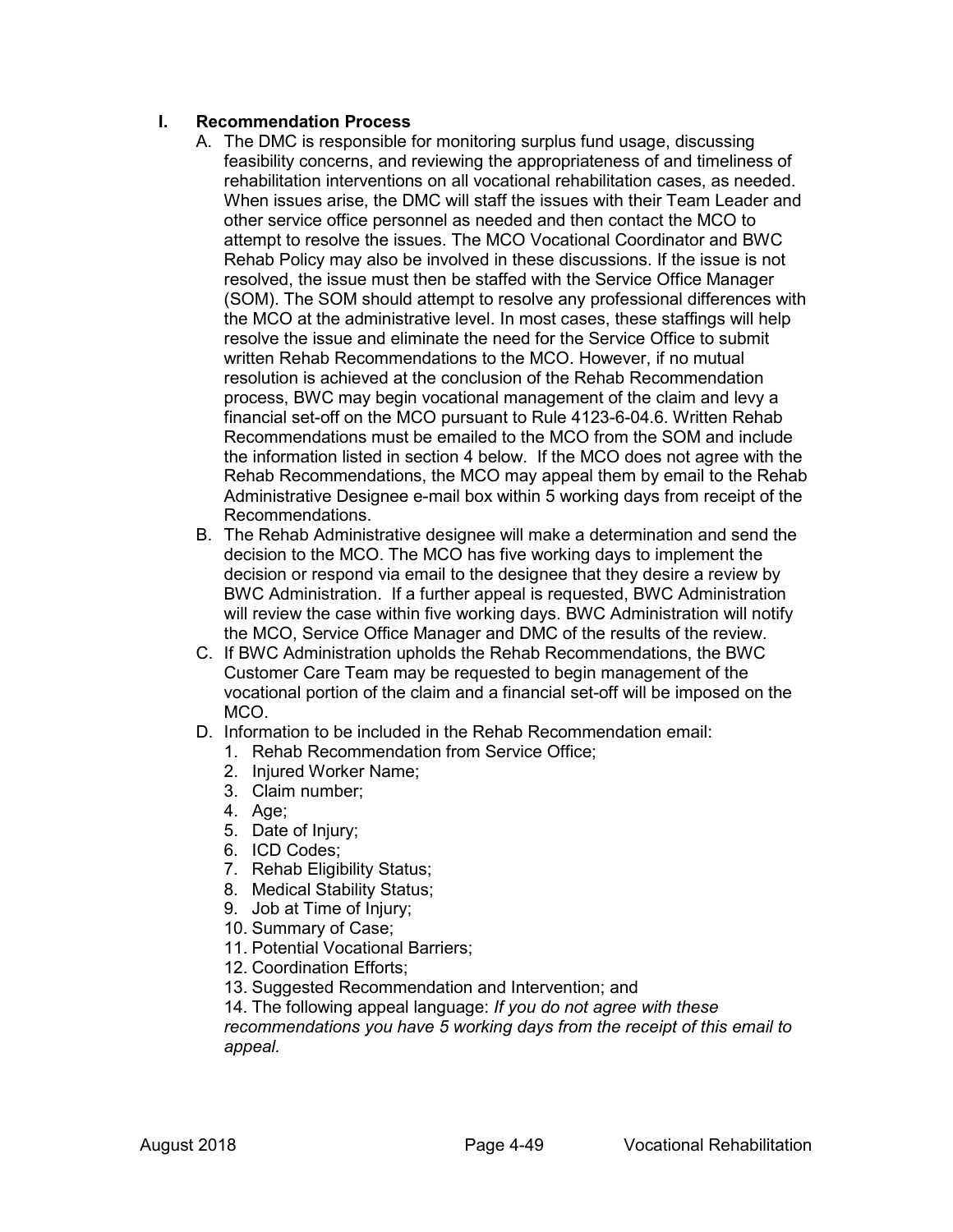## **II. Reports for Job Placement and Job Development Services**

- A. A comprehensive narrative report for job placement and/or job development services is required weekly. The report must include the injured worker's experience in job search and constructive advice provided by the provider. The following features must be included in the report:
	- 1. Barriers to job search and strategy proposed to overcome them;
	- 2. Changes being made to job search;
	- 3. Timeframes of meetings, contacts;

4. Dates and locations of services and session length with injured worker should be noted;

5. Legible RH-10s;

6. All job leads provided to the injured worker, including the source, and verification that the leads were for specific injured worker (If searches are conducted for multiple injured workers, time should be prorated across claims);

7. Terms like "good faith" should be backed up with specific examples;

8. Homework assignments must be clear and results documented;

9. Results of follow ups on RH-10 must be specific;

10. Next steps and future needs must be outlined as each week progresses;

11. Content should be factual and professional and be specific to the particular stage of job search, not repeated information from the past; 12. Consequences to injured workers not completing assignments or contacts; and

13. Injured worker's success as well as need for remediation

- B. If the job placement and job development services are supplied by the same provider, the provider shall submit a single weekly report that identifies the activities in both areas using separate headings for the unique activities. The provider shall record the specific units of activity on their activity log (whether that is incorporated in the report or submitted on a separate sheet is up to the provider and the MCO).
- C. The following activities are considered job placement and will be recorded under W0660 Job Placement or W3260 Employment Services – Job Placement:
	- 1. Internet job search;
	- 2. Newspaper job search;
	- 3. ODJFS search for posted jobs;
	- 4. Other advertised jobs;
	- 5. Direct meeting with the injured worker to review leads and activities; and
	- 6. Direct contact with employers about jobs identified in activities 1 through 5 of this section
- D. The following activities are considered job development and will be recorded under W0659 Job Development or W3259 Employment Services – Job Development
	- 1. Cold calling employers who do not have advertised positions;
	- 2. Contacting known employers in a particular field;
	- 3. Searching for employers specific to a field;
	- 4. ODJFS search for hidden job market;
	- 5. Meeting with employers to develop a position specific to an injured worker;
	- 6. Developing and OJT; and
	- 7. Contacting the injured worker regarding leads developed in activities 1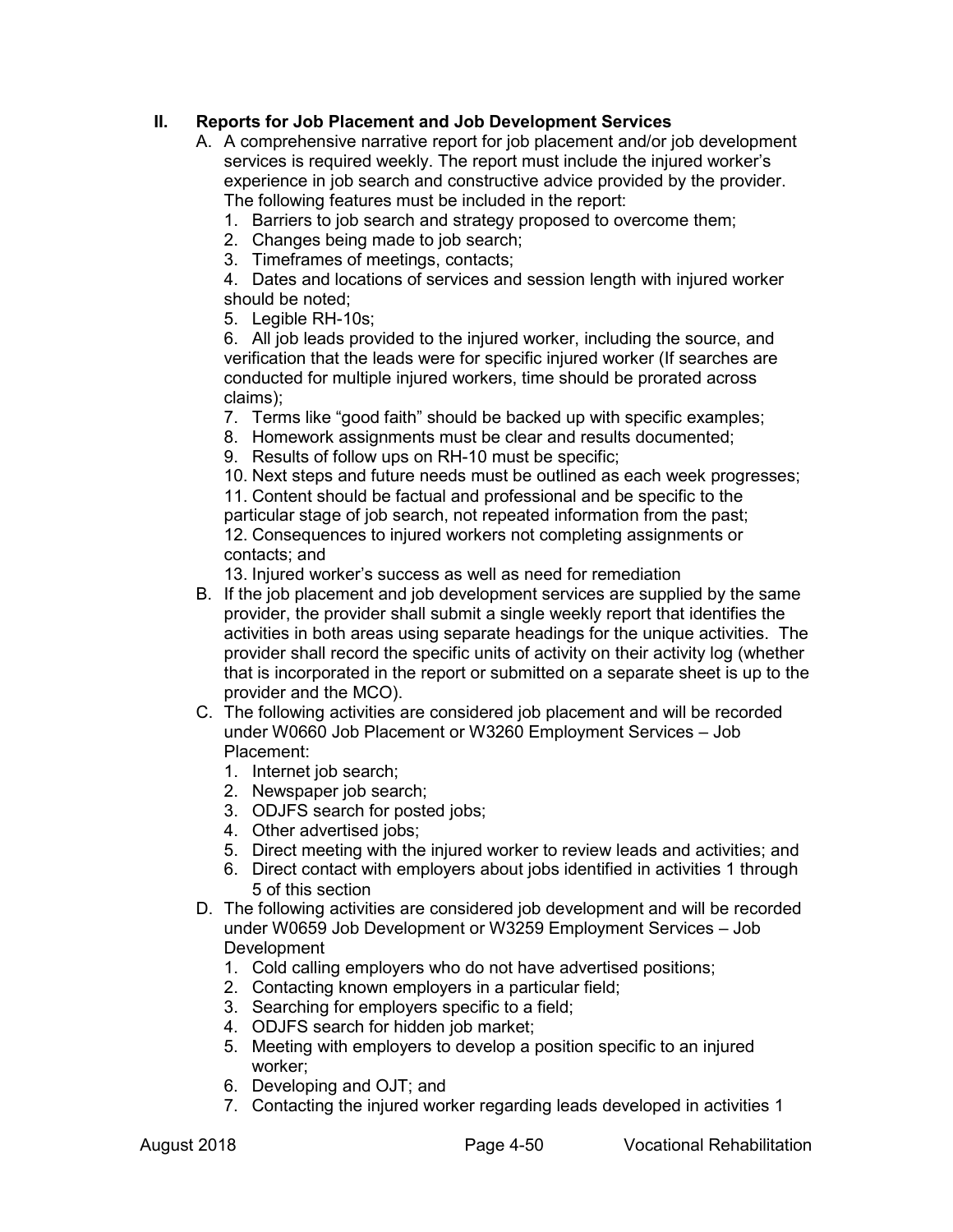through 7 above

E. All job placement and job development providers must be enrolled and bill under their individual provider number, not the company they work for. They should provide information about billing activity and units of service for each date of service. No bundling of services by week.